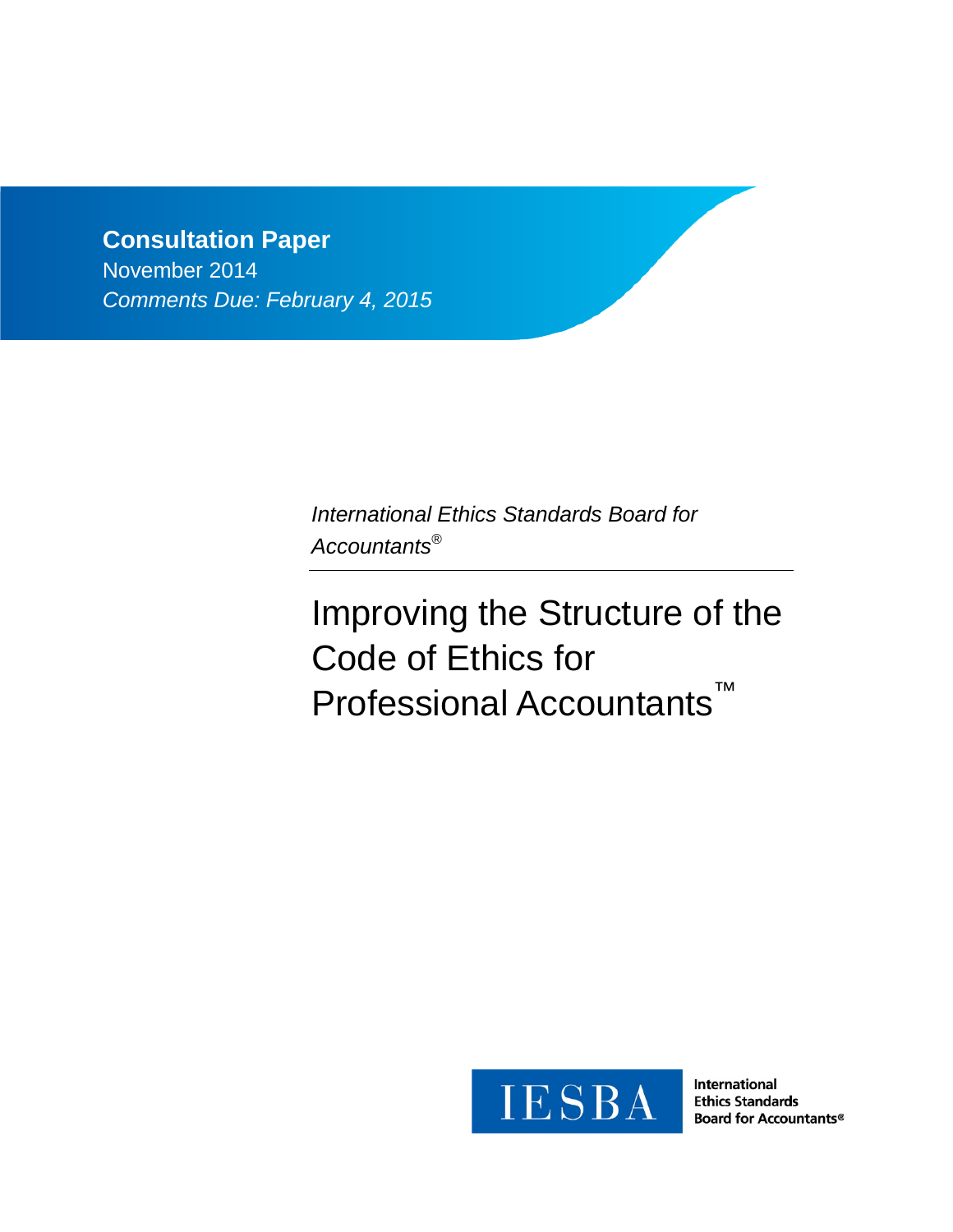

**International Ethics Standards Board for Accountants®** 

The [International Ethics Standards Board for Accountants](http://www.ifac.org/ethics)® (IESBA®) is an independent standard-setting board that develops and issues high-quality ethical standards and other pronouncements for professional accountants worldwide. Through its activities, the IESBA develops the *Code of Ethics for Professional Accountants™*, which establishes ethical requirements for professional accountants.

The objective of the IESBA is to serve the public interest by setting high-quality ethical standards for professional accountants and by facilitating the convergence of international and national ethical standards, including auditor independence requirements, through the development of a robust, internationally appropriate code of ethics.

The structures and processes that support the operations of the IESBA are facilitated by the International Federation of Accountants<sup>®</sup> (IFAC<sup>®</sup>).

Copyright © November 2014 by the International Federation of Accountants<sup>®</sup> (IFAC<sup>®</sup>). For copyright, trademark, and permissions information, please see [page](#page-45-0) 46.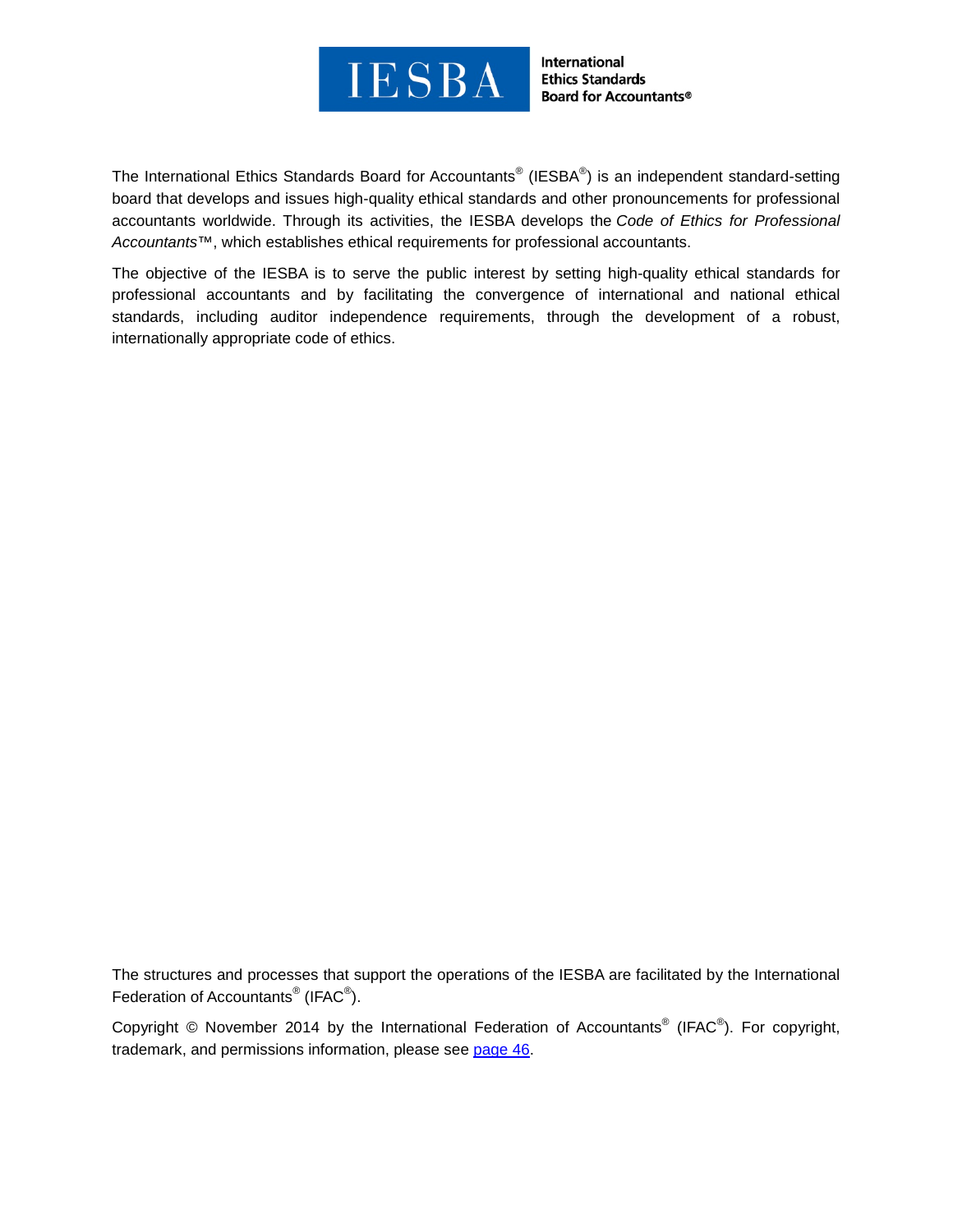# **REQUEST FOR COMMENTS**

This Consultation Paper, *Improving the Structure of the Code of Ethics for Professional Accountants™* (the Code), was developed and approved by the IESBA.

### **Comments on the matters raised in the Consultation Paper are requested by February 4, 2015.**

Respondents are asked to submit their comments electronically through the IESBA website, using the ["Submit a Comment"](http://www.ifac.org/publications-resources/improving-structure-code-ethics-professional-accountants) link. Please submit comments in both a PDF and Word file. Also, please note that first-time users must register to use this feature. All comments will be considered a matter of public record and will ultimately be posted on the website. Although IESBA prefers that comments are submitted via its website, comments can also be sent to Ken Siong, IESBA Technical Director at [KenSiong@ethicsboard.org.](mailto:KenSiong@ethicsboard.org)

This publication may be downloaded from the IESBA website: [www.ethicsboard.org.](http://www.ethicsboard.org/) The approved text is published in the English language.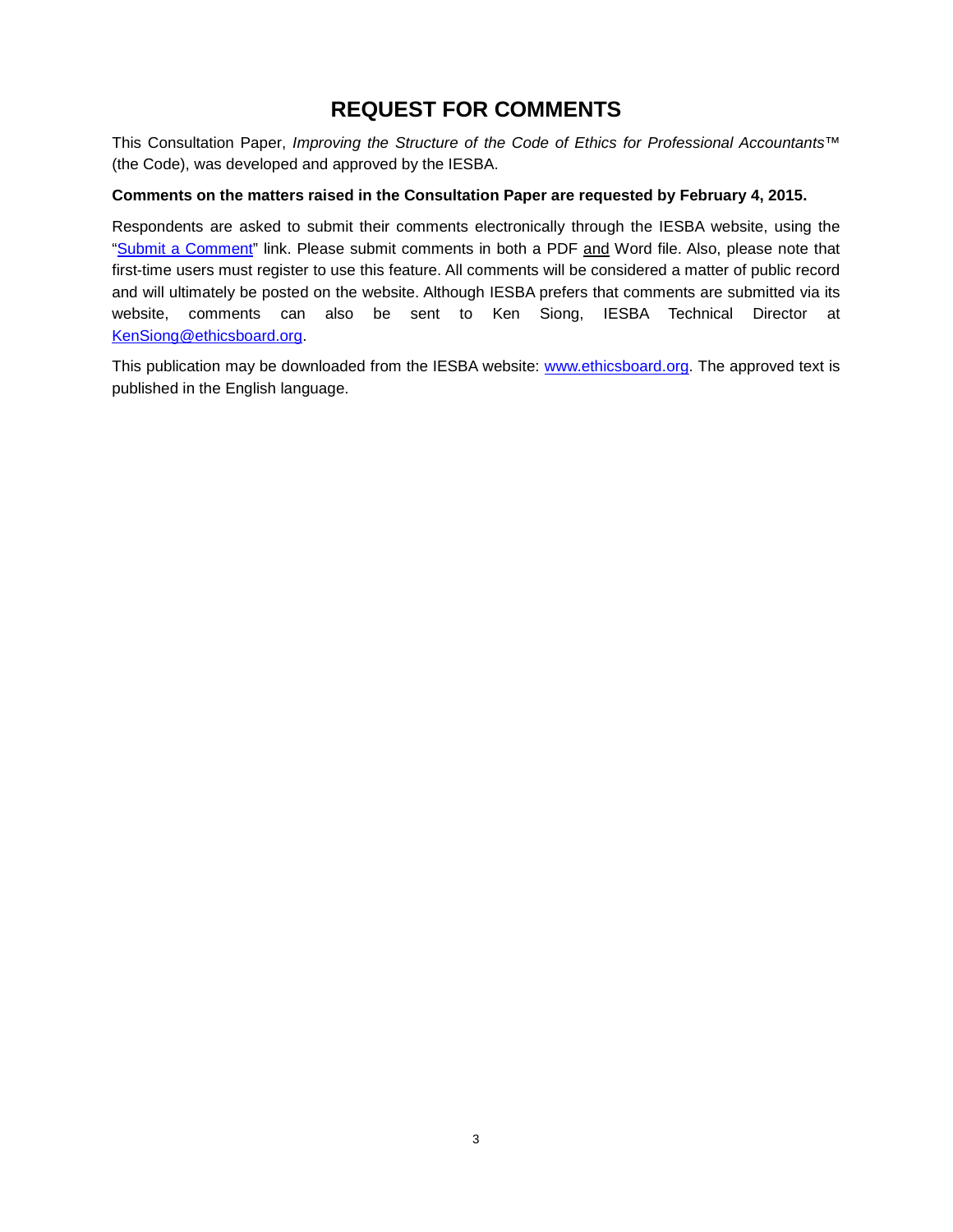# I. **Introduction**

- 1. This Consultation Paper has been issued by IESBA to seek input from stakeholders on approaches that could be taken to improve the clarity of the IESBA *Code of Ethics for Professional Accountants* (the Code) by revising its structure. IESBA is undertaking this consultation as part of a project to improve the usability of the Code, thereby facilitating its adoption, effective implementation and consistent application. IESBA is currently developing its thinking on this topic and is not presenting proposals in this Paper. The input received from respondents to this Paper will supplement research to date and inform the views of IESBA. This may in due course lead to the publication of an Exposure Draft containing IESBA's proposals for restructuring the Code and addressing any of the related issues set out in the Paper.
- 2. This Consultation Paper comprises the following sections:
	- I. Introduction
	- II. Background
	- III. Distinguishing Requirements from Guidance
	- IV. Reorganization of the Code
	- V. Use of Language
	- VI. Identification of a Firm's or Individual Professional Accountant's Responsibility
	- VII. Electronic Code
	- VIII. Next Steps
	- IX. Illustrative Examples

*Questions for Respondents*

*Appendix 1: Illustrative Examples*

*Appendix 2: Table of Concordance*

# II. **Background**

- 3. IESBA's objective is to serve the public interest by setting high-quality international ethics standards for professional accountants and facilitating the convergence of international and national ethics standards – enhancing the quality and consistency of services provided by professional accountants globally and strengthening public confidence in the global accounting profession. It is in the public interest for the Code to be understandable and enforceable.
- 4. IESBA has received feedback on the usability of the Code, for example comments from regulators on enforceability. Others have commented on difficulties in translating some parts of the Code, and understanding complex and long sentences in the Code. Feedback from an IFAC Small and Medium Practices (SMP) Committee survey noted that the biggest barrier faced by SMPs in fully adhering to the Code is understanding the requirements of the Code. These issues affect the usability of the Code and may be impacting adoption and implementation.
- 5. In order to gain additional insights into the challenges faced by professional accountants, regulators and IFAC member bodies, IESBA researched the views of a broad range of stakeholders from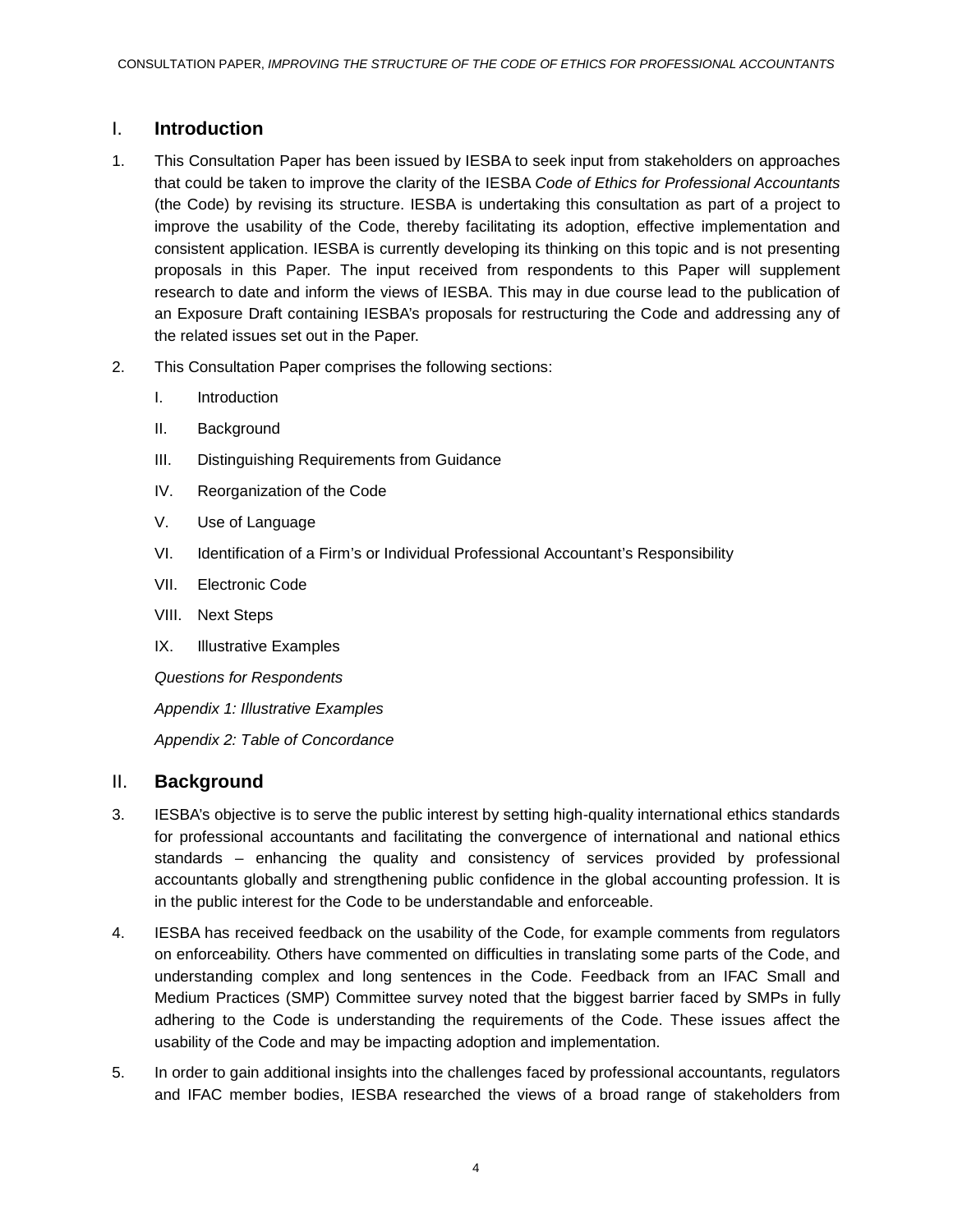Africa, Asia, Australasia, Europe and North and South America. Stakeholder groups included the IESBA Consultative Advisory Group, regulators (including the International Organization of Securities Commissions (IOSCO) and some members of the International Forum of Independent Audit Regulators (IFIAR)), the IESBA-National Standard Setters liaison group, IFAC member bodies, the IFAC SMP Committee and firms. IESBA also considered a consolidated response in respect of the European profession. The research provided a basis for this Paper. Any action will be further validated if and when IESBA exposes proposed changes to the Code.

6. The research addressed whether there is a case for change and, if so, the nature of any changes that may be warranted. The findings indicated a broad-based appetite for change. There was widespread support from those providing input for restructuring the Code, with particular interest in raising the visibility of the Code's requirements, clarifying who is responsible for compliance, and clarifying the language in the Code on a timely basis.

# III. **Distinguishing Requirements from Guidance**

- 7. A number of stakeholders have expressed a strong desire that the Code distinguish requirements more clearly from guidance. They are concerned that the current structure makes it difficult to identify requirements and may impede compliance and enforcement. Other stakeholders are comfortable working with the Code as currently structured and believe that there is a risk that the linkage between requirements and guidance may be lost if they are separated. IESBA is considering whether to distinguish requirements more clearly from guidance and address the risk of losing the linkage by cross-referencing the requirements, once separated, to the related application guidance, using consistent sub-headings and keeping the requirements and guidance close to each other.
- 8. The Code could be restructured into three separate components as follows:
	- Purpose;
	- Requirements; and
	- Application and other explanatory material.
- 9. IESBA is interested in feedback on whether separating the requirements from the "Application and Other Explanatory Material" facilitates adoption of the Code into laws and regulations.
- 10. The separate components comprise the following:

## *Purpose*

- 11. The Purpose component includes introductory comments to broadly describe the context and then briefly describe what threats may exist, referring users to the fundamental principles and, where relevant, the independence provisions. It sets out the context in which the requirements are to be read, and is not to be read as creating any requirements in itself. The language is intentionally broad. More specific language is used in the Requirements component. The Purpose component includes a reminder, at the start of each section, of the importance of the fundamental principles and the requirement to comply with the principles-based conceptual framework.
- 12. IESBA is mindful of the importance of the conceptual framework approach which addresses threats to compliance with the fundamental principles rather than simply complying with rules. IESBA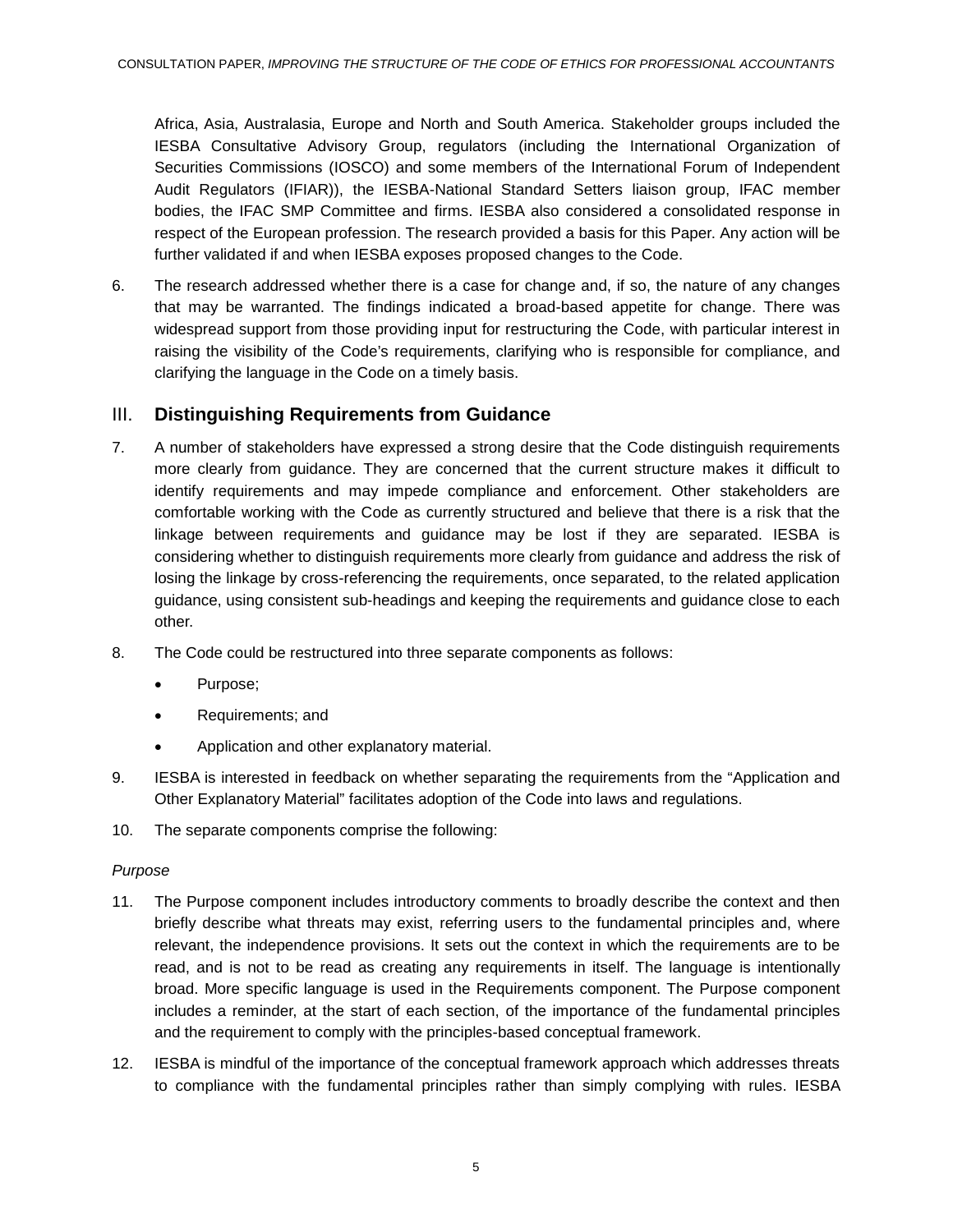believes that any changes to the structure of the Code should retain the conceptual framework approach.

### *Requirements*

13. In addition to the general requirement to comply with the conceptual framework established in Section  $100<sup>1</sup>$  $100<sup>1</sup>$  and mentioned in the Purpose component, the Requirements component identifies requirements that address the specific threats related to the individual section. The provisions set out in this component are denoted by the word "shall," and require professional accountants to comply with each separate provision unless prohibited by law or regulation or an exception is permitted. The word "should" is not used as an alternative to "shall."

### *Application and Other Explanatory Material*

- 14. The "Application and Other Explanatory Material" component includes:
	- Matters which may create threats to the fundamental principles but where no specific requirements are called for if sufficient safeguards are available;
	- Guidance on what a requirement means or is intended to cover;
	- Matters the professional accountant would consider;
	- Suggested procedures; and
	- Examples of procedures that may be appropriate in the context of the engagement or assignment.
- 15. The word "shall" is not used in the Application and Other Explanatory Material component because it denotes a requirement. Where it is necessary to refer in "Application and Other Explanatory Material" to a requirement that is already established in the Requirements component, wording other than use of the term "shall" is employed. IESBA is considering avoiding the use of the present tense in "Application and Other Explanatory Material" in relation to actions by the professional accountant where it may be ambiguous whether it imposes an obligation on the professional accountant, or is optional. Such statements would be drafted so as to make it clear that there is no intention to create an additional requirement. Alternative language would be used to appropriately explain IESBA's intentions. If there were any "shall" statements in the Code that were determined to be interpretations or examples of the application of a requirement, rather than requirements in their own right, they would be included as part of "Application and Other Explanatory Material" and redrafted so as not to use "shall" to impose an additional requirement.
- *16.* IESBA has prepared some illustrative examples of how this approach to a restructured Code might be presented. These are set out in section IX of this Consultation Paper. The Illustrative Examples also include a Foreword. The Foreword, including a "How to Use the Code" section, would be intended to assist users, especially those who are unfamiliar with the Code, in understanding the connections between various parts of the Code, and to reduce the risk that users will read a single section without understanding the overarching context*.*

 $\overline{a}$ 

<span id="page-5-0"></span><sup>1</sup> Section 100, *Introduction and Fundamental Principles*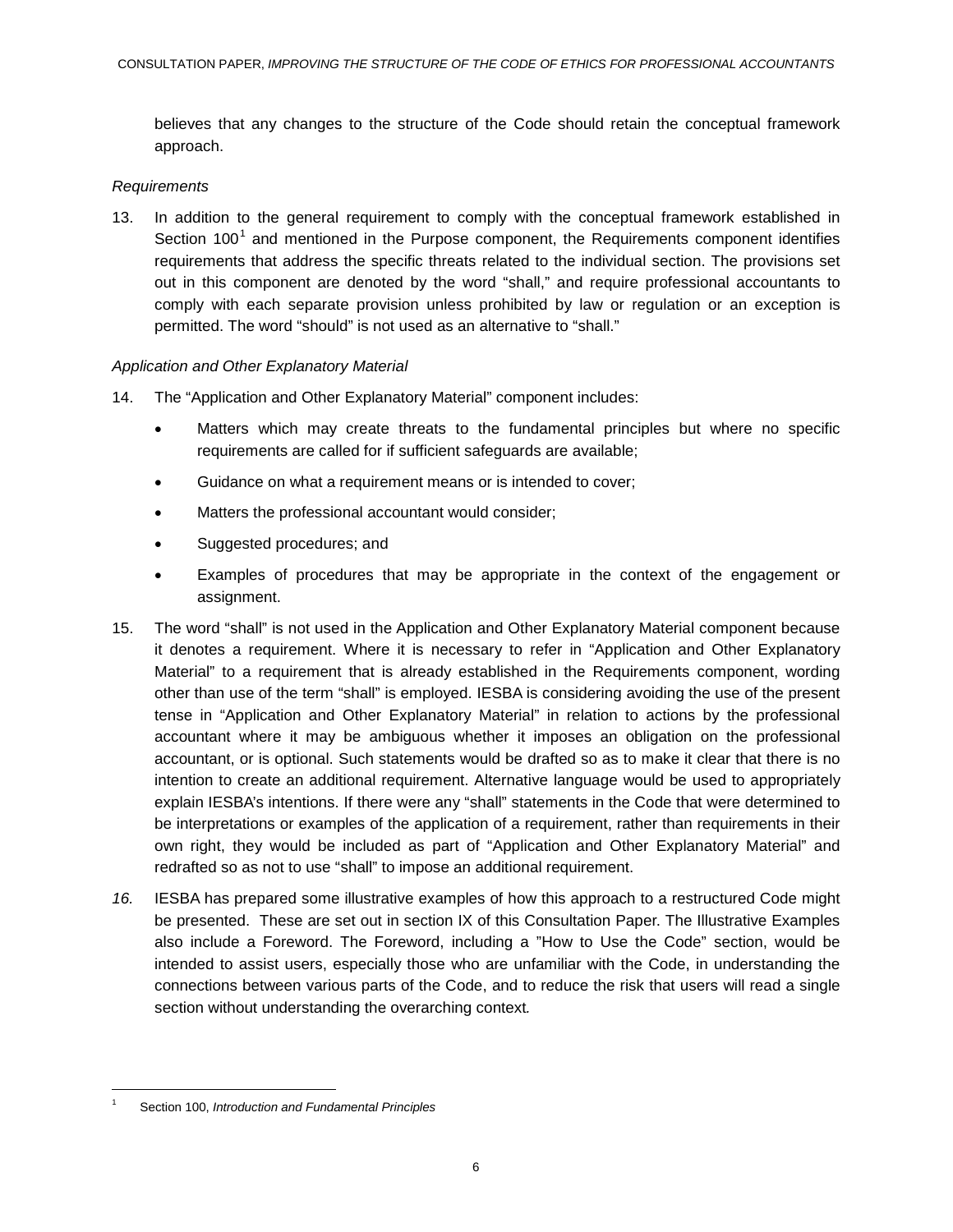# IV. **Reorganization of the Code**

- 17. Some stakeholders find it difficult to navigate around the Code, and there is a risk that a user may not consider all relevant material in the Code. Some of these stakeholders have a particular interest in the independence provisions. For others not involved with audits and other assurance engagements, the independence provisions are not relevant.
- 18. In the Illustrative Examples, the content has been reorganized so that each section has its own separate purpose, requirements and application guidance. Each section cross-refers to the conceptual framework and fundamental principles in Section 100. If the Code were restructured in this way, in addition to facilitating navigation it would make future changes easier because the entire Code is not being changed.
- 19. Relevant factors in the consideration of the merits of reorganization of the Code include:
	- The importance of clear linkage to the conceptual framework, avoiding the risk that users simply refer to the examples provided.
	- The need for the individual provisions of the Code to be readily visible and understandable, recognizing that different types of user have specific interests and priorities. For example, IESBA is conscious that the independence provisions of the Code are reflected in laws and regulations in certain jurisdictions.
	- A numbering system that allows for the addition of new paragraphs.
- 20. In the Illustrative Examples, certain suggestions are reflected as to the numbering and ordering of the content:
	- A numbering convention has been illustrated which relies on the division of the Parts of the Code into overall sections (100, 200, 300, 400 and 500), with further subdivisions into topics (for example, 310, 320, 330) and then further subdivisions within topics into subtopics (for example, 310.000, 310.100, 310.200). This numbering convention is illustrated because it would facilitate the future expansion of current topics and subtopics without renumbering every existing paragraph that follows a change or resorting to contrived numbering (for example, paragraph 100A, 100B, 100C, etc.).
	- Current Part C has been moved before current Part B, so that material related to professional accountants in business would become the 200 series and the material related to professional accountants in public practice would become the 300-500 series. This would allow all of the material related to professional accountants in public practice to be grouped together and independence to be presented at the end.
- 21. IESBA is interested in hearing views on whether this reorganization would enhance the usability of the Code. If not, or if further changes would be beneficial, IESBA is interested in other possible changes.
- 22. IESBA is aware that many standard setters issue discrete standards on specific topics. As they are presented in the Illustrative Examples, the provisions are relatively self-contained and include clear requirements, thus meeting key criteria for standards. A possible way to improve the visibility of the Code would be to rebrand it, for example as International Standards on Ethics; issuing some or all of the provisions of the Code as separate standards. This would align more with the approach taken by other standards setters and could improve the transparency of changes made to sections of the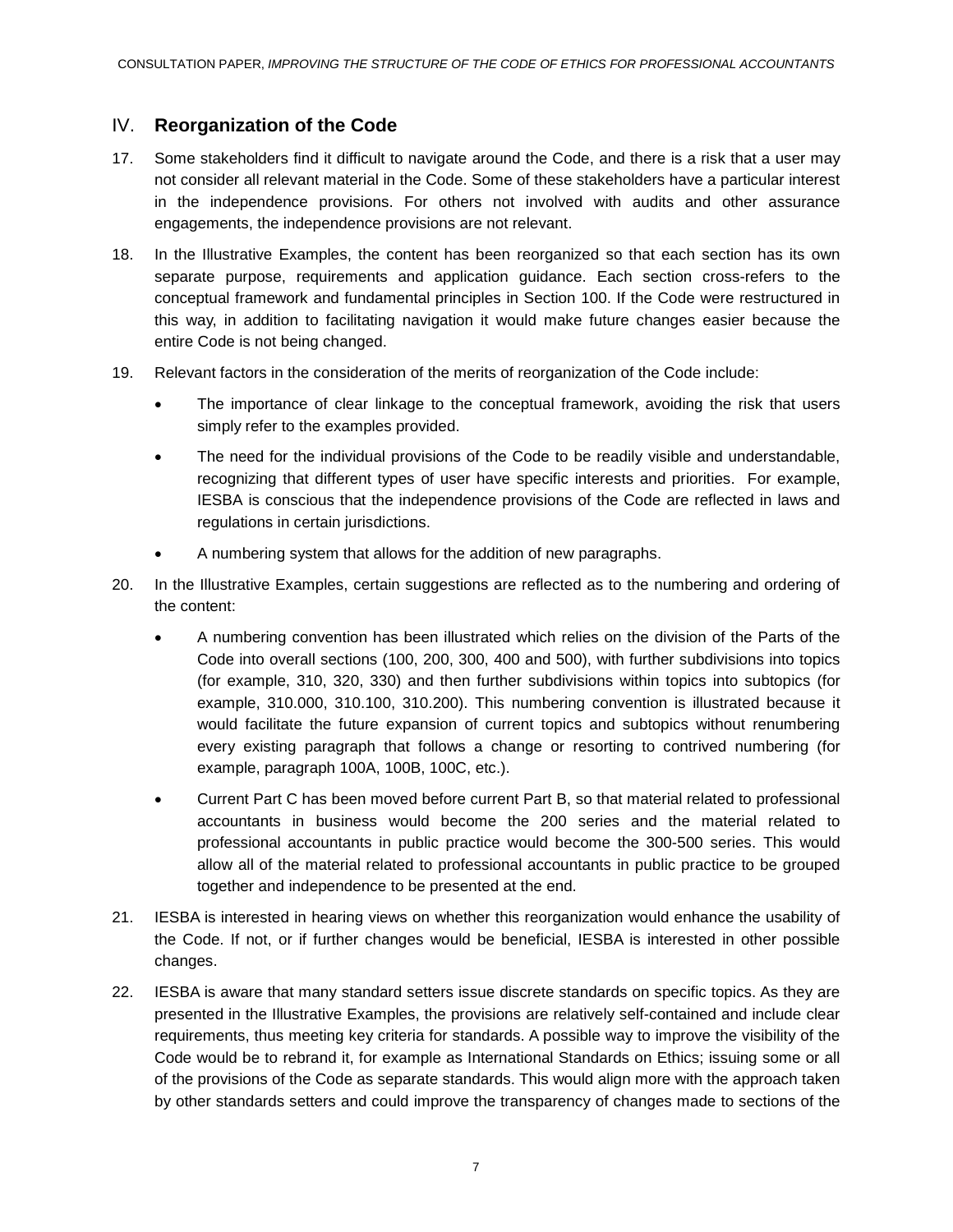Code, as well as potentially improving enforceability. This may have consequences for the overall structure of the Code. IESBA would welcome receiving views on this approach.

# V. **Use of Language**

- 23. Some users, especially those whose first language is not English, have reported difficulty in understanding the Code. The Illustrative Examples have been designed to enhance the readability and clarity of the Code by various means including, where possible:
	- Simpler and shorter sentences.
	- Simplifying complex grammatical structures.
	- Adding a link from the definitions section to terms which although defined, are described at greater length within the text of the Code, such as "network firm."
	- Increased use of the active voice.
	- Avoiding repetition in the body of the text of definitions which are included in the list of defined terms.
	- Avoiding legalistic and archaic terms, nuances, and superfluous adjectives.
	- Aligning terminology used in the independence sections with that used by the International Auditing and Assurance Standards Board (IAASB).
- 24. Certain words or phrases are used which, in the independence provisions of the Code, have a specific meaning which a user may not expect unless they have a comprehensive knowledge of the Code. Examples include:
	- "Audit" includes "review engagement."
	- "Professional accountant in public practice" includes "firm."

This practice avoids some complexity of language and allows brevity in the relevant provisions; however, it may mislead a user who is unaware that the meaning may be other than a literal reading would indicate.

- 25. With regard to terms with a specific meaning, IESBA is considering:
	- Including a link, both in the paper and electronic versions, to terms that are described in greater detail, within the Code, rather than in the definitions section.
	- Continuing to use, for example, "audit" to include "review engagement" because to include "audit and review engagement" in every instance would be cumbersome and reduce the readability of the Code. An alternative solution would be to create a new section only for review engagements that would duplicate the independence section for audits, but this would make the code significantly longer for little benefit.

# VI. **Identification of a Firm's or Individual Professional Accountant's Responsibility**

26. Various stakeholders have asked that responsibility for compliance with the Code in particular circumstances be clarified to facilitate compliance and enforcement. For example in March 2014, in response to IESBA's consultation on its proposed Strategy and Work Plan 2014-2018, the IOSCO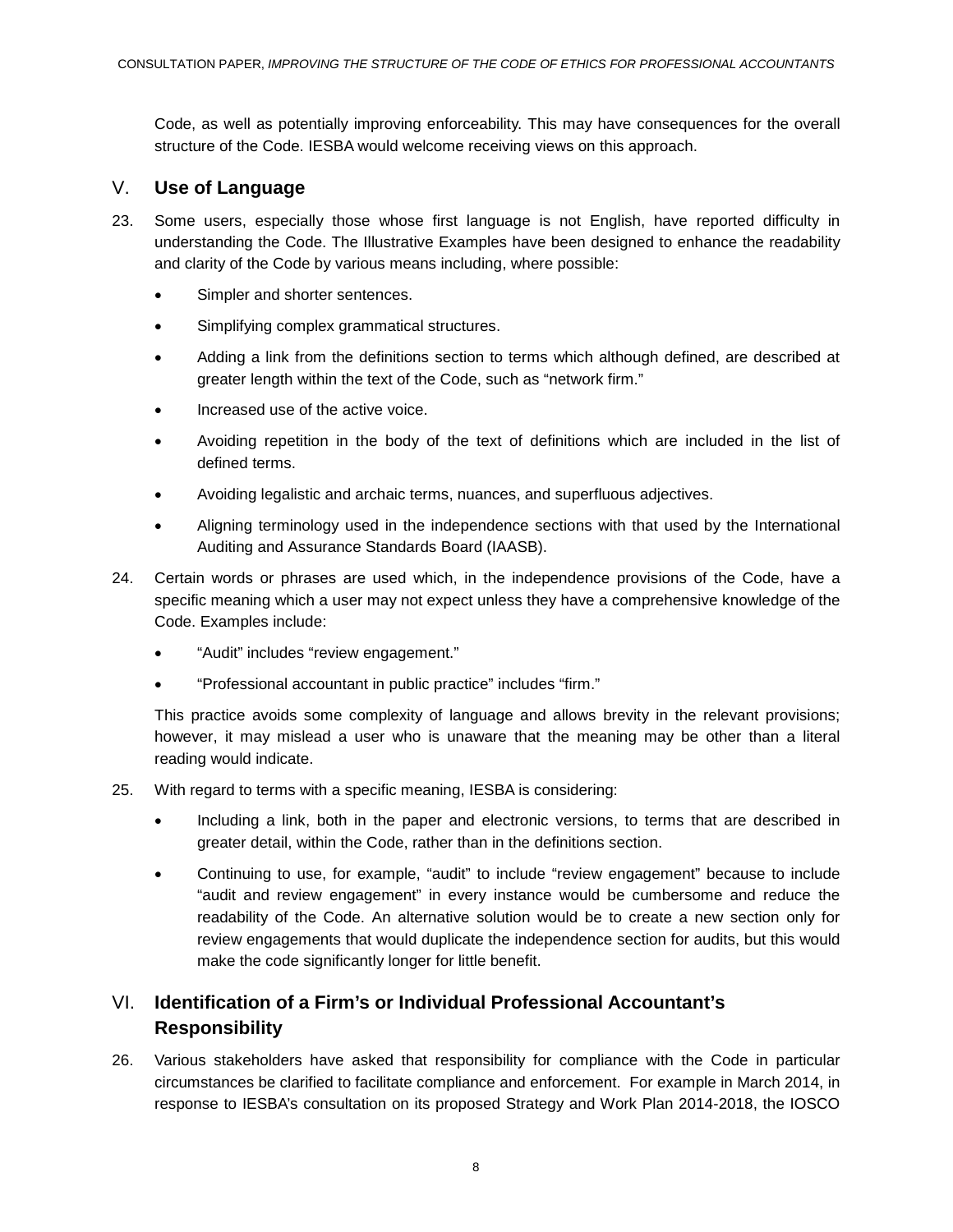stated that an objective of this aspect of the project should be to "clearly identify who specifically within the firm (for example, the firm's quality control function, firm leadership, the engagement partner or the engagement team) has responsibility for compliance with the Code."

27. The Code does not currently include a requirement that a firm have policies and procedures that enable identification of the individual or individuals responsible for maintaining independence in a particular circumstance, but cross-references to related requirements in ISQC  $1^2$  $1^2$  and the International Standards on Auditing (ISAs). The relevant provision is set out in paragraph 290.12 $^3$  $^3$  of the current Code which states the following:

This section does not, in most cases, prescribe the specific responsibility of individuals within the firm for actions related to independence because responsibility may differ depending on the size, structure and organization of a firm. The firm is required by International Standards on Quality Control (ISQCs) to establish policies and procedures designed to provide it with reasonable assurance that independence is maintained when required by relevant ethical requirements. In addition, International Standards on Auditing (ISAs) require the engagement partner to form a conclusion on compliance with the independence requirements that apply to the engagement.

- *28.* IESBA has considered the input from IOSCO and other stakeholders on the issue of responsibility. In the view of IESBA, a global code should be sufficiently flexible to accommodate different circumstances that firms need to take into account when prescribing the specific responsibility of individuals within the firm for actions related to independence. Responsibility may differ depending on the size, structure and organization of a firm and the culture in which it operates.
- 29. IESBA is considering ways to address the suggestion to clarify the responsibility within firms for compliance with the Code, for example by:
	- Reducing the number of requirements where the responsibility is unclear because of the use of the passive voice.
	- Including a requirement in the Code for a firm to establish relevant policies and procedures to assign responsibility rather than relying on a cross reference to ISQC 1.
	- Adding guidance to provide examples of who may be a responsible individual for a particular matter within a firm.
- 30. The following is an illustration (and not a proposal) of how a responsibility requirement could be established particular to the Code while remaining consistent with ISQC 1 and the ISAs:

A firm shall establish, implement and maintain policies and procedures, appropriately documented and communicated within the firm, to:

- (a) Enable identification of those individuals with appropriate authority who, in particular circumstances, are responsible for taking appropriate action on behalf of the firm in accordance with the requirements of this Code;
- (b) Maintain compliance with this Code by relevant individuals within the firm; and

 $\overline{a}$ 

<span id="page-8-0"></span><sup>2</sup> International Standard on Quality Control (ISQC) 1, *Quality Control for Firms that Perform Audits and Reviews of Financial Statements, and Other Assurance and Related Services Engagements*

<span id="page-8-1"></span><sup>3</sup> Section 290, *Independence – Audit and Review Engagements*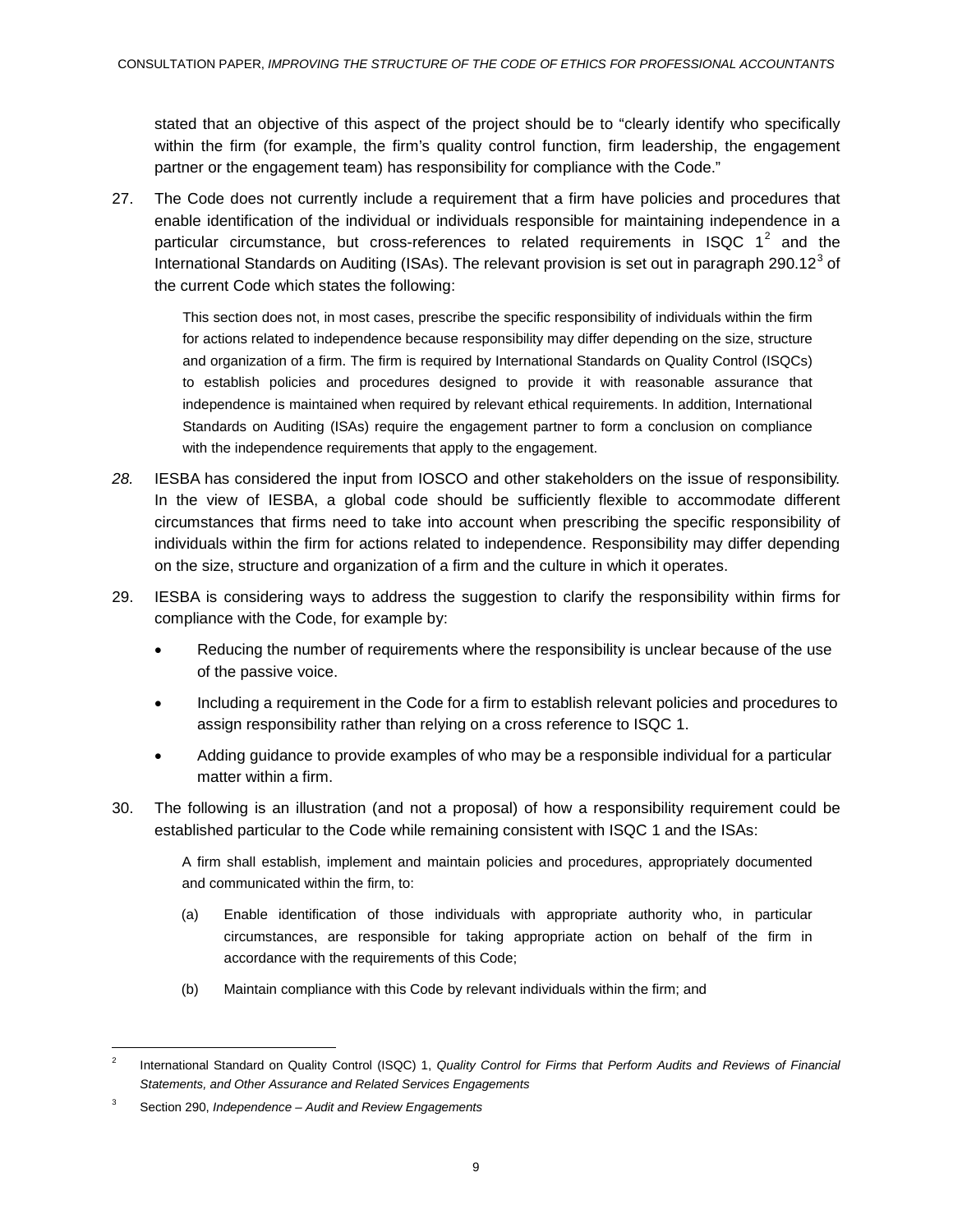- (c) Require communication of threats to, and breaches of, independence to those individuals who are responsible for taking appropriate action on behalf of the firm in accordance with the requirements of this Code.
- 31. IESBA is considering clarification of responsibility by reducing the use of the passive voice and developing the guidance currently in paragraph 290.12 to better enable compliance and enforcement. Compliance with the Code could be enhanced if firms have effective policies and procedures appropriately documented and communicated, to enable individuals to identify who is responsible for compliance with each standard in particular circumstances in regard to independence.
- 32. This illustrative wording could replace existing paragraph 290.12, requiring the firm to establish policies and procedures that assign responsibility as appropriate to a particular circumstance, aligning with current best practice.
- 33. The Code might also include examples of who may be a responsible individual within a firm, for example as follows:

Identifying responsibility for firms

Paragraph [X] requires the firm to establish, implement and maintain policies and procedures to enable identification of those individuals who are responsible for taking appropriate action in accordance with the requirements of this Code. Such responsible individuals may include:

- (a) The engagement partner;
- (b) Senior individuals responsible for ethics or independence matters for the firm;
- (c) Any other individual within the firm identified as a responsible individual in relation to a particular matter.

Policies that enable identification of responsible individuals may differ depending on the size, structure and organization of a firm. In addition, International Standards on Auditing (ISAs) require the engagement partner to form a conclusion on compliance with the independence requirements that apply to the engagement.

34. The assignment of responsibility to the "firm" as part of the independence requirements illustrated here is more precise than in the current Code and assignment of individual responsibility to a specific person is achieved through a firm's policies and procedures.

# VII. **Electronic Code**

- 35. IESBA has also received views that making available the Code in electronic format would help users better understand the Code. IESBA is of the view that an electronic Code may enhance usability, and should be considered in conjunction with other clarity and structural changes.
- 36. The Code is currently provided as a pdf version on the IESBA website. IESBA is developing an HTML version of the Code with enhanced navigation and hyperlinks to defined terms, based on the 2014 *Handbook of the Code of Ethics for Professional Accountants* (Handbook). Further enhancements based on a restructured Code are anticipated.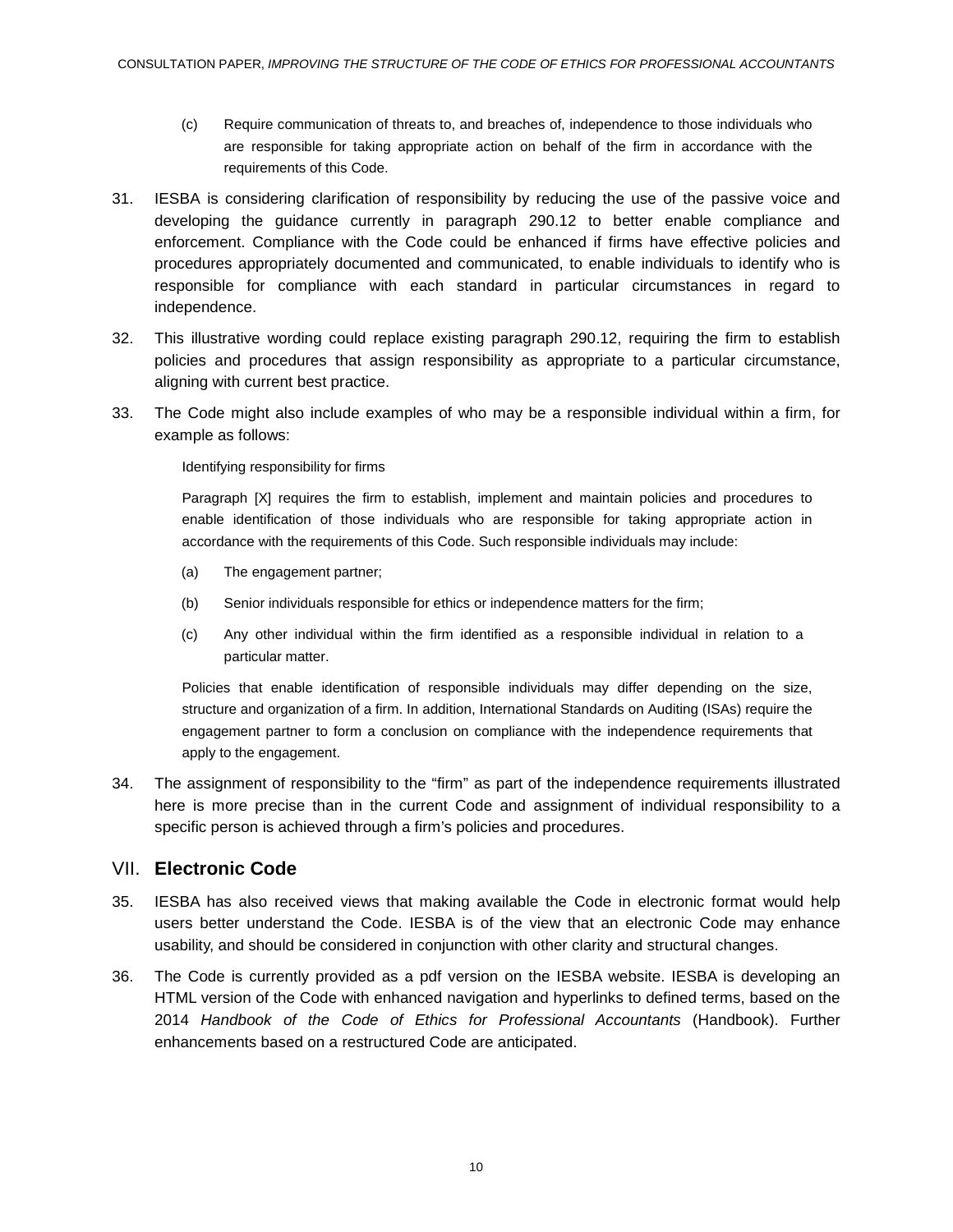- 37. Currently the paper/pdf version of the Code is the official version. Some jurisdictions that require laws to be published in the official journal of the relevant Ministry require a paper/pdf version of the Code.
- 38. Opportunities available with an electronic Code while maintaining a usable printed Code may include:
	- Filtering that enables all, and only those portions of, the Code relevant to the user to be presented.
	- Cross-linkages between relevant information. For example, links from the "Purpose" paragraph to the fundamental principles and conceptual framework, and links from requirements to the relevant application and other explanatory material. These are in addition to enhancements to an electronic version of the Code which are in progress.
	- Further improvements to navigation.
- 39. Potential solutions to some of the issues related to restructuring differ depending on whether the official version will continue to be the paper/pdf version or the planned electronic version. For example, creating two parallel independence sections for review engagements and for audit engagements would be a simple matter in an electronic version but would be unwieldy, wasteful and repetitive in a paper version. IESBA has not yet addressed whether an electronic version should become the official version.

# VIII. **Next Steps**

- 40. IESBA is issuing the Consultation Paper at this time to seek input to inform its project to restructure the Code. The future course of this project will depend on the feedback received for the approach IESBA is currently exploring as set out in this Paper. Subject to that feedback, IESBA may expose a fully restructured Code or standards after its meeting in October 2015. As an illustration of how the timeline might flow beyond this point, a new restructured Code or standards might be finalized in early 2017 which could become effective, at the earliest, one year later. The exposure draft would, however, seek input on an effective date to allow adequate time for adoption and effective implementation.
- 41. The timing of this project will have an impact on when other projects in IESBA's work plan adopt a new structure and drafting conventions. Conversely, the outcomes of other projects may have an impact on this project. In particular a potential project to review the use of safeguards in the Code is included in IESBA's current strategy and work plan. IESBA is considering the alignment of the timing of its various projects. Any review of safeguards in the Code will be addressed independently of the structure project but on an aligned timeline. It is intended that the Exposure Draft of the restructured Code or standards would reflect the relevant outcome of IESBA's project on safeguards.
- 42. During drafting, IESBA will consider further the ease with which the restructured Code or standards could be translated into different languages.
- 43. An Exposure Draft of a restructured Code or standards would be accompanied by a table allowing comparison of extant and restructured paragraphs.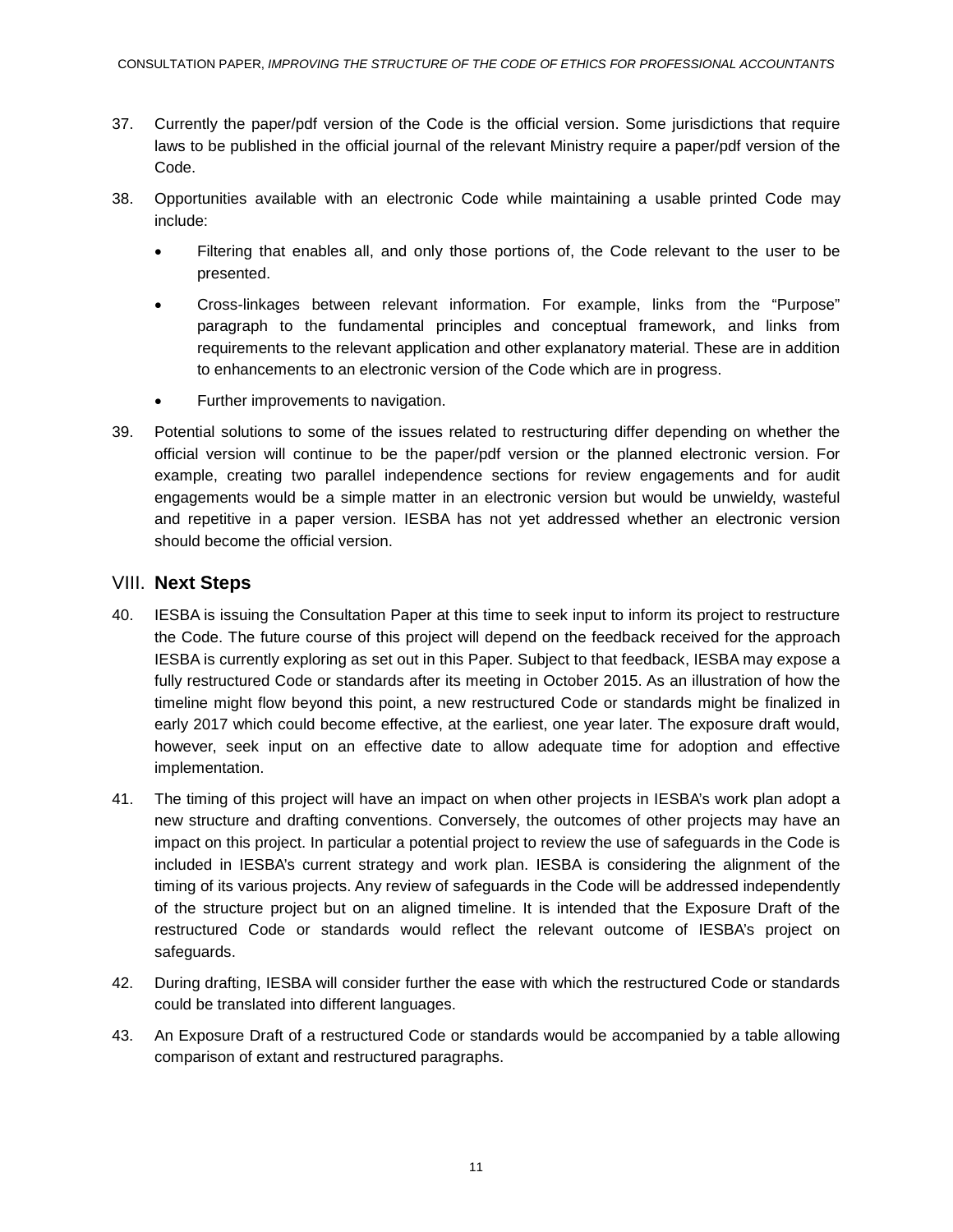# IX. **Illustrative Examples**

44. The Illustrative Examples of a restructured Code are attached in Appendix 1 to this Consultation Paper. They include examples from extant Part A and Part B including elements of Section 290 of the extant Code. They have been selected to show how a restructured layout might work. The wording in those sections is illustrative, is not a final proposal and should not be read as indicating exactly how the conventions set out in this Paper would be applied once a proposed structure for the Code has been determined. It is not the purpose of this project to change the meaning of the Code, although if any new requirements were proposed, for example to address the issue of responsibility as set out in section VI of this Paper, these would be subject to IESBA's normal due process.

### **Questions for Respondents**

- 1. Do you believe that the approach outlined in this Consultation Paper, as reflected in the Illustrative Examples, would be likely to achieve IESBA's objective of making the Code more understandable? If not, why not and what other approaches might be taken?
- 2. Do you believe that the approach outlined in this Consultation Paper, as reflected in the Illustrative Examples would be likely to make the Code more capable of being adopted into laws and regulations, effectively implemented and consistently applied? If not, why not and what other approaches might be taken?
- 3. Do you have any comments on the suggestions as to the numbering and ordering of the content of the Code (including reversing the order of extant Part B and Part C), as set out in paragraph 20 of the Consultation Paper?
- 4. Do you believe that issuing the provisions in the Code as separate standards or rebranding the Code, for example as International Standards on Ethics, would achieve benefits such as improving the visibility or enforceability of the Code?
- 5. Do you believe that the suggestions as to use of language, as reflected in the Illustrative Examples, are helpful? If not, why not?
- 6. Do you consider it is necessary to clarify responsibility in the Code? If so, do you consider that the illustrative approach to responsibility is an appropriate means to enhance the usability and enforceability of the Code? If not, what other approach would you recommend?
- 7. Do you find the examples of responsible individuals illustrated in paragraph 33 useful?
- 8. Do you have any comments on the suggestions for an electronic version of the Code, including which aspects might be particularly helpful in practice?
- 9. Do you have any comments on the indicative timeline described in Section VIII of this Paper?
- 10. Do you have any other comments on the matters set out in the Consultation Paper?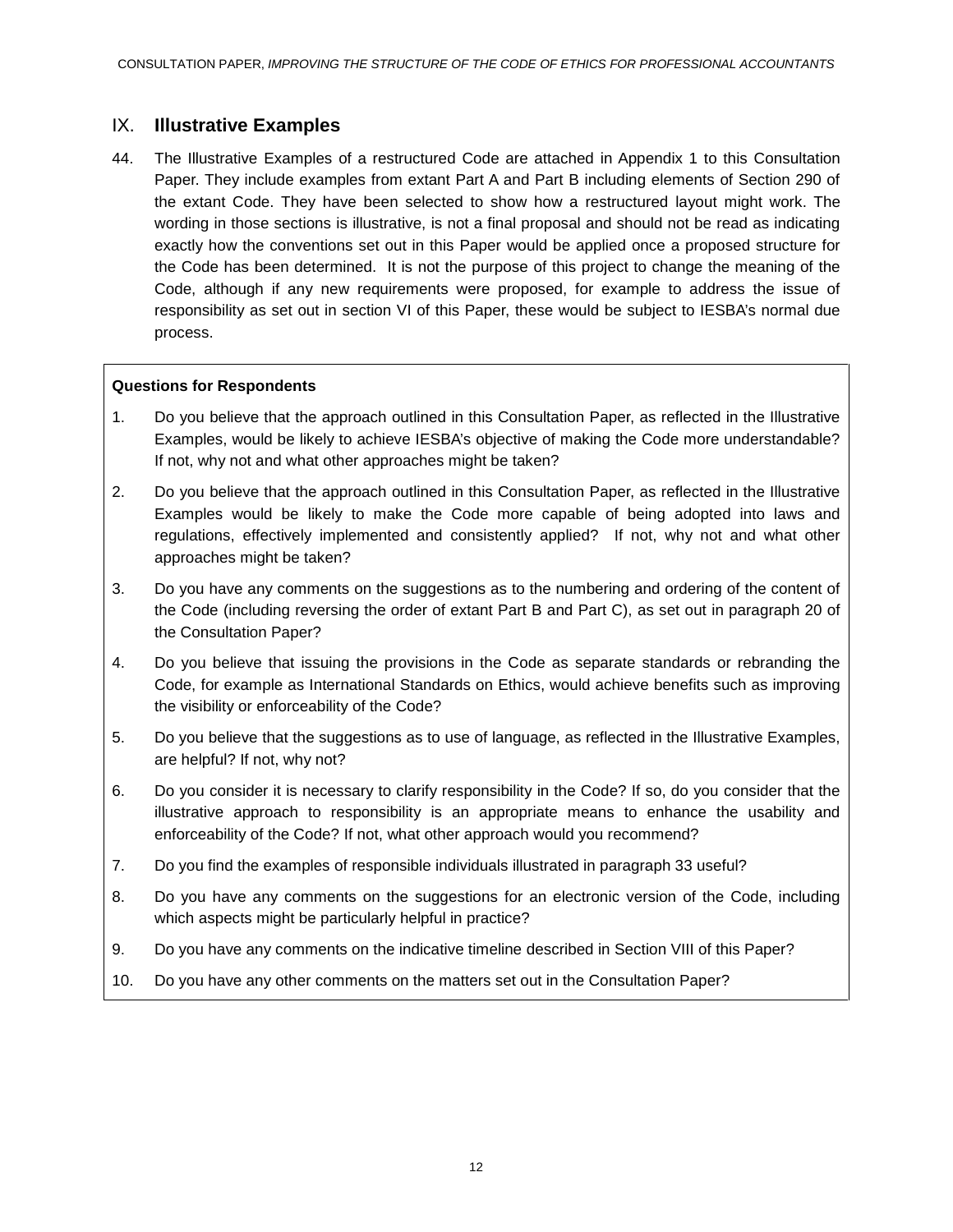# **Appendix 1**

# **ILLUSTRATIVE EXAMPLES**

**These Illustrative Examples of a restructured Code include examples from extant Part A and Part B, including elements of Section 290 of the extant Code. They have been selected to show how a restructured layout might work. The wording in these sections is illustrative, is not a final proposal, and should not be read as indicating exactly how the conventions set out in this Paper would be applied once a proposed structure for the Code has been determined.**

# **PREFACE**

## **Terms Used in this Code**

- 000.000 In this Code, defined terms are colored blue and underlined the first time that they appear in each paragraph.
- 000.001 Terms which have a particular meaning explained within the Code are colored blue and underlined with a dotted underline the first time that they appear in each paragraph. For ease of reference, these terms are included within the definitions section of the Code with a cross reference to where the description first appears in the Code.
- 000.002 Terms which are explained at the beginning of each section are shown in blue, bold and underlined text the first time they appear in each paragraph.

## **How to Use this Code**

- 000.003 This Code contains five parts.
	- Part I General Application of the Code
	- Part II Professional Accountants in Business
	- Part III Professional Accountants in Public Practice
	- Part IV Independence in Relation to Audit and Review Engagements
	- Part V Independence in Relation to Other Assurance Engagements
- 000.004 To assist users of the Code, the structure of the sections and the topics that they contain are set out in a table in paragraph 000.017 at the end of this Preface.
- 000.005 Each of the sections of this Code is subdivided into Purpose, Requirements and Application and Other Explanatory Material. The Purpose component includes introductory comments to broadly describe the context and then briefly describe what threats may exist, referring users to the fundamental principles and, where relevant, the independence provisions. It sets out the context in which the requirements are to be read, and is not to be read as creating any requirements in itself. The language is intentionally broad.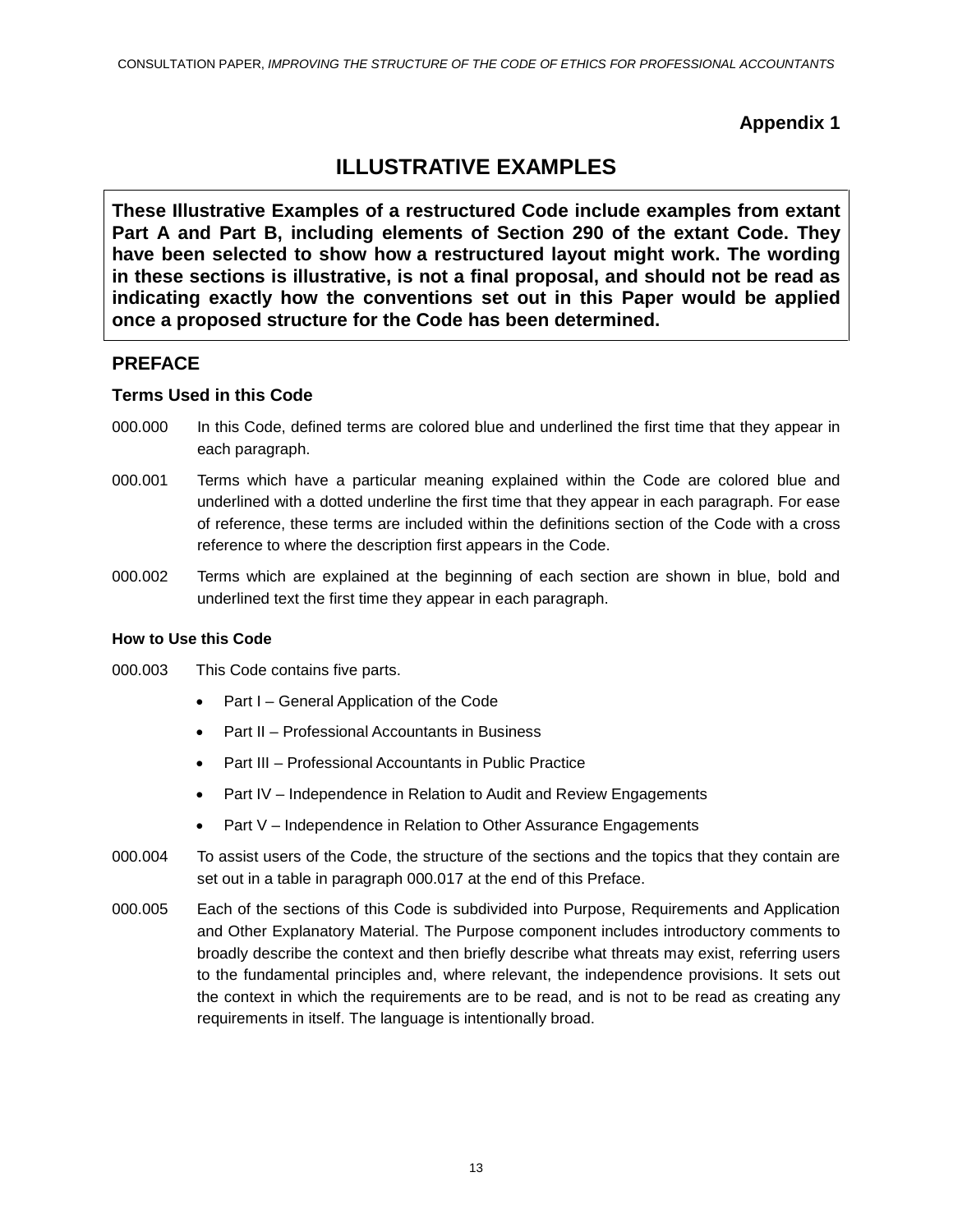- 000.006 Part I establishes the fundamental principles of professional ethics for professional accountants and provides a conceptual framework that firms and professional accountants, using professional judgment, are required to apply in order to:
	- (a) Identify threats to compliance with the fundamental principles;
	- (b) Evaluate the significance of the threats identified; and
	- (c) Either:
		- (i) Apply safeguards, when necessary, to eliminate the threats or reduce them to an acceptable level; or
		- (ii) Decline or discontinue an engagement when safeguards cannot be applied to eliminate the threats or reduce them to an acceptable level.
- 000.007 Safeguards are necessary when the firm or professional accountant determines that the threats are not at an acceptable level. That is a level at which a reasonable and informed third party, weighing all the specific facts and circumstances available to the professional accountant at that time, would be likely to conclude that compliance with the fundamental principles is not compromised.
- 000.008 Parts II, III, IV, and V describe how the conceptual framework applies in certain situations. They provide examples of safeguards that may be appropriate to address threats to compliance with the *fundamental principles*. They also describe situations where sufficient safeguards are not available to address the threats and, consequently, require that the circumstance or relationship creating the threats be avoided. Part II applies to professional accountants in business. Parts III, IV, and V apply to firms and professional accountants in public practice. Professional accountants in public practice may also find Part II relevant to their particular circumstances.
- 000.009 The use of the word "shall" in this Code imposes a requirement on the professional accountant or firm to comply with the specific provision in which "shall" has been used. Compliance is required unless an exception is permitted by this Code.
- 000.010 A professional accountant or firm may encounter unusual circumstances regarding the application of the Code. This might occur when the application of a specific requirement of the Code would result in a disproportionate outcome or an outcome that may not be in the public interest. If such circumstances apply, the professional accountant is advised to consult with a professional regulatory body or another relevant regulator.

### *The Underlying Elements of this Code*

- 000.011 The IESBA Code of Ethics contains five fundamental principles, applies a conceptual framework approach and identifies typical threats and safeguards. An understanding of all of these elements of the Code is essential to an understanding and ability to use the Code.
- 000.012 The five fundamental principles are essential elements which guide the behavior of professional accountants. They are first set out in paragraph 100.005.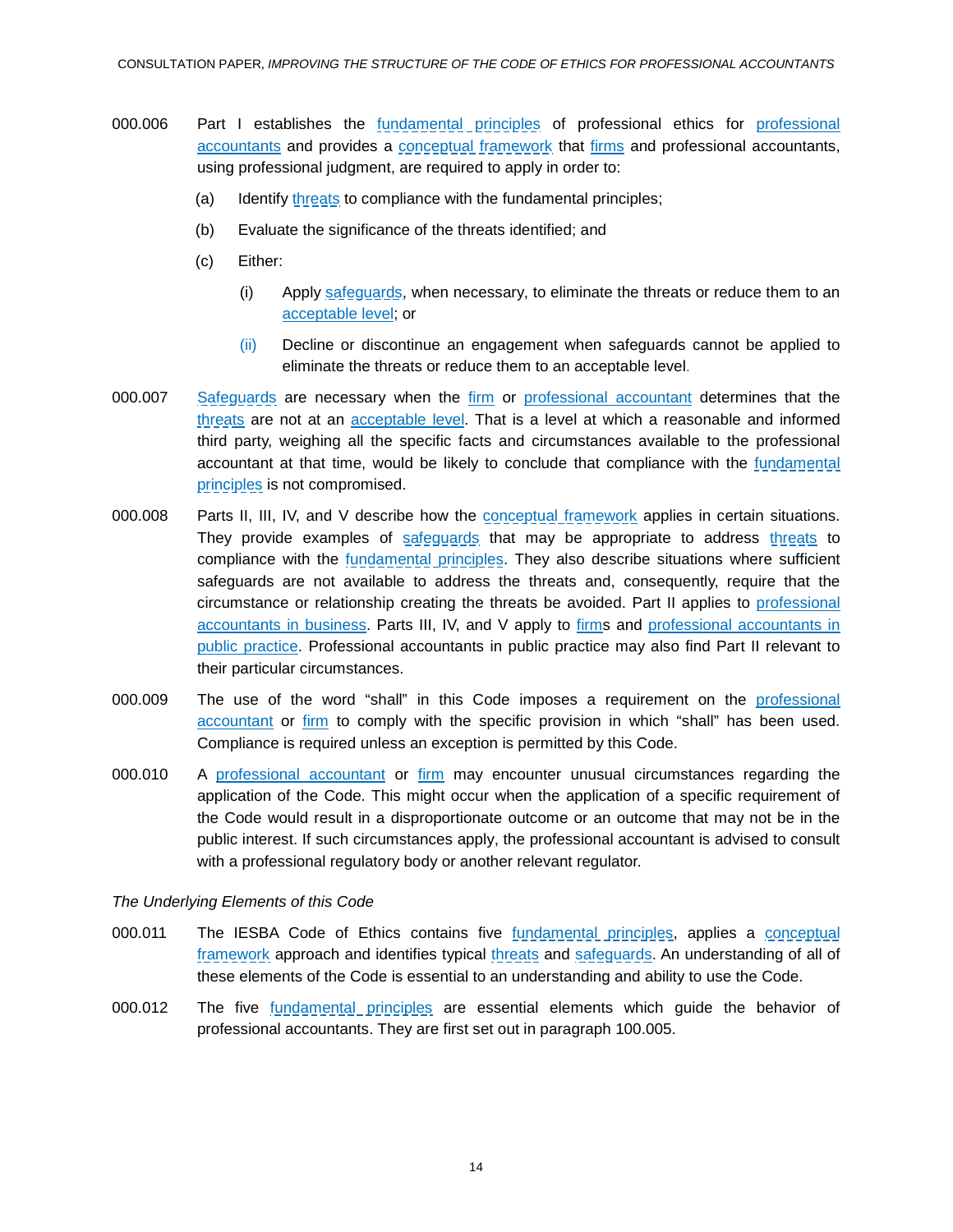### *The Conceptual Framework Approach*

- 000.013 The conceptual framework approach assists professional accountants in complying with the ethical requirements of the Code. It is important because it accommodates many variations in circumstances that create threats to compliance with the fundamental principles. This approach requires professional accountants to identify, evaluate and address threats and either apply safeguards when necessary to eliminate or reduce threats to an acceptable level, or decline or discontinue a professional engagement or, when necessary, resign from the engagement or from the organization employing the professional accountant.
- 000.014 The conceptual framework approach is first set out in paragraph 100.015 and the paragraphs which follow.

### *The Threats Referred to in this Code*

000.015 The IESBA Code of Ethics contains five types of threats. They are first described in paragraph 100.017.

### *The Safeguards Referred to in this Code*

000.016 Safeguards are actions or other measures that may eliminate threats or reduce them to an acceptable level. They fall into two broad categories, namely (a) those created by the profession, legislation or regulation, and (b) safeguards in the work environment. They are first set out in paragraph 100.021.

*The Structure of the Sections within this Code*

| 000.017 | Table setting out the structure of the Sections within this Code: |
|---------|-------------------------------------------------------------------|
|---------|-------------------------------------------------------------------|

| Preface                                                  | 000         | Terms used in this Code<br>How to use this Code                              |
|----------------------------------------------------------|-------------|------------------------------------------------------------------------------|
| Part I - General Application of the<br>Code              | 100         | Compliance with the Code, fundamental<br>principles and conceptual framework |
|                                                          | 110         | Integrity                                                                    |
|                                                          | 120         | Objectivity                                                                  |
|                                                          | 130         | Professional competence and due care                                         |
|                                                          | 140         | Confidentiality                                                              |
|                                                          | 150         | Professional behavior                                                        |
|                                                          | 160 onwards | For future use                                                               |
| Part II - Professional Accountants in<br><b>Business</b> | 200         | To be determined                                                             |
| Part III - Professional Accountants                      | 300         | .000 - Introduction                                                          |
| in Public Practice                                       |             | .XXX - Other sections to be added                                            |
|                                                          | 310         | Professional appointment                                                     |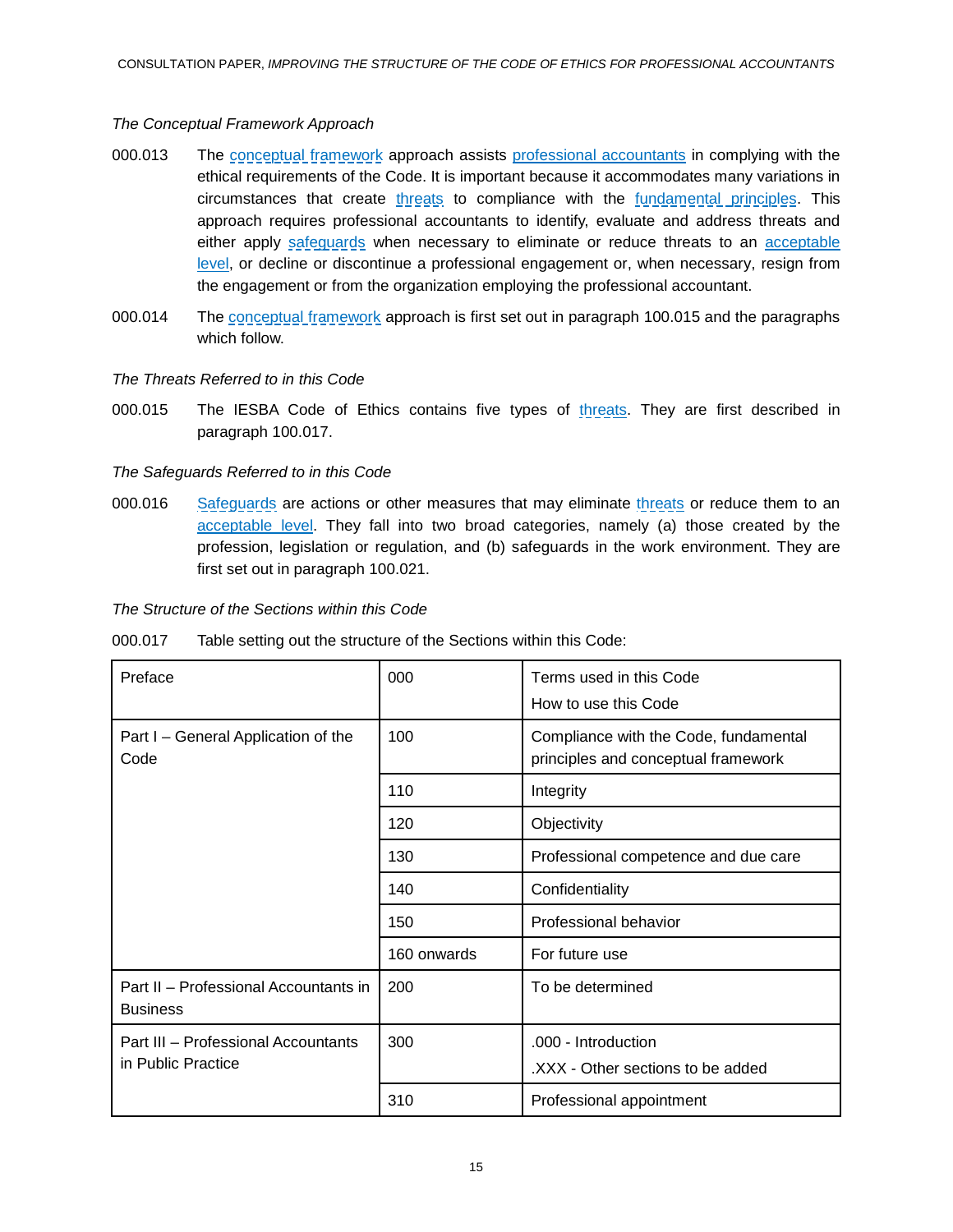|                                  | 320     | Conflicts of interest                            |
|----------------------------------|---------|--------------------------------------------------|
|                                  | 330     | Second opinions                                  |
|                                  | 340     | Fees and remuneration                            |
|                                  | 350     | Marketing professional services                  |
|                                  | 360     | Gifts and hospitality                            |
|                                  | 370     | Custody of client assets                         |
|                                  | 380-399 | Reserved for future use                          |
| Part IV - Independence for Audit | 400     | Introduction                                     |
| and Review Engagements           | 410     | <b>Financial Interests</b>                       |
|                                  | 420     | Relationships<br>$.000 - Business$               |
|                                  |         | .100 - Family/personal                           |
|                                  |         | .200 - Employment with client                    |
|                                  |         | .300 - Temporary staff                           |
|                                  |         | .400 - Recent service                            |
|                                  |         | .500 - Officer, director                         |
|                                  | 430     |                                                  |
|                                  |         | Long association                                 |
|                                  | 440     | Non-assurance services                           |
|                                  |         | .000 - Introduction to non-assurance<br>services |
|                                  |         | .100 - Management responsibility                 |
|                                  |         | .200 - Preparation of accounting records         |
|                                  |         | .300 - Valuations                                |
|                                  |         | $.400 - Tax$                                     |
|                                  |         | .500 - Internal audit                            |
|                                  |         | .600 - Information technology                    |
|                                  |         | .700 - Litigation support                        |
|                                  |         | $.800 - Legal$                                   |
|                                  |         | .900 - Recruitment                               |
|                                  |         | .1000 - Corporate finance                        |
|                                  | 450     | Fees                                             |
|                                  | 460     | Other                                            |
|                                  |         | .000 - Compensation                              |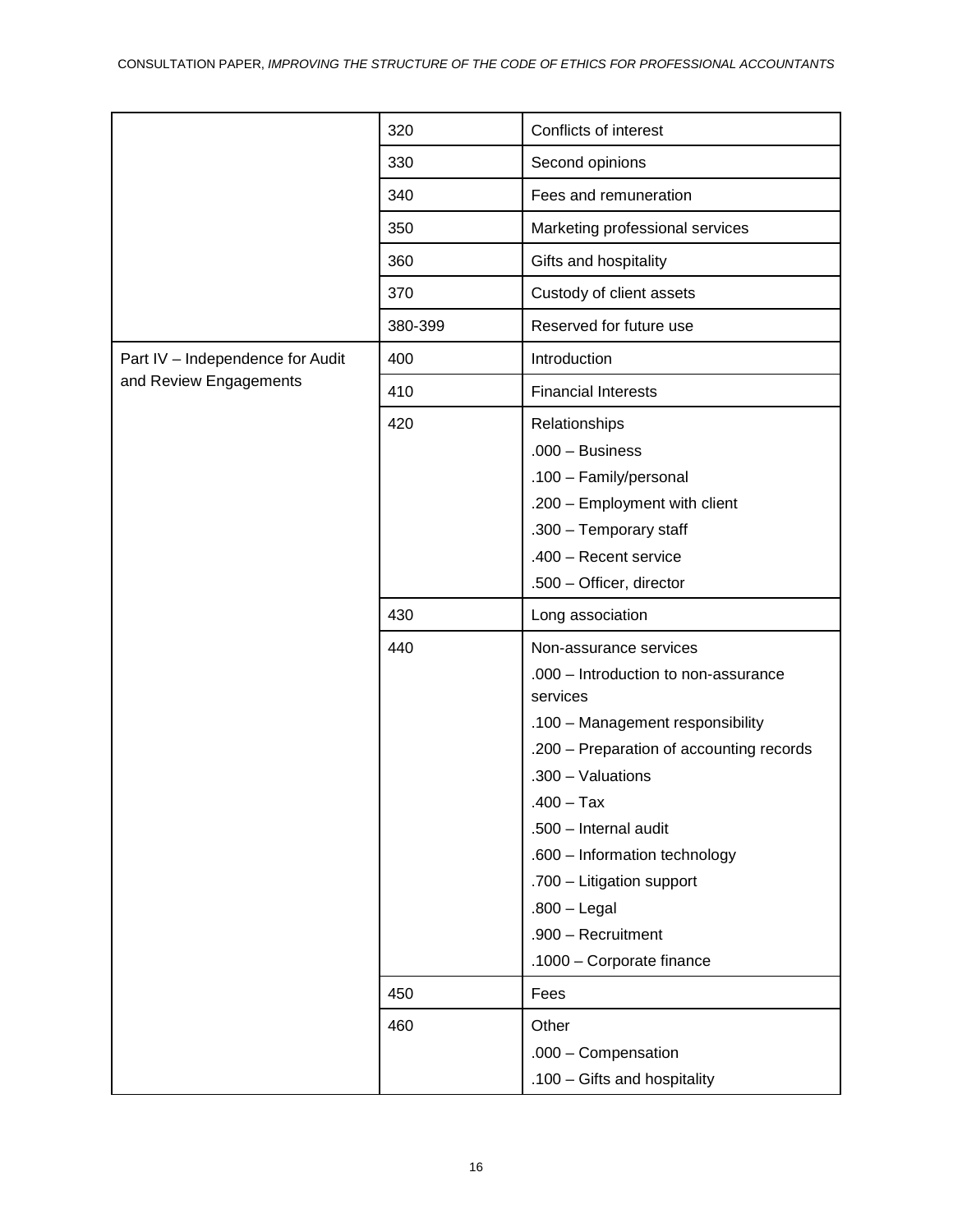|                                                          |               | .200 - Actual or threatened litigation |
|----------------------------------------------------------|---------------|----------------------------------------|
|                                                          | 470 - 490     | Reserved for future use                |
| Part V – Independence for Other<br>Assurance Engagements | 500, 510 etc. | To be determined                       |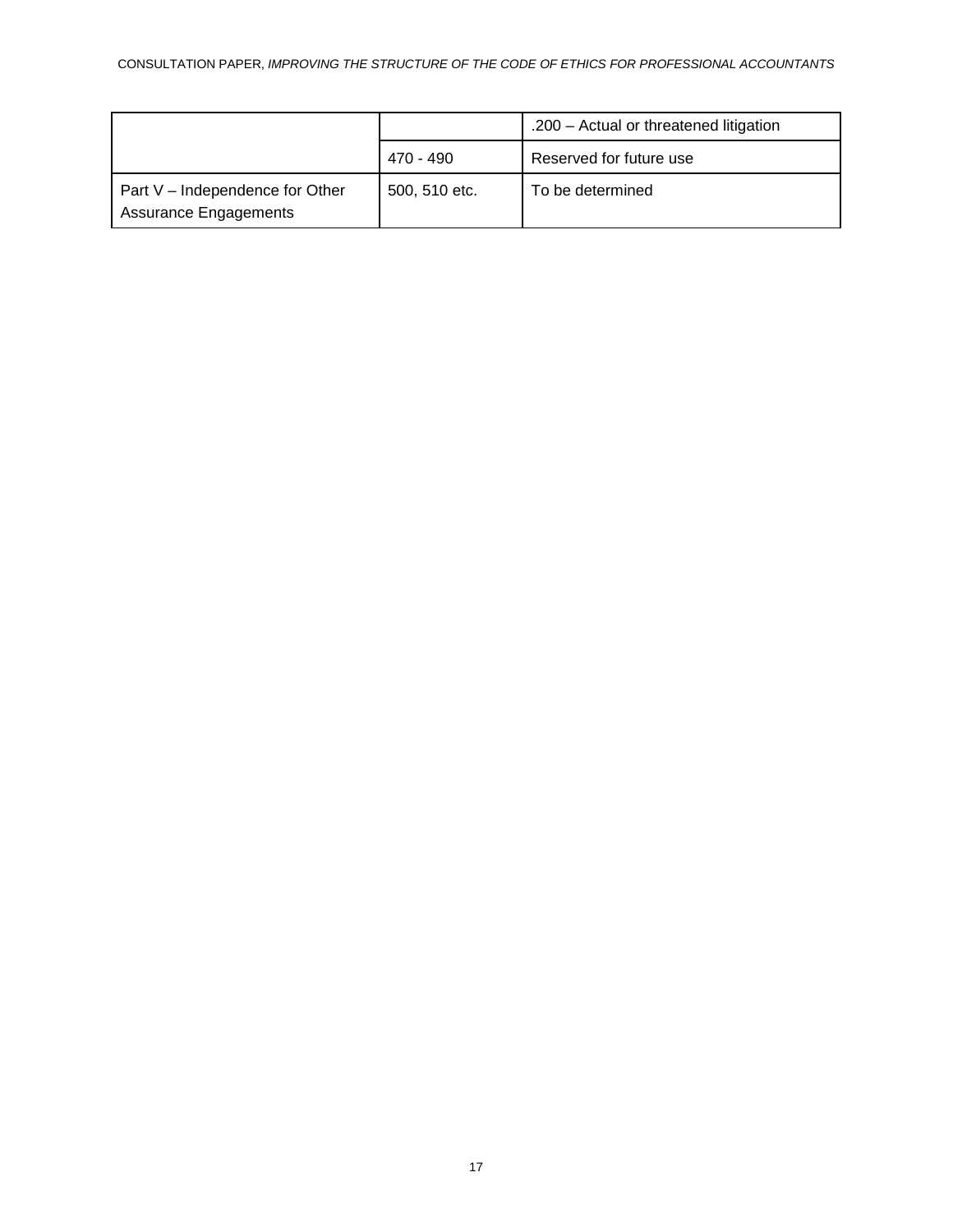# **PART I – GENERAL APPLICATION OF THE CODE**

# **SECTION 100**

# **Compliance with the Code, Fundamental Principles and Conceptual Framework**

### **Terms Used in this Section**

- 100.000 In this section, the term "**professional accountant**" refers to:
	- (a) Professional accountants in business; and
	- (b) Professional accountants in public practice and the firms within which they practice.

### **Purpose of the Code and this Section**

- 100.001 A distinguishing mark of the accountancy profession is its acceptance of the responsibility to act in the public interest. Therefore, a **professional accountant's** responsibility is not exclusively to satisfy the needs of an individual client or employer.
- 100.002 This Part applies to professional accountants in business as well as to professional accountants in public practice and to the firms in which such professional accountants practice. It establishes requirements and provides guidance for **professional accountant**s regarding:
	- (a) The fundamental principles;
	- (b) The approach to ethical conflict resolution; and
	- (c) The conceptual framework approach which includes addressing threats to those fundamental principles and implementing safeguards,

that are fundamental to acting in the public interest.

## **Requirements**

### *Requirement to Comply with the Code*

- 100.003 A **professional accountant** shall comply with this Code. There may be circumstances when a professional accountant is prohibited from complying with certain parts of this Code by law or regulation. In that event, the professional accountant shall comply with all other parts of this Code.
- 100.004 Notwithstanding the requirements set out in paragraph 100.003:
	- (a) When a **professional accountant** identifies a breach of a provision of this Code, the professional accountant shall evaluate the significance of the breach. The professional accountant shall also evaluate its impact on the professional accountant*'*s ability to comply with the fundamental principles. The professional accountant shall take whatever actions may be available, as soon as possible, to satisfactorily address the consequences of the breach. The professional accountant shall also determine whether to report the breach to those who may have been affected by the breach, a professional regulatory body, another relevant regulator or oversight authority, or others; and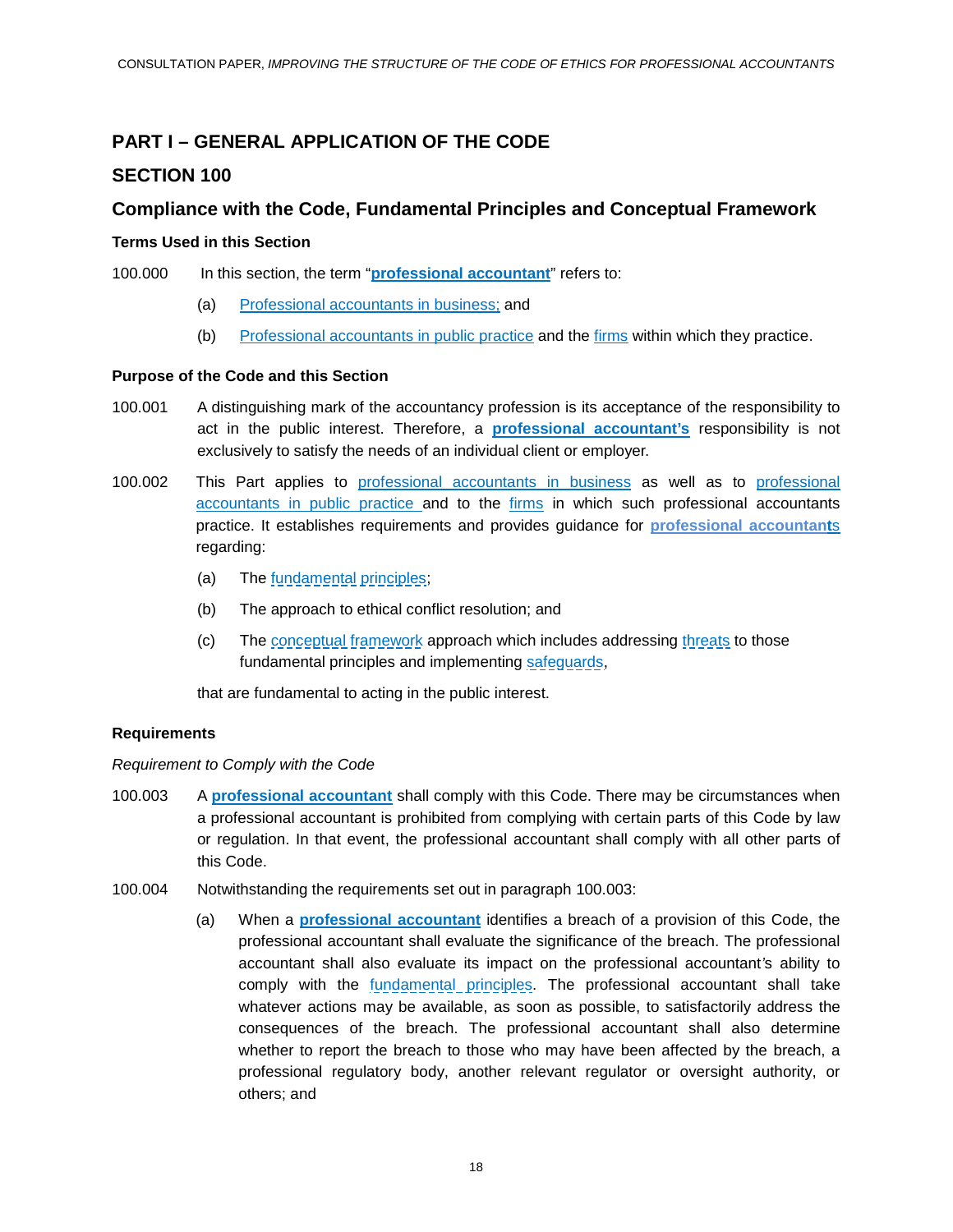(b) Specific requirements apply when a professional accountant identifies a breach of a provision of Parts IV and V of this Code. The professional accountant shall comply with those provisions of Parts IV or V that establish the requirements for professional accountants to address such breaches.

### *Fundamental Principles*

- 100.005 A **professional accountant** shall comply with the following fundamental principles:
	- (a) Integrity to be straightforward and honest in all professional and business relationships.
	- (b) Objectivity to provide professional or business judgments without bias, conflict of interest or undue influence of others.
	- (c) Professional Competence and Due Care to maintain professional knowledge and skill at the level required to ensure that a client or employer receives competent professional services, based on current developments in practice, legislation and techniques, and act diligently and in accordance with applicable technical and professional standards.
	- (d) Confidentiality to respect the confidentiality of information acquired as a result of professional and business relationships and, therefore, not to:
		- (i) Disclose any such information to third parties without proper and specific authority, unless there is a legal or professional right or duty to disclose; or
		- (ii) Use the information for the personal advantage of the professional accountant or third parties.
	- (e) Professional Behavior to comply with relevant laws and regulations and avoid any action that discredits the profession. (Ref: Para. 100.009)

### *Ethical Conflict Resolution*

- 100.006 When resolving a conflict in complying with the fundamental principles, the **professional accountant** shall:
	- (a) Determine the appropriate course of action, weighing the consequences of each possible course of action;
	- (b) If the matter involves a conflict with, or within, an organization, determine whether to consult with those charged with governance of the organization. These may be the board of directors or the audit committee;
	- (c) If, after exhausting all relevant possibilities the ethical conflict remains unresolved, refuse to remain associated with the matter creating the conflict; and
	- (d) Determine whether in the circumstances it is appropriate to:
		- (i) Withdraw from the engagement team or specific assignment; or
		- (ii) Resign altogether from the engagement, the firm or the employing organization. (Ref: Para. 100.010 to .014)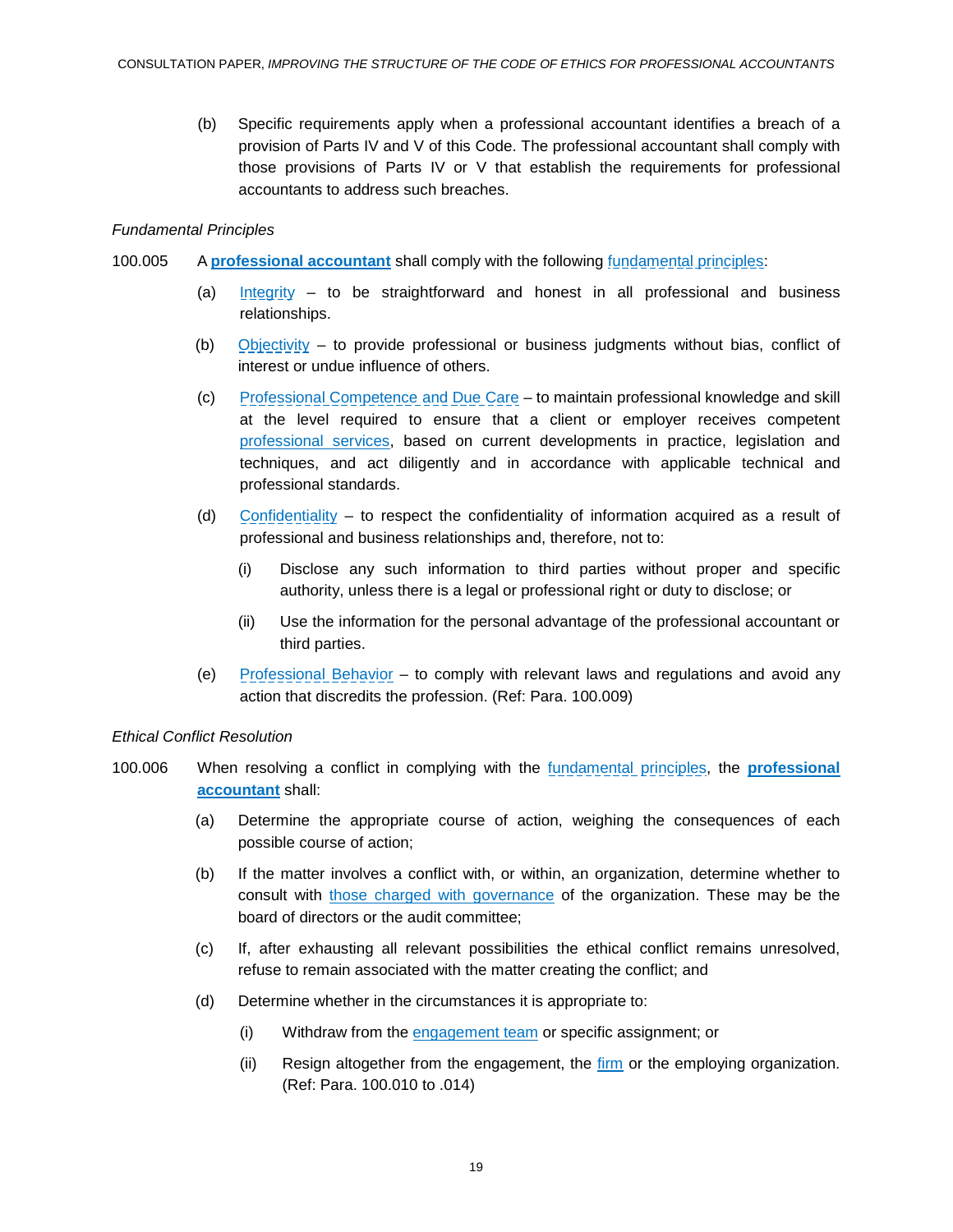### *Applying the Conceptual Framework Approach – Threats and Safeguards*

- 100.007 A **professional accountant** shall use professional judgment to apply the conceptual framework set out in this Code in order to comply with the fundamental principles and shall:
	- (a) Identify threats to compliance with the fundamental principles;
	- (b) Evaluate the significance of the threats identified; and
	- (c) Either apply safeguards, when necessary, to eliminate the threats or reduce them to an acceptable level or, when the threats cannot be eliminated or reduced to an acceptable level:
		- (i) Decline or discontinue the specific professional service involved; or
		- (ii) When necessary, resign from the engagement or from the organization employing the professional accountant. (Ref: Para. 100.015 to .024)
- 100.008 In complying with the provisions set out in paragraphs 100.005 and 100.007, a **professional accountant** shall:
	- (a) Evaluate any threats to compliance with the fundamental principles when the professional accountant knows, or could reasonably be expected to know, of circumstances or relationships that may compromise compliance with them;
	- (b) Take into account whether a reasonable and informed third party, weighing all the facts and circumstances available to the professional accountant at the time, would be likely to conclude that the threats would be eliminated or reduced to an acceptable level by the application of the safeguards such that compliance with the fundamental principles is not compromised; and
	- (c) Take qualitative as well as quantitative factors into account when evaluating the significance of a threat. (Ref: Para. 100.017 to .020)

## **Application and Other Explanatory Material**

### *Fundamental Principles*

100.009 Each of the fundamental principles with which **professional accountants** are required to comply, as set out in Paragraph 100.005, is discussed in more detail in Sections 110 onwards.

### *Ethical Conflict Resolution*

- 100.010 A **professional accountant** may be required to resolve a conflict in complying with the fundamental principles. (Ref: Para.100.006)
- 100.011 When initiating either a formal or informal conflict resolution process, the following factors, either individually or together with other factors, may be relevant to the resolution process:
	- (a) Relevant facts.
	- (b) Ethical issues involved including the fundamental principles.
	- (c) Established internal procedures.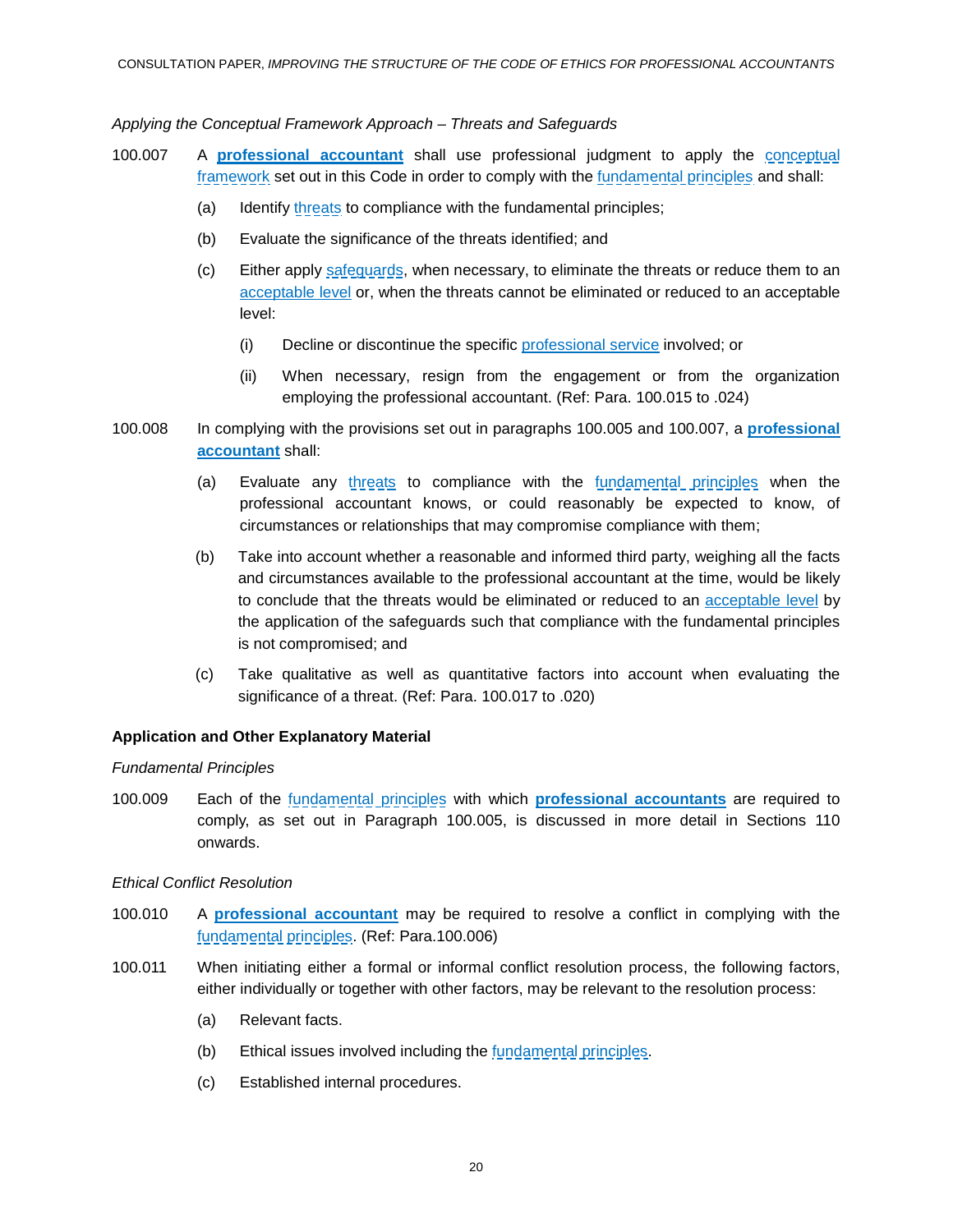- (d) Alternative courses of action.
- (e) Consultation with other appropriate persons within the firm or employing organization. (Ref: Para. 100.006)
- 100.012 It may be in the best interests of the **professional accountant** to document the substance of the issue, the details of any discussions held and the decisions made concerning that issue. (Ref: Para.100.006)
- 100.013 If a significant conflict cannot be resolved, a **professional accountant** may consider obtaining professional advice from the relevant professional body or from legal advisors. The professional accountant can generally obtain guidance on ethical issues without breaching the fundamental principle of confidentiality if the matter is discussed:
	- With the relevant professional body on an anonymous basis; or
	- With a legal advisor under the protection of legal privilege. (Ref: Para. 100.006)
- 100.014 Instances in which the **professional accountant** may consider obtaining legal advice vary. For example, a professional accountant may have encountered a fraud, the reporting of which could breach the professional accountant*'*s responsibility to respect confidentiality. The professional accountant may consider obtaining legal advice in that instance to determine whether there is a requirement to report. (Ref: Para. 100.006)

### *Applying the Conceptual Framework Approach – Threats and Safeguards*

- 100.015 The circumstances in which **professional accountants** operate may create specific threats to compliance with the fundamental principles. It is impossible to define every situation that creates threats to compliance with the fundamental principles and to specify the appropriate action. In addition, the nature of engagements and work assignments may differ and, consequently, different threats may be created, requiring the application of different safeguards. Therefore, this Code establishes a conceptual framework that requires professional accountants to identify, evaluate and address threats to compliance with the fundamental principles. (Ref: Para. 100.007, .008)
- 100.016 The conceptual framework approach assists **professional accountants** in complying with the ethical requirements of this Code and meeting their responsibility to act in the public interest. It accommodates many variations in circumstances that create threats to compliance with the fundamental principles. It can deter professional accountants from concluding that a situation is permitted even if it is not specifically prohibited. (Ref: Para. 100.007, .008)

### *Threats*

- 100.017 Threats may be created by a broad range of relationships and circumstances. When a relationship or circumstance creates a threat, such a threat could compromise, or could be perceived to compromise, a **professional accountant's** compliance with the fundamental principles. A circumstance or relationship may create more than one threat and a threat may affect compliance with more than one fundamental principle. Threats fall into one or more of the following categories:
	- (a) Self-interest threat that a financial or other interest will inappropriately influence the professional accountant's judgment or behavior;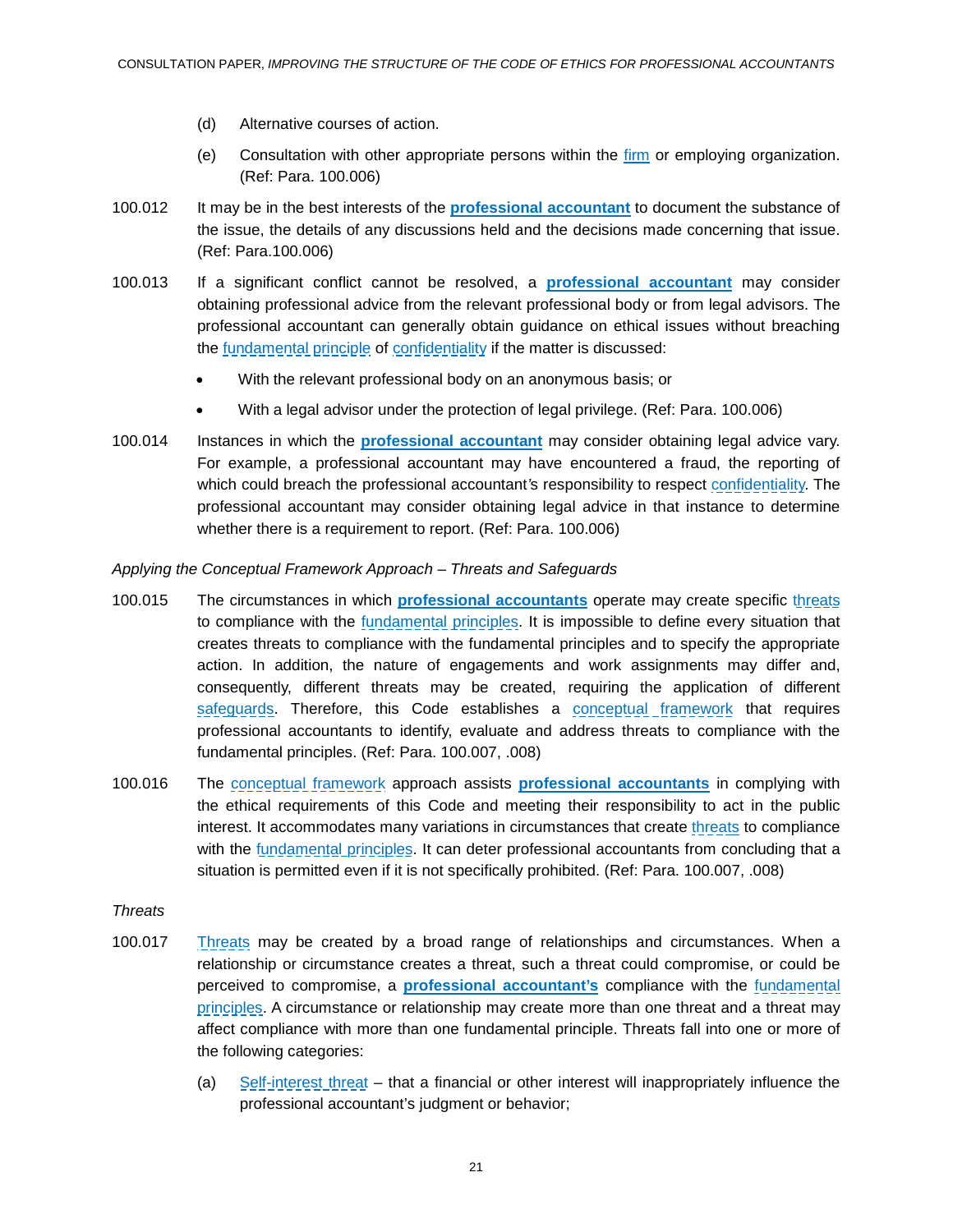- (b) Self-review threat that a professional accountant will not appropriately evaluate the results of a previous judgment made or service performed by:
	- (i) The professional accountant; or
	- (ii) Another individual within the professional accountant's firm or employing organization,

on which the professional accountant will rely when forming a judgment as part of providing a current service;

- (c) Advocacy threat that a professional accountant will promote a client's or employer's position to the point that the professional accountant's objectivity is compromised;
- (d) Familiarity threat  $-$  that due to a long or close relationship with clients or employers, a professional accountant will be too sympathetic to their interests or too accepting of their work; and
- (e) Intimidation threat that a professional accountant will be deterred from acting objectively because of actual or perceived pressures. This includes attempts to exercise undue influence over the professional accountant. (Ref: Para. 100.007(a))

### *Evaluation of Threats*

- 100.018 Paragraph 100.007 requires that **professional accountants** or the firms within which they practice to identify threats to compliance with the fundamental principles and, based on an evaluation of those threats, determine, if the threats are not at an acceptable level, whether appropriate safeguards are available and can be applied to:
	- Eliminate the threats; or
	- Reduce them to an acceptable level.

In making that determination, paragraph 100.008(b) requires the professional accountant to exercise professional judgment and take into account whether a reasonable and informed third party, weighing all the specific facts and circumstances available to the professional accountant at the time, would be likely to conclude that the threats would be:

- Eliminated; or
- Reduced to an acceptable level by the application of the safeguards.
- 100.019 Paragraph 100.008(a) requires a **professional accountant** to evaluate any threats to compliance with the fundamental principles when the professional accountant knows, or could reasonably be expected to know, of circumstances that may compromise compliance with the fundamental principles.
- 100.020 When applying the conceptual framework, a professional accountant may encounter situations in which threats cannot be eliminated or reduced to an acceptable level. This may be either because the threat is too significant or because appropriate safeguards are not available or cannot be applied. In such situations, paragraph 100.007(c) requires the professional accountant to:
	- Decline or discontinue the specific professional service involved; or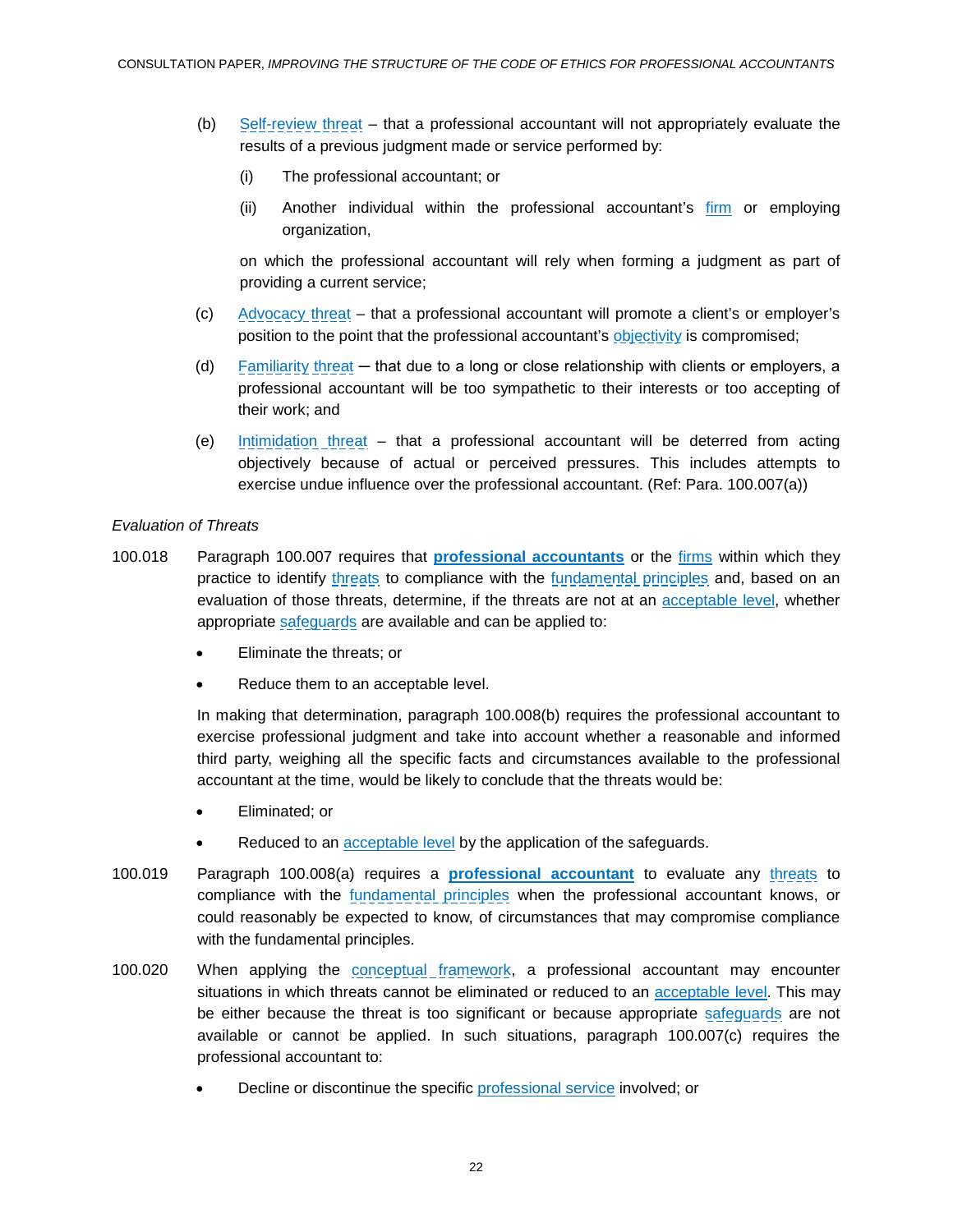• When necessary, resign from the engagement (in the case of a professional accountant in public practice) or the employing organization (in the case of a professional accountant in business).

### *Safeguards*

- 100.021 Safeguards are actions or other measures that may eliminate threats or reduce them to an acceptable level. They fall into two broad categories:
	- Safeguards created by the profession, legislation or regulation; and
	- Safeguards in the work environment. (Ref: Para.100.007(c))
- 100.022 Safeguards created by the profession, legislation or regulation include:
	- Educational, training and experience requirements for entry into the profession.
	- Continuing professional development requirements.
	- Corporate governance.
	- Professional standards.
	- Professional or regulatory monitoring and disciplinary procedures.
	- External review by a legally empowered third party of the reports, returns, communications or information produced by a professional accountant. (Ref: Para.100.007(c))
- 100.023 Part II discusses safeguards in the work environment for professional accountants in business. Parts III, IV and V of this Code discuss safeguards in the work environment for professional accountants in public practice:
	- (a) Safeguards available to professional accountants in business may be in the form of systems and procedures that have been implemented by the organization that employs such professional accountants.
	- (b) Such systems and procedures may also be considered by a professional accountant in public practice in the evaluation of the significance of a specific threat to independence, as set out in Parts IV and V.
	- (c) Professional accountants in public practice also need to rely on the firm-wide safeguards or engagement-specific safeguards that are available to them in order to comply with the fundamental principles. (Ref: Para. 300.016)
- 100.024 Certain safeguards may increase the likelihood of identifying or deterring unethical behavior. Such safeguards, which may be created by the accounting profession, legislation, regulation or an employing organization, include:
	- Effective complaint systems operated by:
		- The employing organization;
		- The profession; or
		- A regulator.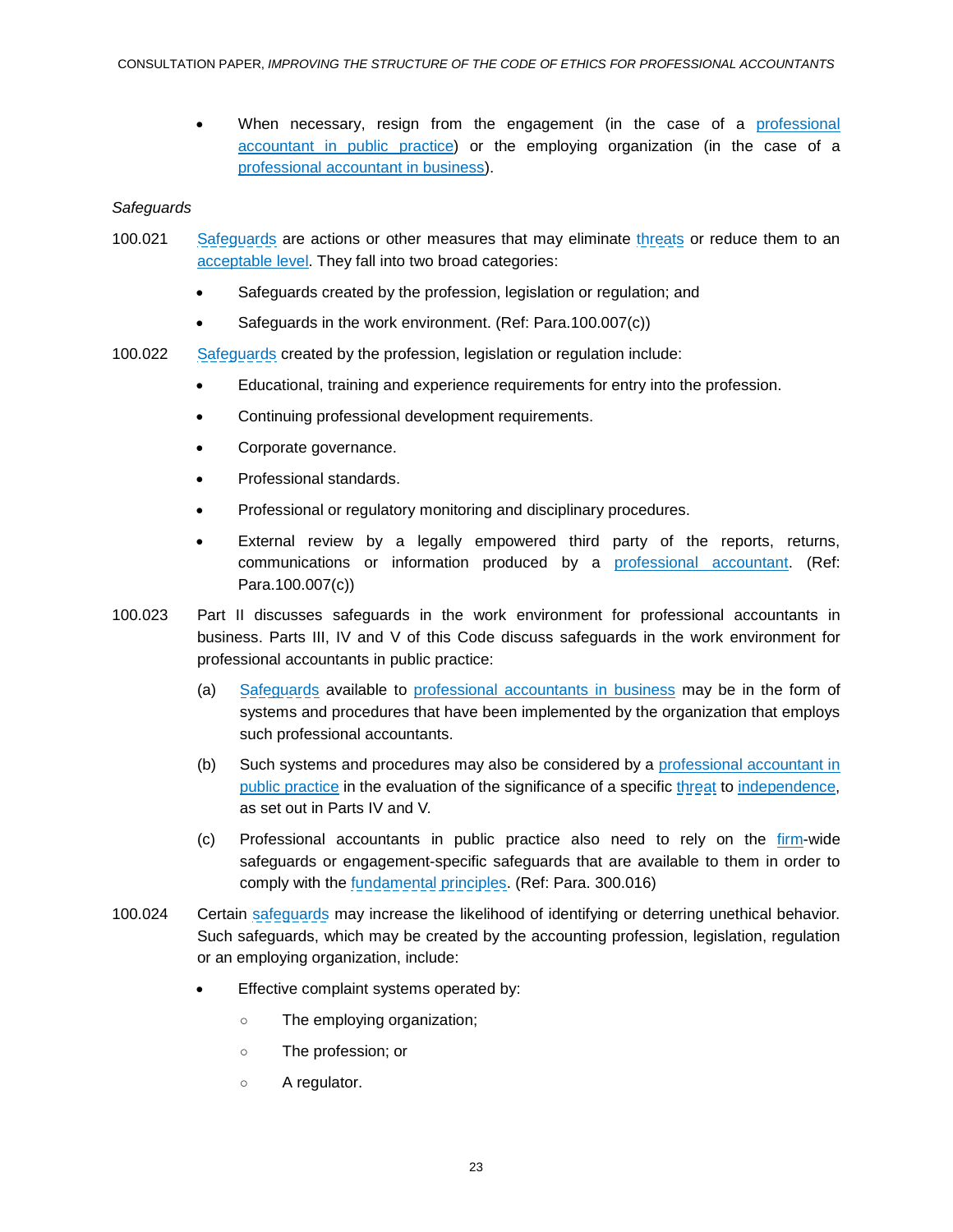• An explicitly stated duty to report breaches of ethical requirements.

# **SECTION 120**

# **Objectivity**

## **Terms Used in this Section**

- 120.000 In this section, the term "professional accountant" refers to:
	- (a) Professional accountants in business; and
	- (b) Professional accountants in public practice and the firms within which they practice

### **Purpose of this Section**

- 120.001 Acting in the public interest requires professional accountants to act with objectivity. The principle of objectivity obliges all professional accountants not to compromise their professional or business judgment because of bias, conflict of interest or the undue influence of others. Professional accountants must be alert to the wide variety of situations that may threaten their objectivity and to which the conceptual framework applies. It is impracticable to define and prescribe all such situations.
- 120.002 The provisions of paragraphs 100.005 and 100.007 require professional accountants and the firms within which they practice to comply with each of the fundamental principles and to apply the conceptual framework in relation to threats to those principles. This section sets out additional requirements in relation to compliance with the fundamental principle of objectivity.

### **Requirements**

### *Specific Threats Related to Objectivity*

- 120.003 A professional accountant shall not engage in a professional activity if a circumstance or relationship unduly influences the accountant's professional judgment regarding that activity. (Ref: Para.120.005, 006)
- 120.004 When providing any professional service, a professional accountant shall determine whether there are threats to compliance with the <u>fundamental principle</u> of objectivity resulting from having interests in, or relationships (such as family, close personal, business or other relationships) with, a client or its directors, officers or employees. (Ref: Para.120.005)

### **Application and Other Explanatory Material**

### *Threats and Safeguards*

- 120.005 The existence of threats to objectivity when providing any professional service will depend upon the particular circumstances of the engagement and the nature of the work that the professional accountant is performing. (Ref: Para 120.003, .004)
- 120.006 Examples of safeguards that may be available to address threats to objectivity include:
	- Supervisory procedures;
	- Discussing the issue:
		- o With higher levels of management within the firm; or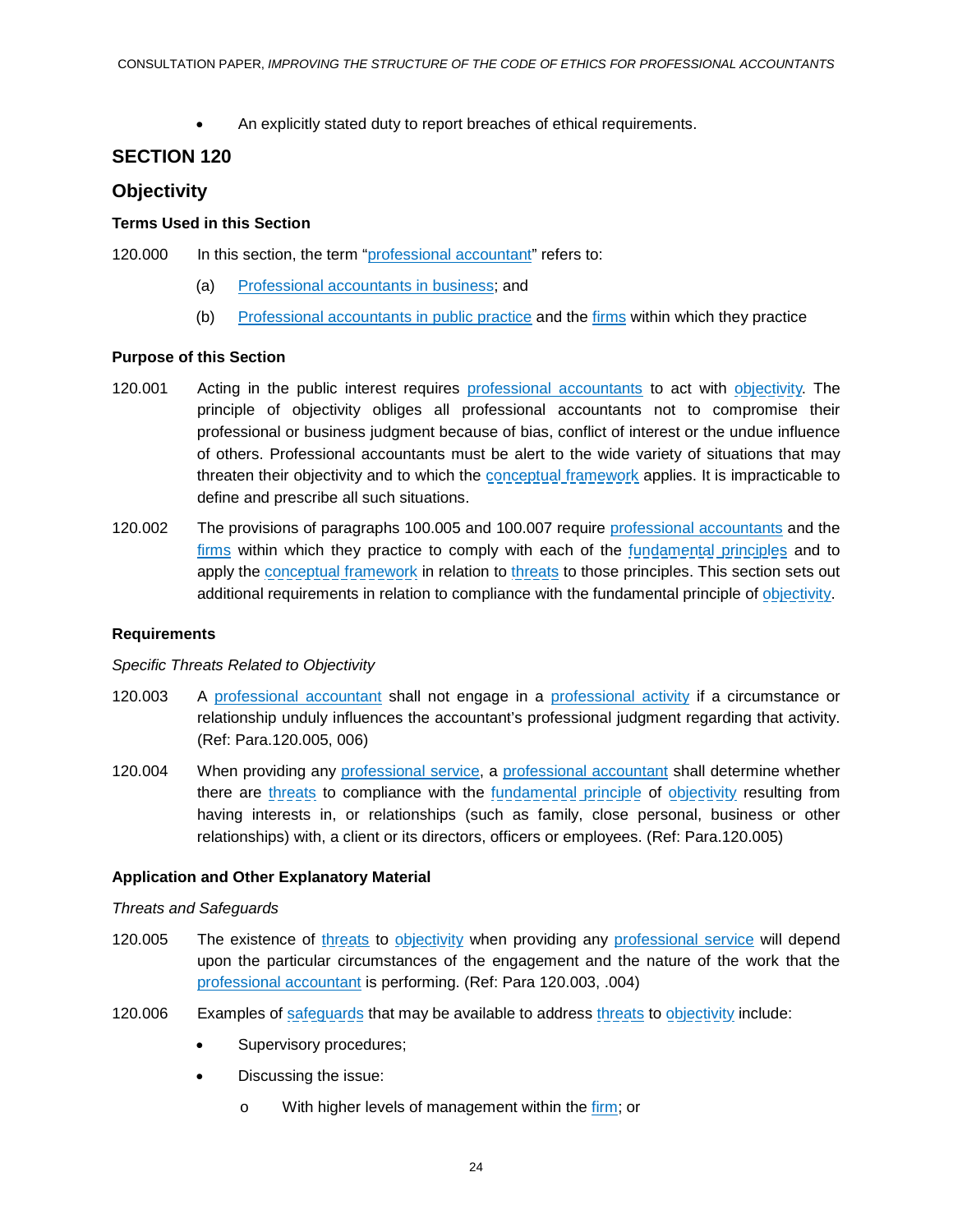- o With those charged with governance of the client;
- Withdrawing from the engagement team; or
- Terminating the financial or business relationship giving rise to the threat. (Ref: Para. 120.004)

### *Objectivity and Independence*

- 120.007 A professional accountant in public practice who provides an assurance service is required to be independent of the assurance client. Independence of mind and in appearance is necessary to enable the professional accountant to express and be seen to express an objective conclusion. Such a conclusion is one without bias, conflict of interest or undue influence by others.
- 120.008 Parts IV and V provide specific guidance on independence requirements for professional accountants in public practice when performing assurance engagements.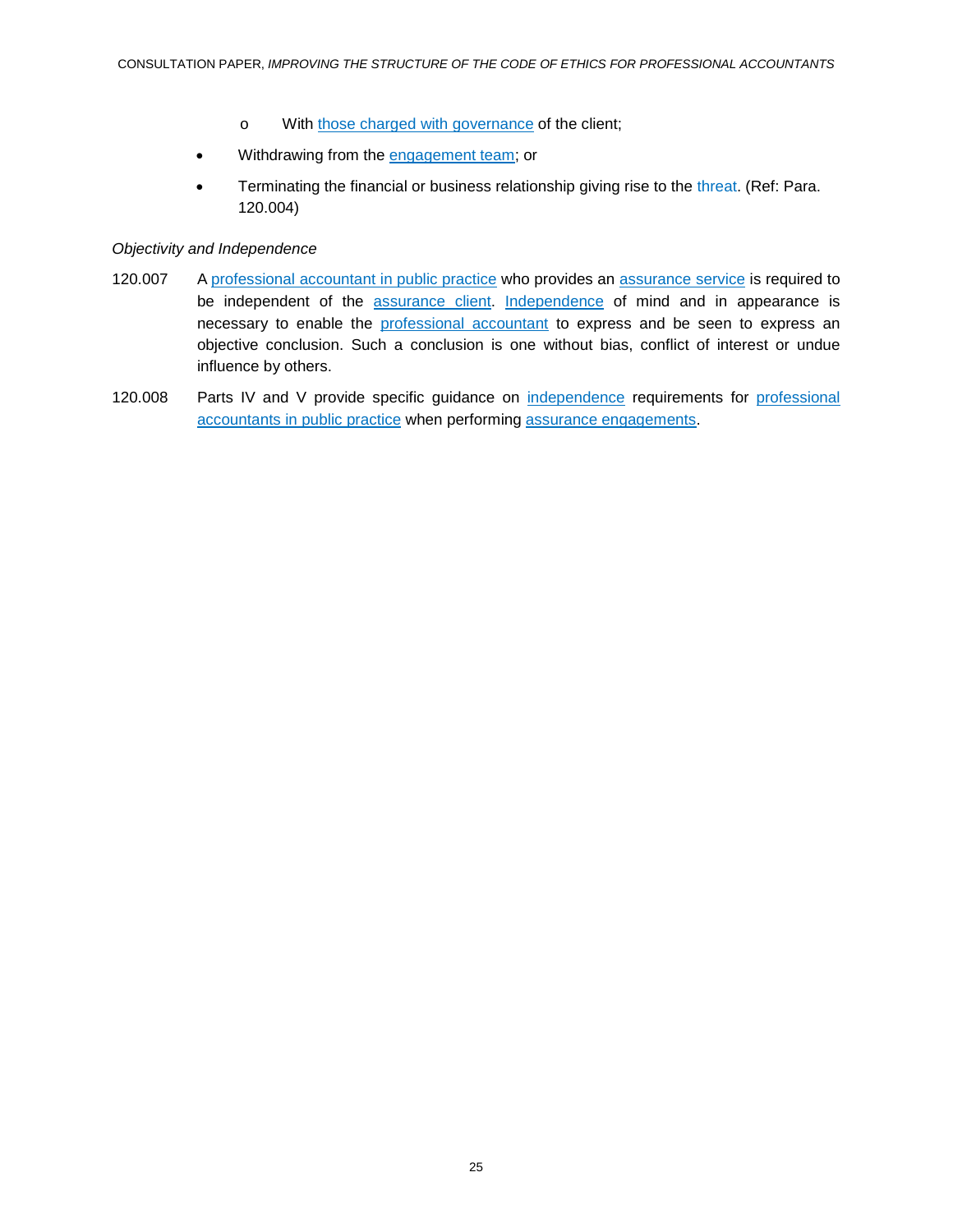# **PART III – PROFESSIONAL ACCOUNTANTS IN PUBLIC PRACTICE**

# **Section 300**

# **Introduction**

## **Terms Used in this Section**

300.000 In this section, the term "**professional accountant**" refers to professional accountants in public practice and the firms within which they practice.

## **Purpose of this Section**

- 300.001 This Part of the Code describes how the conceptual framework contained in Section 100 applies in certain situations to **professional accountant**s.
- 300.002 There is a wide variety of situations that **professional accountants** may face that threaten compliance with the fundamental principles and to which the conceptual framework applies.
- 300.003 Paragraphs 100.005 and 100.007 require **professional accountants** and the firms within which they practice to comply with each of the <u>fundamental principles</u> and apply the conceptual framework in relation to threats to those fundamental principles. This section provides guidance for professional accountants regarding complying with those requirements.

## **Application and Other Explanatory Material**

300.004 This Part does not describe all of the circumstances and relationships that could be encountered by **professional accountants** that create or may create threats to compliance with the fundamental principles. Therefore, professional accountants are encouraged to be alert for such circumstances and relationships.

*Conceptual Framework – Threats and Safeguards*

**Threats** 

- 300.005 (a) Compliance with the fundamental principles may potentially be threatened by a broad range of circumstances and relationships. The nature and significance of the threats may differ depending on whether they arise in relation to:
	- (i) The provision of services to an  $\frac{1}{2}$  and whether such a client is a  $\frac{1}{2}$  public interest entity;
	- (ii) An assurance client that is not an audit client; or
	- (iii) A non-assurance client.
	- (b) Threats fall into one or more of the following categories:
		- (i) Self-interest;
		- (ii) Self-review;
		- (iii) Advocacy;
		- (iv) Familiarity; and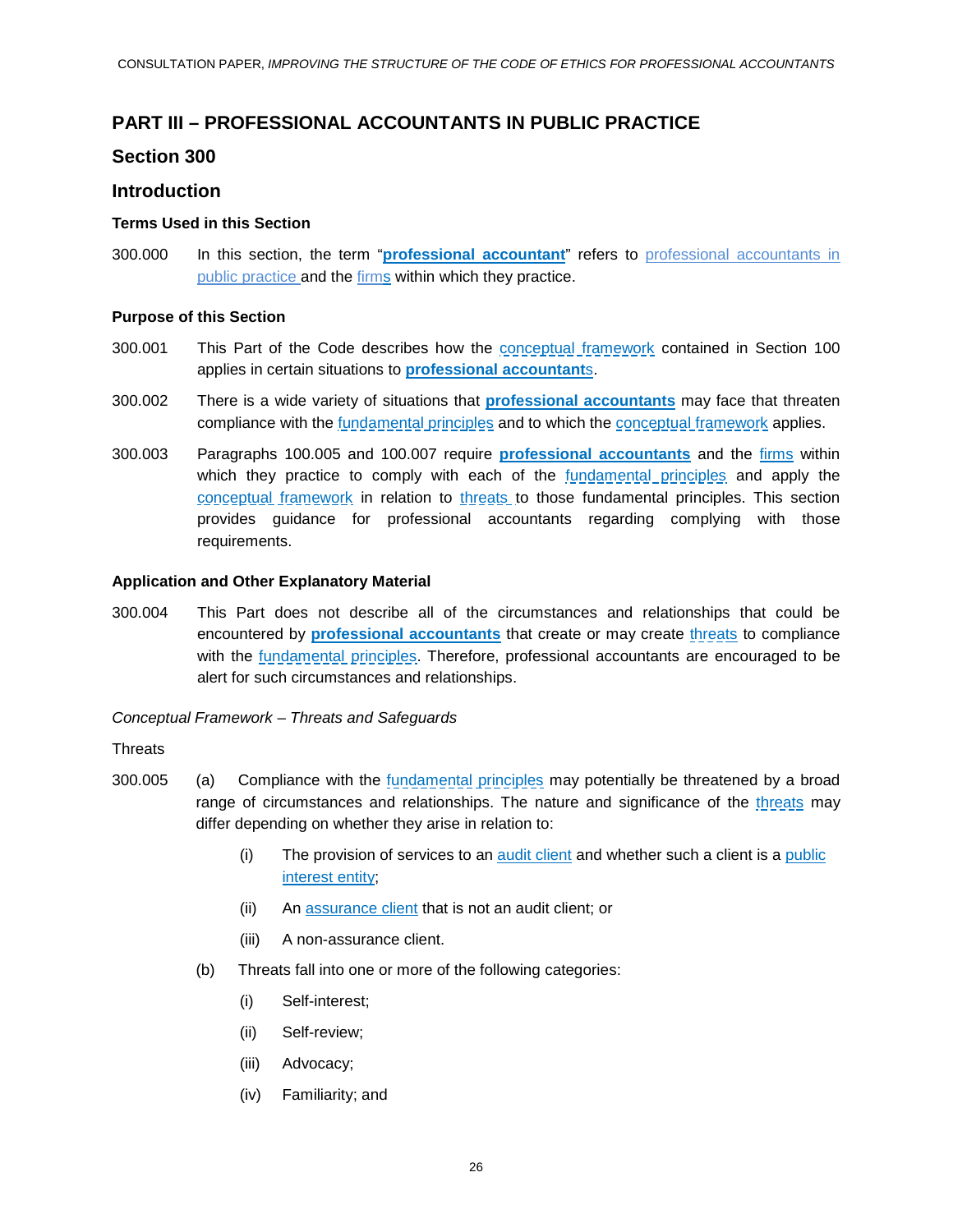(v) Intimidation.

These threats are discussed further in paragraphs 100.017 to 100.020 and 300.006 to 300.010 of this Code.

- 300.006 Examples of circumstances that create self-interest threats for a **professional accountant** include:
	- A member of the assurance team having a direct financial interest in the assurance client.
	- A firm having undue dependence on total fees from a client.
	- A member of the assurance team having a significant close business relationship with an assurance client.
	- A firm being concerned about the possibility of losing a significant client.
	- A member of the audit team entering into employment negotiations with the audit client.
	- A firm entering into a **contingent fee** arrangement relating to an assurance engagement*.*
	- A professional accountant discovering a significant error when evaluating the results of a previous professional service performed by a member of the professional accountant*'*s firm. (Ref: Para. 300.005)
- 300.007 Examples of circumstances that create self-review threats for a **professional accountant** include:
	- A firm issuing an assurance report on the effectiveness of the operation of financial systems after designing or implementing the systems.
	- A firm having prepared the original data used to generate records that are the subject matter of the assurance engagement.
	- A member of the assurance team being, or having recently been, a director or officer of the client.
	- A member of the assurance team being, or having recently been, employed by the client in a position to exert significant influence over the subject matter of the engagement.
	- The firm performing a service for an assurance client that directly affects the subject matter information of the assurance engagement. (Ref: Para. 300.005)
- 300.008 Examples of circumstances that create advocacy threats for a **professional accountant** include:
	- The firm promoting shares in an audit client.
	- A professional accountant acting as an advocate on behalf of an audit client in litigation or disputes with third parties. (Ref: Para. 300.005)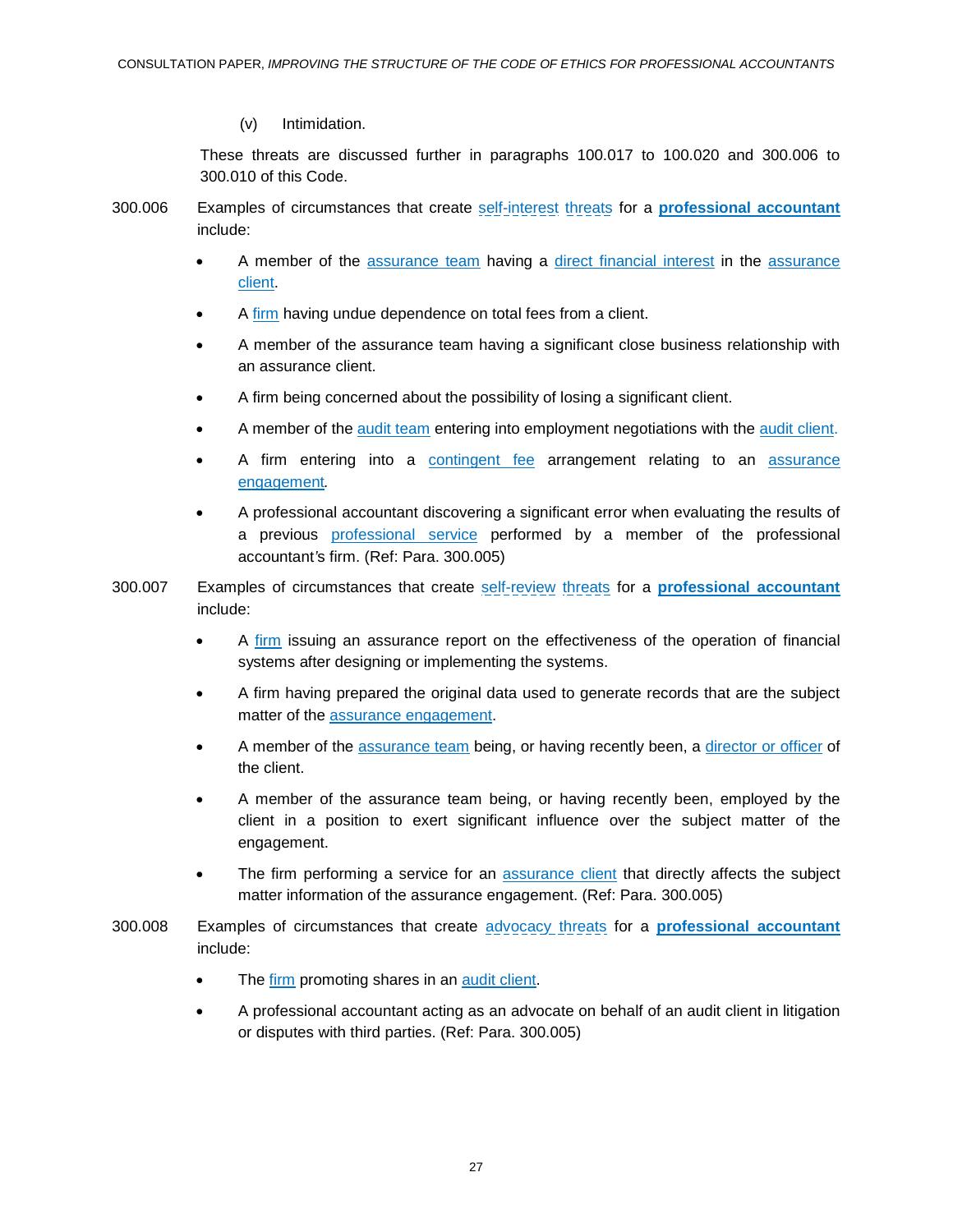- 300.009 Examples of circumstances that create familiarity threats for a **professional accountant** include:
	- A member of the engagement team having a close or immediate family member who is a director or officer of the client.
	- A member of the engagement team having a close or immediate family member who is an employee of the client who is in a position to exert significant influence over the subject matter of the engagement.
	- A director or officer of the client or an employee in a position to exert significant influence over the subject matter of the engagement having recently served as the engagement partner.
	- A professional accountant accepting gifts or preferential treatment from a client, unless the value is trivial or inconsequential. (Ref: Para. 300.005)
	- Senior personnel having a long association with the assurance client.
- 300.010 Examples of circumstances that create intimidation threats for a **professional accountant** include:
	- A firm being threatened with dismissal from a client engagement.
	- An audit client indicating that it will not award a planned non-assurance contract to the firm if it continues to disagree with the client's accounting treatment for a particular transaction.
	- A firm being threatened with litigation by the client.
	- A firm being pressured to reduce inappropriately the extent of work performed in order to reduce fees.
	- A professional accountant feeling pressured to agree with the judgment of a client employee because the employee has more expertise on the matter in question.
	- A professional accountant being informed by a partner of the firm that a planned promotion will not occur unless the professional accountant agrees with an audit client*'*s inappropriate accounting treatment. (Ref: Para. 300.005)

### Evaluation of Threats

300.011 Paragraphs 100.005 and 100.007 require **professional accountants** to exercise judgment to determine how best to deal with threats that are not at an acceptable level. This may be by applying safeguards to eliminate the threat or reduce it to an acceptable level or by terminating or declining the relevant engagement. A professional accountant may take qualitative as well as quantitative factors into account when evaluating the significance of a threat. The professional accountant may consider whether a reasonable and informed third party, weighing all the specific facts and circumstances available to the professional accountant at that time, would be likely to conclude that the threats would be eliminated or reduced to an acceptable level by the application of safeguards, such that compliance with the **fundamental principles** is not compromised. This consideration will be affected by matters such as: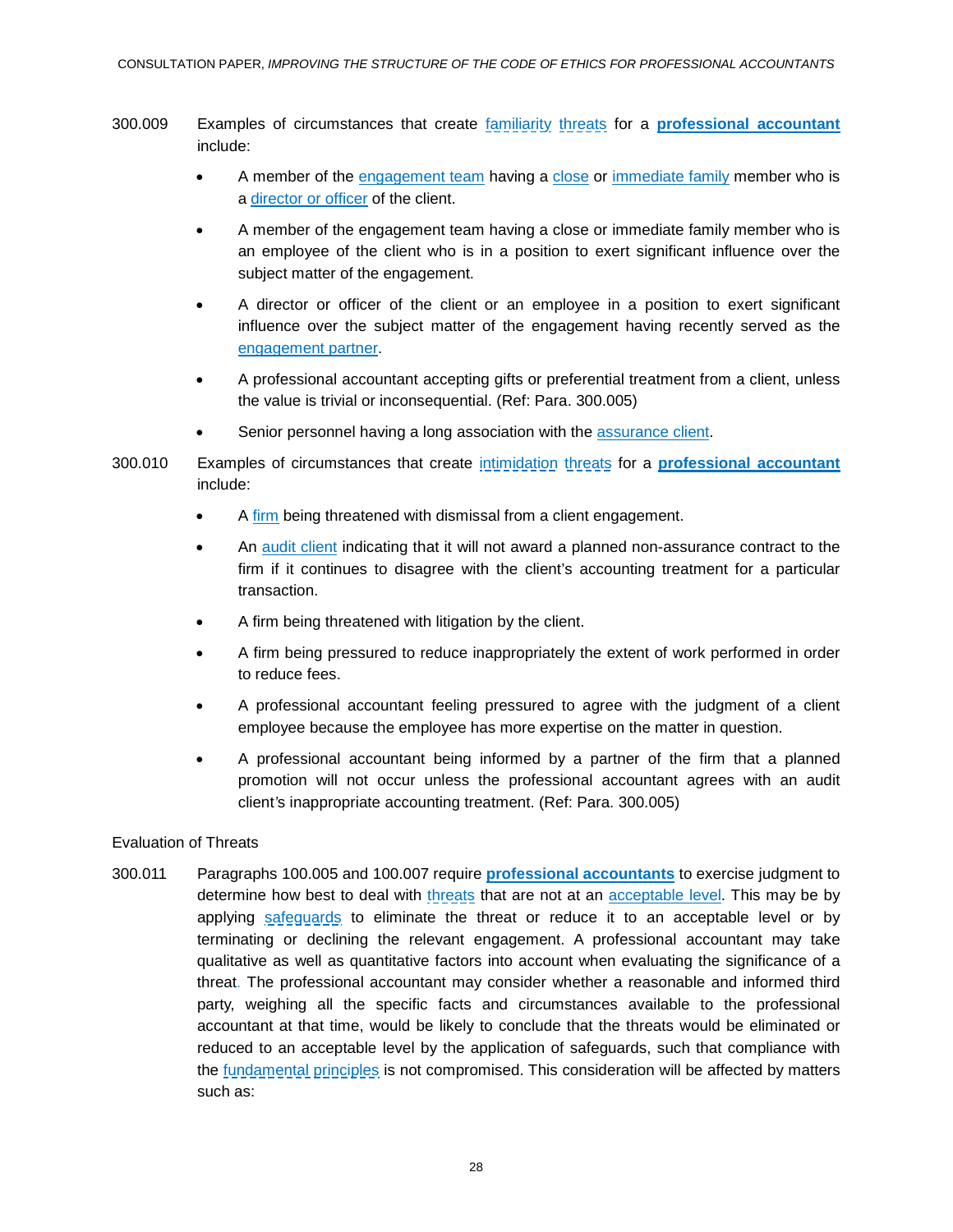- (a) The significance of the threat;
- (b) The nature of the engagement; and
- (c) The structure of the firm.
- 300.012 Depending on the nature of the engagement, a **professional accountant** may also evaluate the impact on the significance of a threat, of systems and procedures that the client has implemented. However, it is not possible to rely solely on the existence of such systems and procedures to conclude that a threat is not so significant as to require the application of safeguards to reduce it to an acceptable level.
- 300.013 Examples of systems and procedures within the client that may impact the significance of a threat include:
	- The client requires persons other than management to ratify or approve the appointment of a firm to perform an engagement.
	- The client has competent employees with experience and seniority to make managerial decisions.
	- The client has implemented internal procedures that ensure objective choices in commissioning non-assurance engagements.
	- The client has a corporate governance structure that provides appropriate oversight and communications regarding the firm*'*s services.

#### **Safeguards**

- 300.014 Safeguards that may eliminate or reduce threats to an acceptable level fall into two broad categories:
	- (a) Those created by the profession, legislation or regulation; and
	- (b) Those created in the work environment.

Examples of safeguards created by the profession, legislation or regulation are described in paragraph 100.024 of this Code.

- 300.015 In the work environment, the relevant safeguards will vary depending on the circumstances. Work environment safeguards comprise *firm*-wide safeguards and engagement-specific safeguards. Firm-wide safeguards address threats to the independence of the firm and its members on an overall basis, but they may not be sufficient to address a specific threat in relation to a specific engagement.
- 300.016 Examples of firm-wide safeguards in the work environment include:
	- Leadership of the firm that stresses the importance of compliance with the fundamental principles.
	- Leadership of the firm that establishes the expectation that members of an assurance team will act in the public interest.
	- Policies and procedures to implement and monitor quality control of engagements.
	- Documented policies regarding the need to: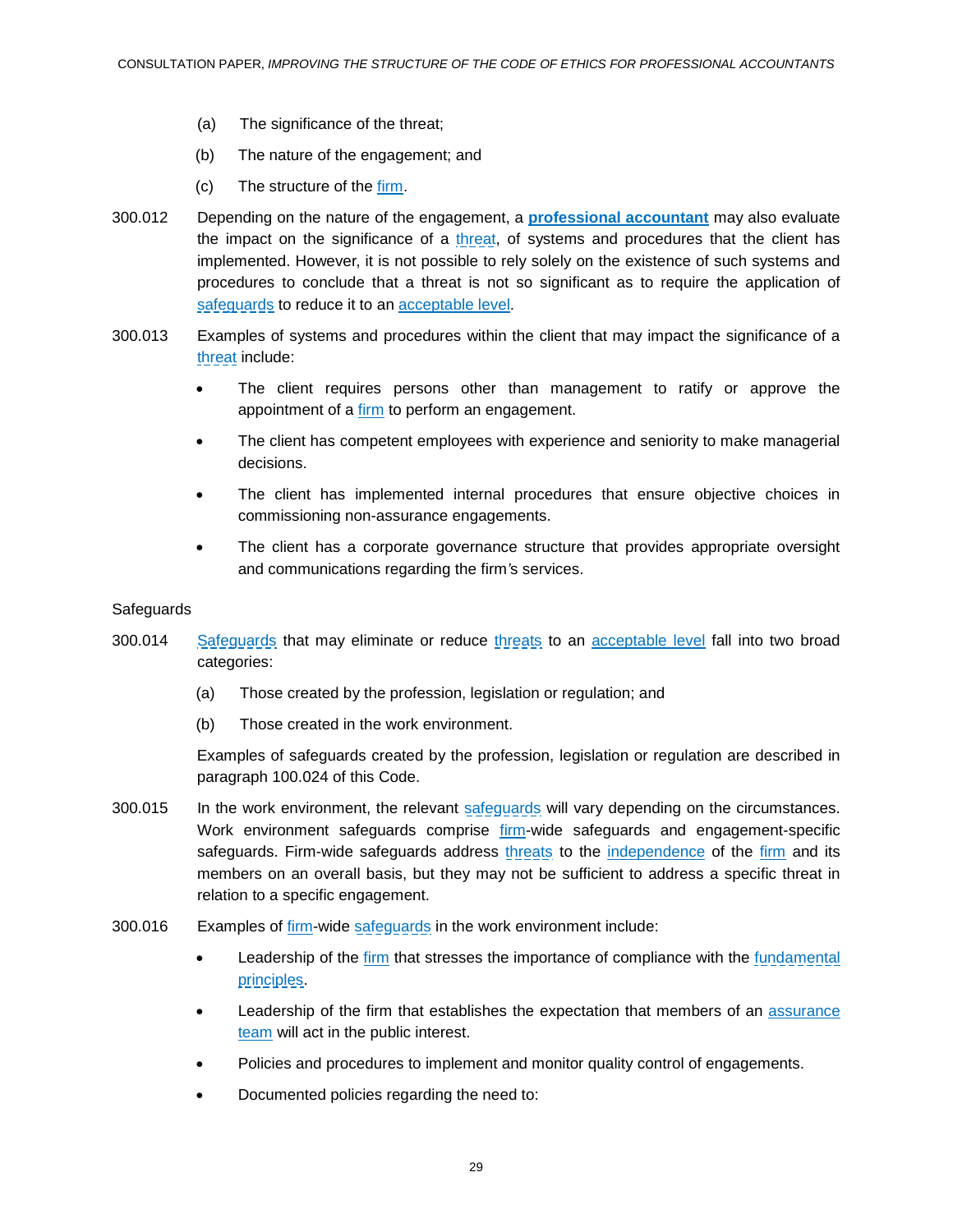- o Identify threats to compliance with the fundamental principles;
- o Evaluate the significance of those threats; and
- o Apply safeguards to eliminate or reduce the threats to an acceptable level or, when appropriate safeguards are not available or cannot be applied, terminate or decline the relevant engagement.
- Documented internal policies and procedures requiring compliance with the fundamental principles.
- Policies and procedures that will enable the identification of interests or relationships between the firm or members of engagement teams and clients.
- Policies and procedures to monitor and, if necessary, manage the reliance on revenue received from a single client.
- Using different partners and engagement teams with separate reporting lines for the provision of non-assurance services to an assurance client.
- Policies and procedures to prohibit individuals who are not members of an engagement team from inappropriately influencing the outcome of the engagement.
- Timely communication of a firm's policies and procedures, including any changes to them, to all partners and professional staff, and appropriate training and education on such policies and procedures.
- Designating a member of senior management to be responsible for overseeing the adequate functioning of the firm*'*s quality control system.
- Advising partners and professional staff of assurance clients and related entities from which independence is required.
- A disciplinary mechanism to promote compliance with policies and procedures.
- Published policies and procedures to encourage and empower staff to communicate to senior levels within the firm any issue relating to compliance with the fundamental principles that concerns them.
- 300.017 Examples of engagement-specific safeguards in the work environment include:
	- Having a **professional accountant** who was not involved with the non-assurance service review the non-assurance work performed or otherwise advise as necessary.
	- Having a professional accountant who was not a member of the assurance team review the assurance work performed or otherwise advise as necessary.
	- Consulting an independent third party, such as:
		- o A committee of independent directors;
		- o A professional regulatory body; or
		- o Another professional accountant.
	- Discussing ethical issues with those charged with governance of the client.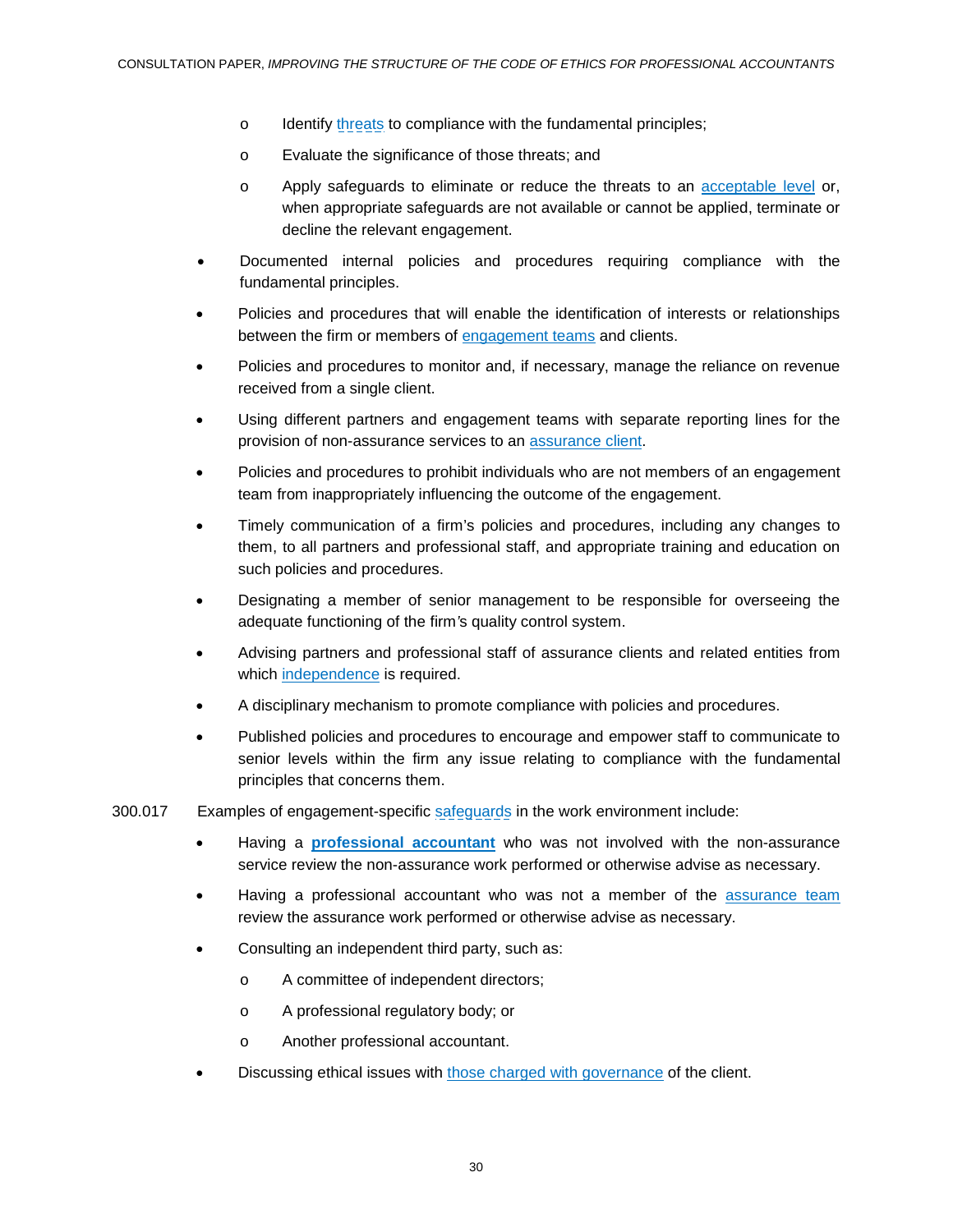- Disclosing to those charged with governance of the client the nature of services provided and extent of fees charged.
- Involving another firm to perform or re-perform part of the engagement.
- Rotating senior assurance team personnel.

# **SECTION 310**

## **Professional Appointment**

### **Terms Used in this Section**

310.000 In this section, the term "**professional accountant**" refers to a professional accountant in public practice and the firms within which they practice.

### **Purpose of this Section**

- 310.001 **Professional accountants** may encounter circumstances in relation to their appointments as professional service providers that create threats to their compliance with each of the fundamental principles.
- 310 002 There is a wide variety of situations that may threaten compliance with the fundamental principles, and to which the conceptual framework applies, when a **professional accountant** is involved in a change in professional appointment or in accepting a new client or engagement.
- 310.003 The provisions of paragraphs 100.005 and 100.007 require **professional accountants** to comply with each of the fundamental principles and apply the conceptual framework in relation to threats to those fundamental principles. This section sets out additional requirements and provides guidance related to professional appointments.

### **Requirements**

### *Specific Threats Related to Professional Appointments*

- 310.004 A **professional accountant** shall evaluate the significance of any threat to compliance with the <u>fundamental principles</u> that may be created by the following circumstances and apply safeguards, when necessary, to eliminate any such threat or reduce it to an acceptable level:
	- (a) Acceptance of any new professional engagement; or (Ref: Para. 310.009)
	- (b) When acceptance of a professional engagement requires reliance on the advice or work of an expert. (Ref: Para. 310.011)
- 310.005 (a) When a **professional accountant** is asked by a potential client to replace, consider tendering for an engagement held by, or undertake work that is complementary or additional to that of, another professional accountant, the proposed professional accountant shall:
	- (i) Determine whether there are any reasons, professional or otherwise, for not accepting the engagement; and (Ref: Para. 310.012)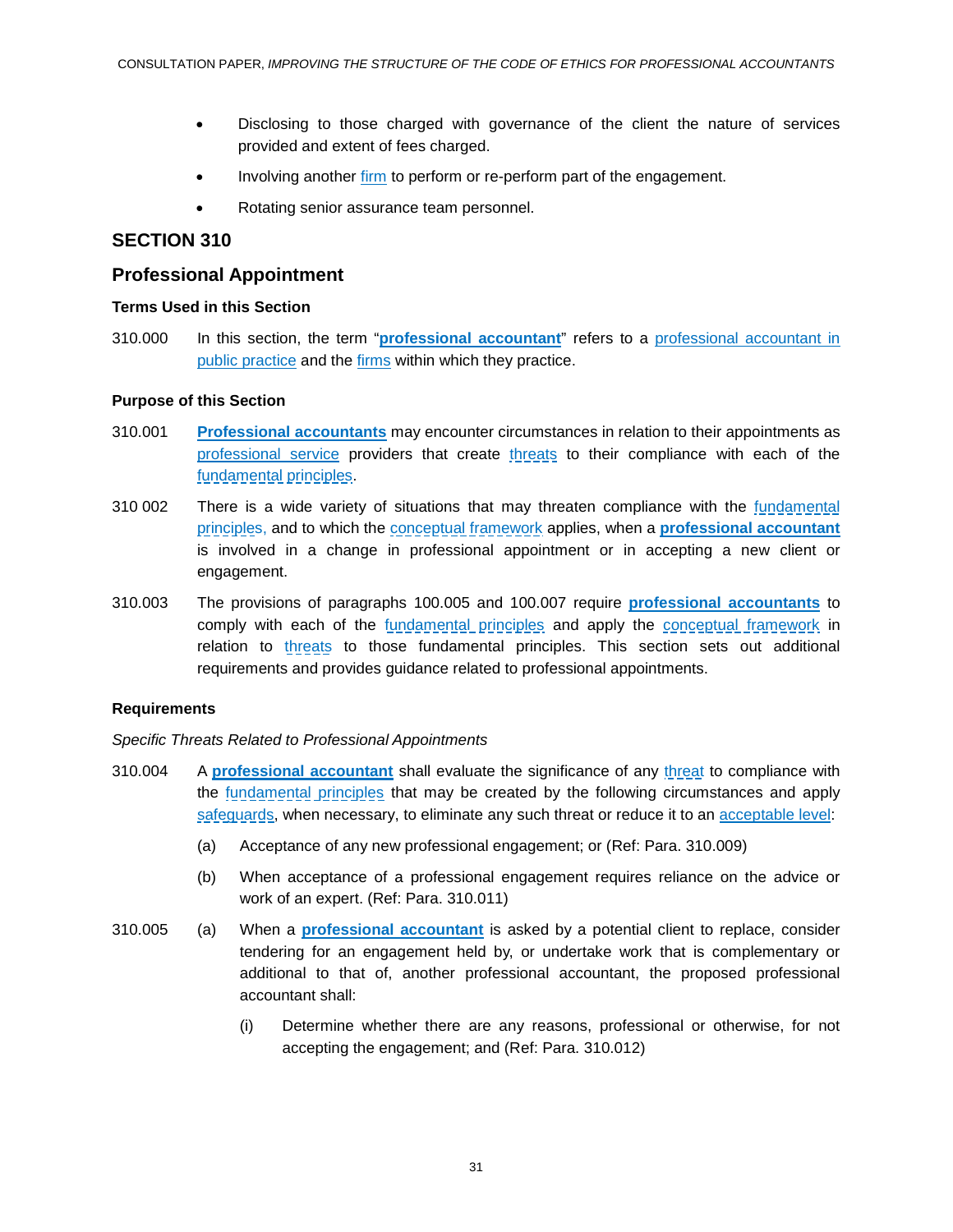- (ii) Whenever possible, obtain the potential client's permission, preferably in writing, to initiate discussion with the existing professional accountant. (Ref: Para. 310.013 to .017)
- (b) In such circumstances, an existing accountant shall:
	- (i) Comply with relevant legal and other regulations governing such requests; and
	- (ii) Provide any such information honestly and unambiguously.
- (c) When unable to communicate with the existing accountant, the proposed professional accountant shall take other reasonable steps to obtain information about any possible threats to compliance with the fundamental principles.

### **Application and Other Explanatory Material**

*Client Acceptance and Continuance*

Conceptual Framework – Threats and Safeguards

- 310.006 Acceptance of a new client relationship may create threats to compliance with the fundamental principles. Potential threats to integrity or professional behavior may be created from, for example, questionable issues associated with the client (its owners, management or activities).
- 310.007 Client issues that, if known, could threaten compliance with the fundamental principles include, for example, client involvement in illegal activities (such as money laundering), dishonesty or questionable financial reporting practices.
- 310.008 Examples of safeguards that may be available to address any such threat include:
	- Obtaining knowledge and understanding of the client, its owners, managers and those charged with governance and business activities;
	- Securing the client's commitment to improve corporate governance practices or internal controls; or
	- Periodically reviewing acceptance decisions for recurring client engagements.

### *Engagement Acceptance*

Conceptual Framework – Threats and Safeguards

- 310.009 The fundamental principle of professional competence and due care requires **professional accountants** to provide only those services that they are competent to perform. Before accepting a new professional engagement, paragraph 310.004 requires a professional accountant to determine whether acceptance would create any threats to compliance with the fundamental principles. For example, a self-interest threat to professional competence and due care is created if the engagement team does not possess, or acquire, the relevant competencies. (Ref: Para.310.004 (a))
- 310.010 **Examples** of safeguards that may be available to address any such threat include:
	- Acquiring an appropriate understanding of:
		- The nature of the client's business;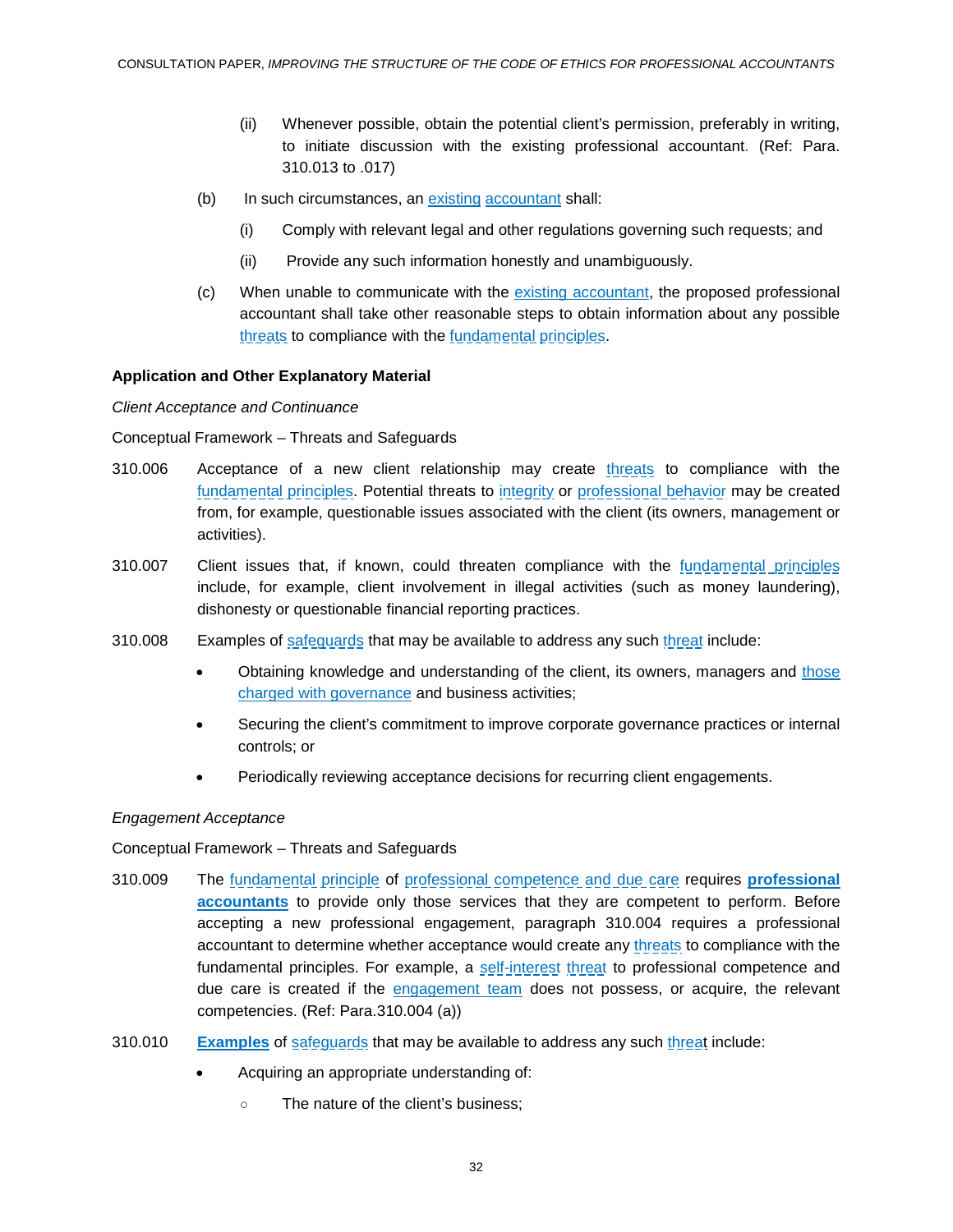- The complexity of its operations;
- The specific requirements of the engagement; and
- The purpose, nature and scope of the work to be performed.
- Acquiring knowledge of relevant industries or subject matters.
- Possessing or obtaining experience with relevant regulatory or reporting requirements.
- Assigning sufficient staff with the necessary competencies.
- Agreeing on a realistic time frame for the performance of the engagement.
- Complying with quality control policies and procedures designed to provide reasonable assurance that specific engagements are accepted only when they can be performed competently.
- Using experts where necessary. (Ref: Para.310.004 (a))
- 310.011 Factors to consider when a **professional accountant** intends to rely on the advice or work of an expert include:
	- Reputation.
	- Expertise.
	- Resources available.
	- Applicable professional and ethical standards.

Such information may be gained from prior association with the expert or from consulting others. (Ref: Para. 310.004(b))

## *Changes in a Professional Appointment*

## Conceptual Framework – Threats and Safeguards

- 310.012 Paragraph 310.005 requires a **professional accountant** who is asked to replace another accountant, or who is considering tendering for an engagement currently held by another accountant, to determine whether there are any reasons, professional or otherwise, for not accepting the engagement. These may be circumstances that create threats to compliance with the fundamental principles that cannot be eliminated or reduced to an acceptable level by the application of safeguards. For example, there may be a threat to professional competence and due care if a professional accountant accepts the engagement before knowing all the relevant facts. (Ref: Para. 300.005)
- 310.013 Depending on the nature of the engagement, direct communication with the existing accountant to establish the facts and circumstances regarding the proposed change may be necessary. Such communication may be necessary to permit a **professional accountant** to decide whether it would be appropriate to accept the engagement. For example, the apparent reason for the change in appointment may not fully reflect the facts. It may indicate disagreements with the existing accountant that may influence the decision to accept the appointment. (Ref: Para. 310.005(a))
- 310.014 Examples of safeguards that may be available to address any such threat include: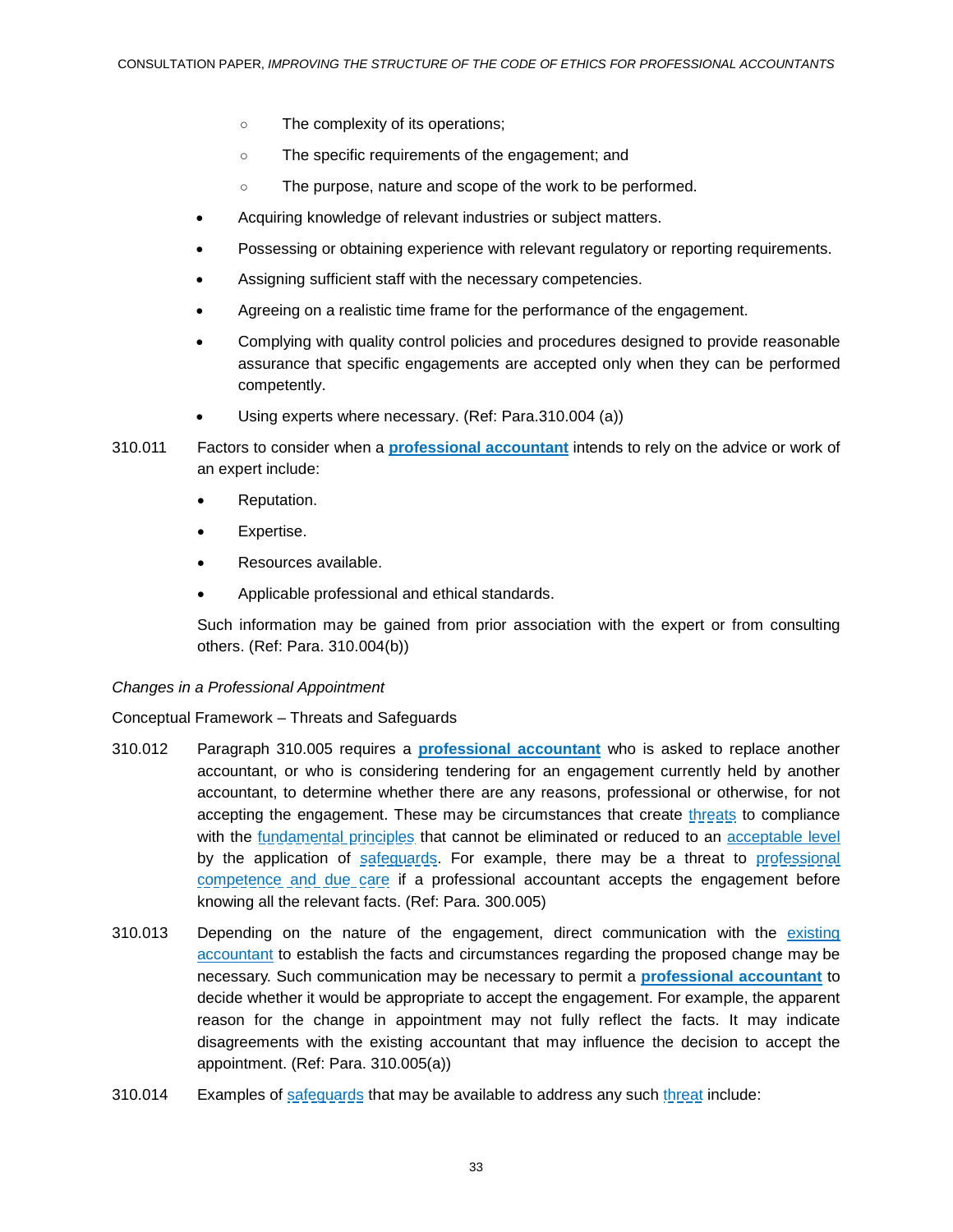- When replying to requests to submit tenders, stating in the tender that, before accepting the engagement, contact with the existing accountant will be requested. This is so that inquiries may be made whether there are any reasons why the appointment should not be accepted.
- Asking the existing accountant to provide information on any facts or circumstances that the proposed professional accountant, in the existing accountant's opinion, needs to be aware of before deciding whether to accept the engagement.
- Obtaining necessary information from other sources. (Ref: Para. 310.005(a))
- 310.015 A **professional accountant** may be asked to undertake work that is complementary or additional to the work of the existing accountant. Such circumstances may create threats to professional competence and due care resulting from, for example, a lack of or incomplete information. An example of a safeguard is notifying the existing accountant of the proposed work as this would give the existing accountant the opportunity to provide any relevant information needed for the proper conduct of the work. (Ref: Para. 310.005(a))
- 310.016 An existing accountant is bound by confidentiality. Whether such a **professional accountant** is permitted or required to discuss the affairs of a client with a proposed professional accountant will depend on the nature of the engagement and on:
	- (a) Whether the client's permission to do so has been obtained; or
	- (b) The legal or ethical requirements relating to such communications and disclosure, which may vary by jurisdiction. (Ref: Para. 310.005(b))
- 310.017 Circumstances where the **professional accountant** is or may be required to disclose confidential information or where such disclosure may otherwise be appropriate are set out in Section 140 of this Code.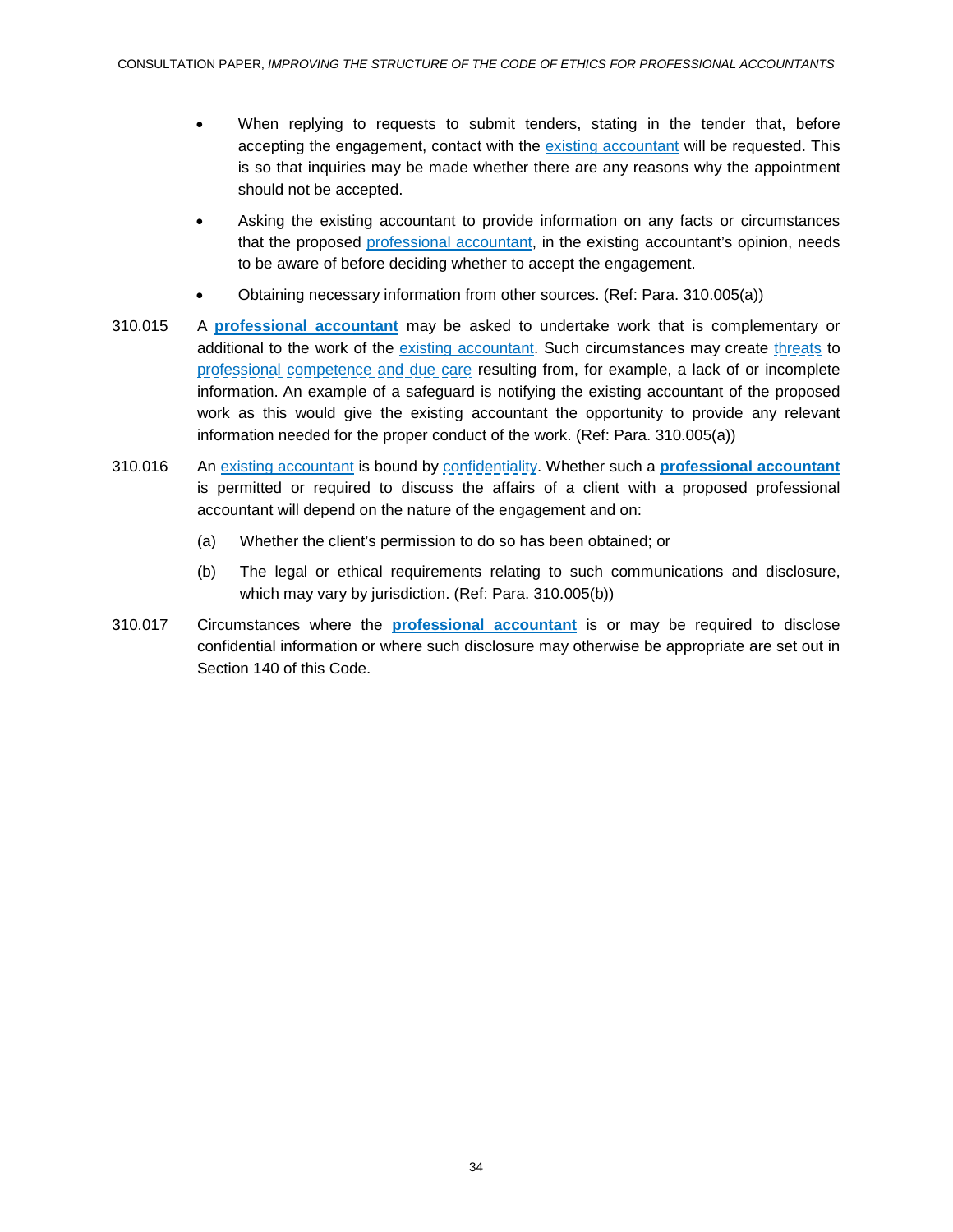# **PART IV – INDEPENDENCE IN RELATION TO AUDIT AND REVIEW ENGAGEMENTS**

# **SECTION 400**

# **Introduction**

### **Terms Used in this Section**

400.000 In this section, the term(s):

- (a) "**Audit**", "**audit team**", "**audit engagement**", "**audit client**" and "**audit report**" include review, review team, review engagement, review client and review engagement report respectively;
- (b) "**Audit client"** includes related entities of the client unless otherwise stated, where the audit client is a listed entity. For all other audit clients, references to an audit client in this section include related entities over which the client has direct or indirect control. When the audit team knows or has reason to believe that a relationship or circumstance involving another related entity of the client is relevant to the evaluation of the firm's independence from the client, the audit team includes the related entity when identifying and evaluating threats to independence and applying appropriate safeguards; and
- (c) "**Professional accountant**" refers to professional accountants in public practice and the firms within which they practice.

### **Scope**

400.001 Paragraphs 400.001 to onwards set out requirements and provide guidance for professional accountants in public practice with respect to maintaining independence when performing **audit engagements**.

### **Purpose of this Section**

- 400.002 In order to serve the public interest, **professional accountants** need to be independent of their **audit client**s.
- 400.003 There is a wide variety of situations that may threaten compliance with the fundamental principles and to which the conceptual framework applies.
- 400.004 Paragraphs 100.005 and 100.007 require **professional accountants** to comply with each of the fundamental principles and apply the conceptual framework in relation to threats to those fundamental principles. This section sets out additional requirements and provides guidance related to achieving and maintaining independence when performing **audit engagemen**t**s**.

### **Requirements**

### *General Requirements*

- 400.005 When performing an **audit engagement**, a **professional accountant** shall:
	- (a) Be independent of the **audit client***;* and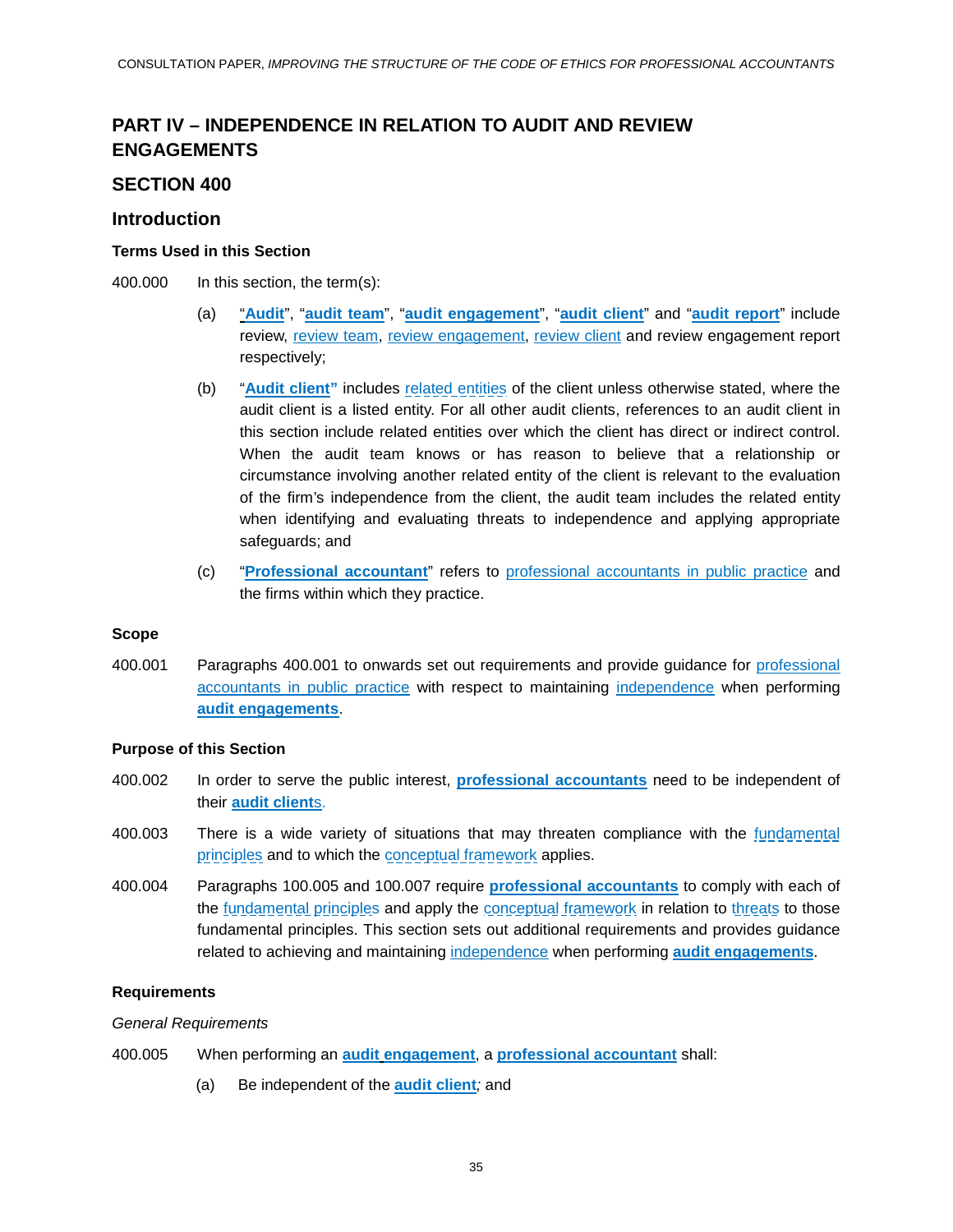- (b) Comply with each of the provisions of Part IV.
- 400.006 In applying the provisions of paragraphs 100.005 and 100.007 when performing an **audit engagement,** a **professional accountant** shall:
	- (a) When evaluating the significance of threats to independence, take qualitative as well as quantitative factors into account;
	- (b) If a determination has been made that the threats are not at an acceptable level, and the decision to be made is whether to accept an engagement or include a particular individual on the **audit team**, determine whether safeguards are available to eliminate the threats or reduce them to an acceptable level;
	- (c) If the decision is whether to continue an audit engagement, determine whether any existing safeguards will continue to be effective to eliminate the threats or reduce them to an acceptable level, or whether other safeguards will need to be applied or whether the engagement needs to be terminated; and
	- (d) Whenever new information about a threat to independence comes to the attention of the professional accountant during an audit engagement, evaluate the significance of that threat in accordance with the conceptual framework approach.

### **Application and Other Explanatory Material**

### *Structure of Section*

400.007 This section addresses the independence requirements for **audit engagements**. These engagements are assurance engagements in which a **professional accountant** expresses a conclusion on financial statements. Such engagements comprise audit engagements to report on a complete set of financial statements or on a single financial statement. Independence requirements for assurance engagements that are not audit engagements are addressed in Part V.

### *Reports with Restricted Use and Distribution*

400.008 In certain circumstances, an **audit** report may include a restriction on use and distribution. In such circumstances, the independence requirements in this section may be modified as provided in paragraphs 470.000 to 470.999, provided that the conditions set out in those paragraphs are also met. Such modifications are not permitted in the case of an **audit** of financial statements required by law or regulation.

### *A Conceptual Framework Approach to Independence*

### 400.009 Independence comprises:

(a) Independence of Mind

The state of mind that permits the expression of a conclusion without being affected by influences that compromise professional judgment. This allows an individual to act with integrity and exercise objectivity and professional skepticism.

(b) Independence in Appearance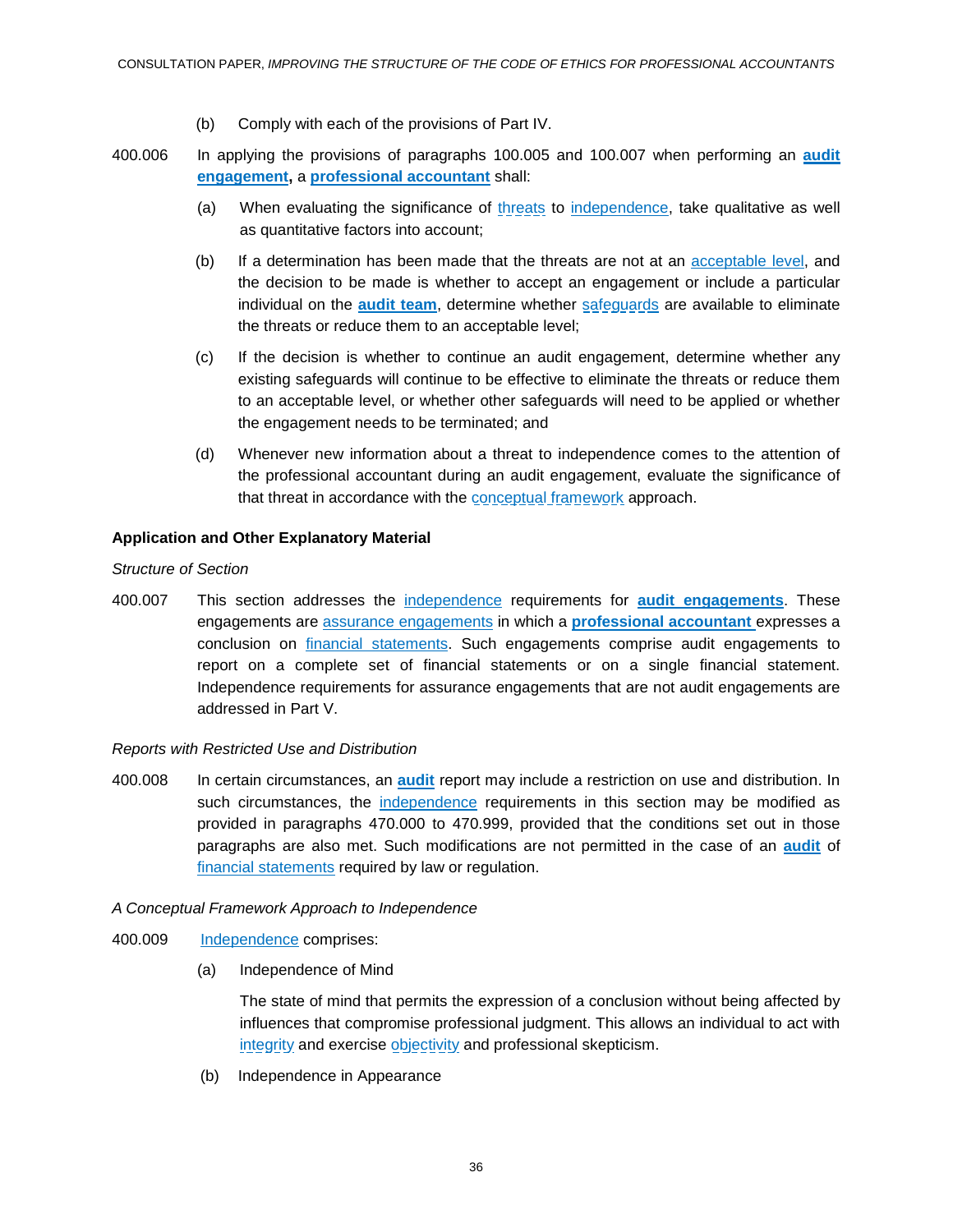The avoidance of facts and circumstances that are so significant that a reasonable and informed third party would be likely to conclude, weighing all the specific facts and circumstances, that a **professional accountant's**, or a member of the **audit team's**, integrity, objectivity or professional skepticism has been compromised.

- 400.010 Paragraphs 100.005 and 100.007 require **professional accountants** to use professional judgment to apply the fundamental principles and the conceptual framework approach to:
	- (a) Identify threats to independence;
	- (b) Evaluate the significance of the threats identified; and
	- (c) Either apply safeguards, when necessary, to eliminate the threats or reduce them to an acceptable level or, when the threats cannot be eliminated or reduced to an acceptable level:
		- (i) Eliminate the circumstance or relationship creating the threats; or
		- (ii) Decline or terminate the **audit engagement**.

Paragraph 400.005 sets out additional specific requirements regarding the evaluation of threats to independence when performing an audit engagement.

400.011 Many different circumstances may be relevant in assessing threats to independence. It is impossible to define every situation that creates threats to independence and to specify the appropriate action. Therefore, this Code establishes a conceptual framework that requires **professional accountants** and members of **audit team**s to identify, evaluate, and address threats to independence. The conceptual framework approach assists professional accountants in complying with the ethical requirements in this Code. It accommodates many variations in circumstances that create threats to independence and can deter a professional accountant from concluding that a situation is permitted if it is not specifically prohibited.

# **SECTION 420**

## **Business Relationships**

### **Terms Used in this Section**

- 420.000 In this section, the term(s):
	- (a) **"Audit**", "**audit team**", "**audit engagement**", "**audit client**" and "**audit report**" include review, review team, review engagement, review client and review report respectively;
	- (b) **Audit client"** includes related entities of the client, unless otherwise stated, where the audit client is a listed entity. For all other audit clients, references to an audit client in this section include related entities over which the client has direct or indirect control. When the audit team knows or has reason to believe that a relationship or circumstance involving another related entity of the client is relevant to the evaluation of the firm's independence from the client, the audit team includes the related entity when identifying and evaluating threats to independence and applying appropriate safeguards; and
	- (c) "**Professional accountant**" refers to professional accountants in public practice and the firms within which they practice.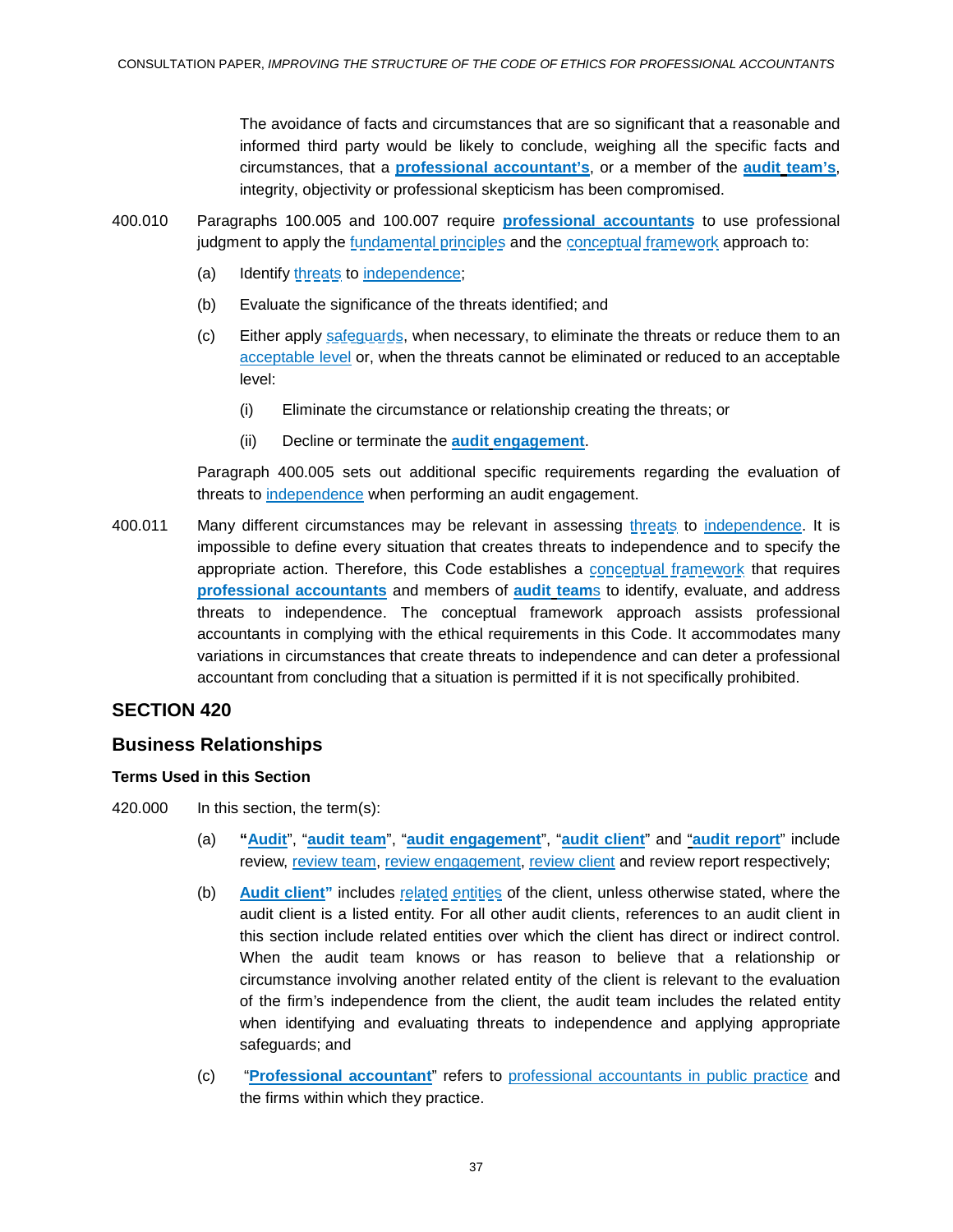### **Purpose of this Section**

- 420.001 A close business relationship between **professional accountants** and an **audit client** or its management arises from a commercial relationship or common financial interest. Such a close business relationship may create self-interest or intimidation threats that impair objectivity. It may also compromise the proper exercise of professional judgment and skepticism that is necessary to maintain independence from the client.
- 420.002 There is a wide variety of situations related to business relationships that may threaten compliance with the fundamental principles.
- 420.003 Paragraphs 100.005 and 100.007 require **professional accountants** to comply with each of the fundamental principles and apply the conceptual framework in relation to threats to those fundamental principles. This section sets out additional requirements and provides guidance related to business relationships.

### **Requirements**

### *Business Relationships Specifically Identified as Threats*

420.004 A firm shall evaluate the significance of any threat created by the following relationships and apply safeguards, when necessary, to eliminate the threat or reduce it to an acceptable level:

Immediate Family Relationships

(a) When an immediate family member of the member of the **audit team** has a close business relationship with an **audit client** of the firm or its management; (Ref: Para. 420.007)

Purchase of Goods or Services

- (b) When a firm, or its network firms or a member of the **audit team** or a member of that individual's immediate family, enters into a transaction to purchase goods or services from an audit client of the firm and the transaction is:
	- (i) Not at arm's length;
	- (ii) Not in the normal course of business; or
	- (iii) Of such a nature or magnitude that it creates a self-interest threat. (Ref: Para. 420.008)

### *Business Relationships Speci*f*ically Not Permitted*

Firm or Audit Team Member Relationships

- 420.005 Neither a firm nor its network firms, nor a member of the **audit team** shall have a close business relationship with:
	- (a) An **audit client** of the firm; or
	- (b) Its management,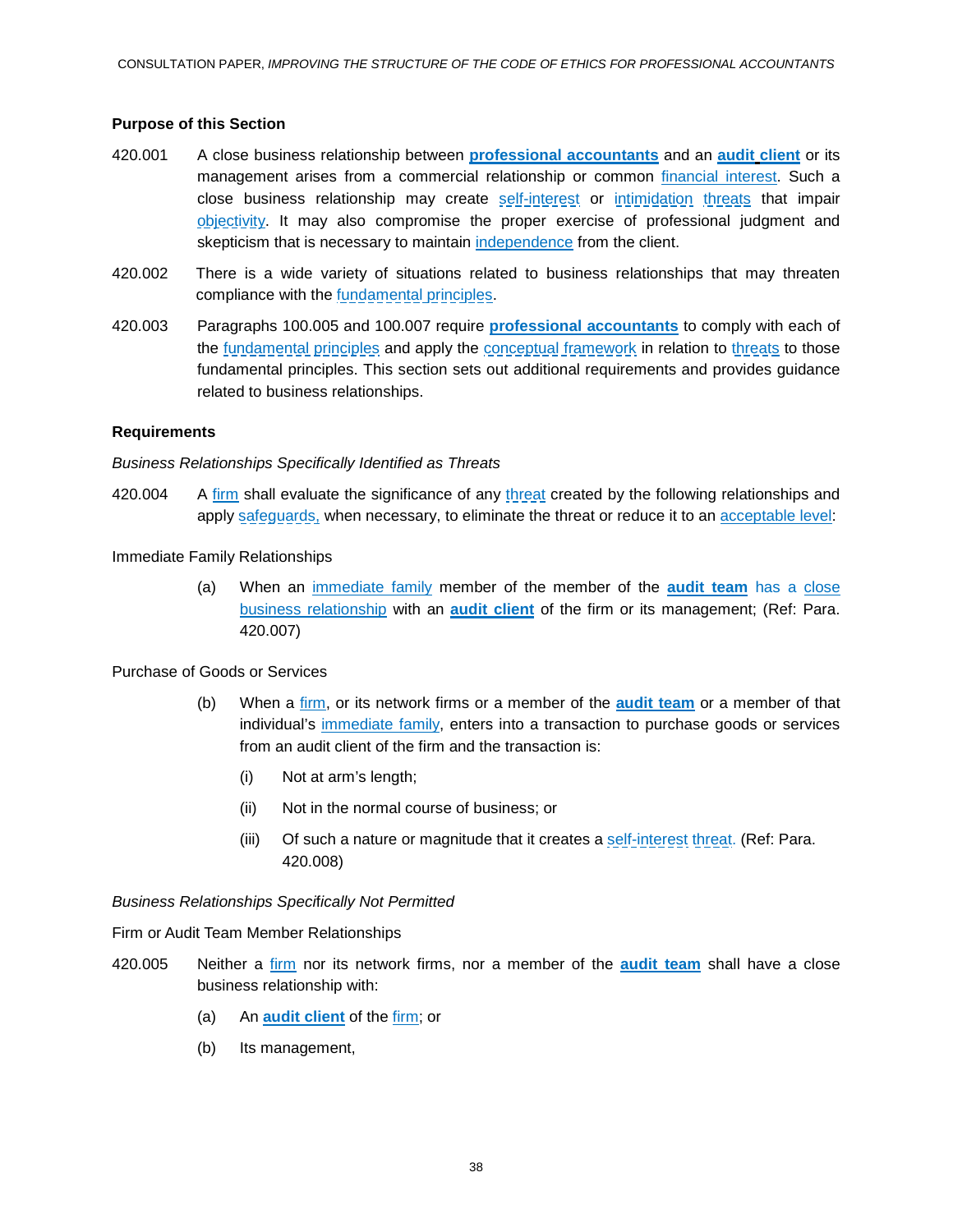unless the financial interest is immaterial and the business relationship is insignificant to the firm, its network firms or the audit team member, as the case may be, and the client or its management.

#### Common Interests in Closely-Held Entities

- 420.006 Neither a firm nor its network firms, nor a member of the **audit team** or a member of that individual's immediate family shall have a business relationship involving the holding of an interest in a closely-held entity when:
	- (a) The **audit client** of the firm; or
	- (b) A director or officer of the audit client; or
	- (c) Any group thereof,

also holds an interest in that entity, unless:

- (a) The business relationship is insignificant to the firm, its network firms, the member of the audit team and the immediate family member, as the case may be, and the audit client;
- (b) The financial interest is immaterial to the investor or group of investors; and
- (c) The financial interest does not give the investor, or group of investors, the ability to control the closely-held entity.

### **Application and Other Explanatory Material**

### *Relationships*

- 420.007 Examples of a close business relationship between a firm, or its network firms, a member of the **audit team**, or a member of that individual's immediate family and the **audit client** or its management, arising from a commercial relationship or common financial interest include:
	- Having a financial interest in a joint venture with either the audit client or a controlling owner, director or officer or other individual who performs senior managerial activities for that client.
	- Arrangements to combine one or more services or products of a firm, or its network firms with one or more services or products of the audit client and to market the package with reference to both parties.
	- Distribution or marketing arrangements under which a firm or its network firms distribute or market the audit client's products or services; or that client distributes or markets a firm or its network firms' products or services. (Ref: Para. 420.004(a))

### *Purchase of Goods or Services*

420.008 The purchase of goods or services from an **audit client** by a firm, or its network firms, a member of the **audit team**, or a member of that individual's immediate family, does not generally create a threat to independence if the transaction is in the normal course of business and at arm's length. However, such transactions may be of such a nature or magnitude that they create a self-interest threat. Paragraph 420.004(b) requires the firm to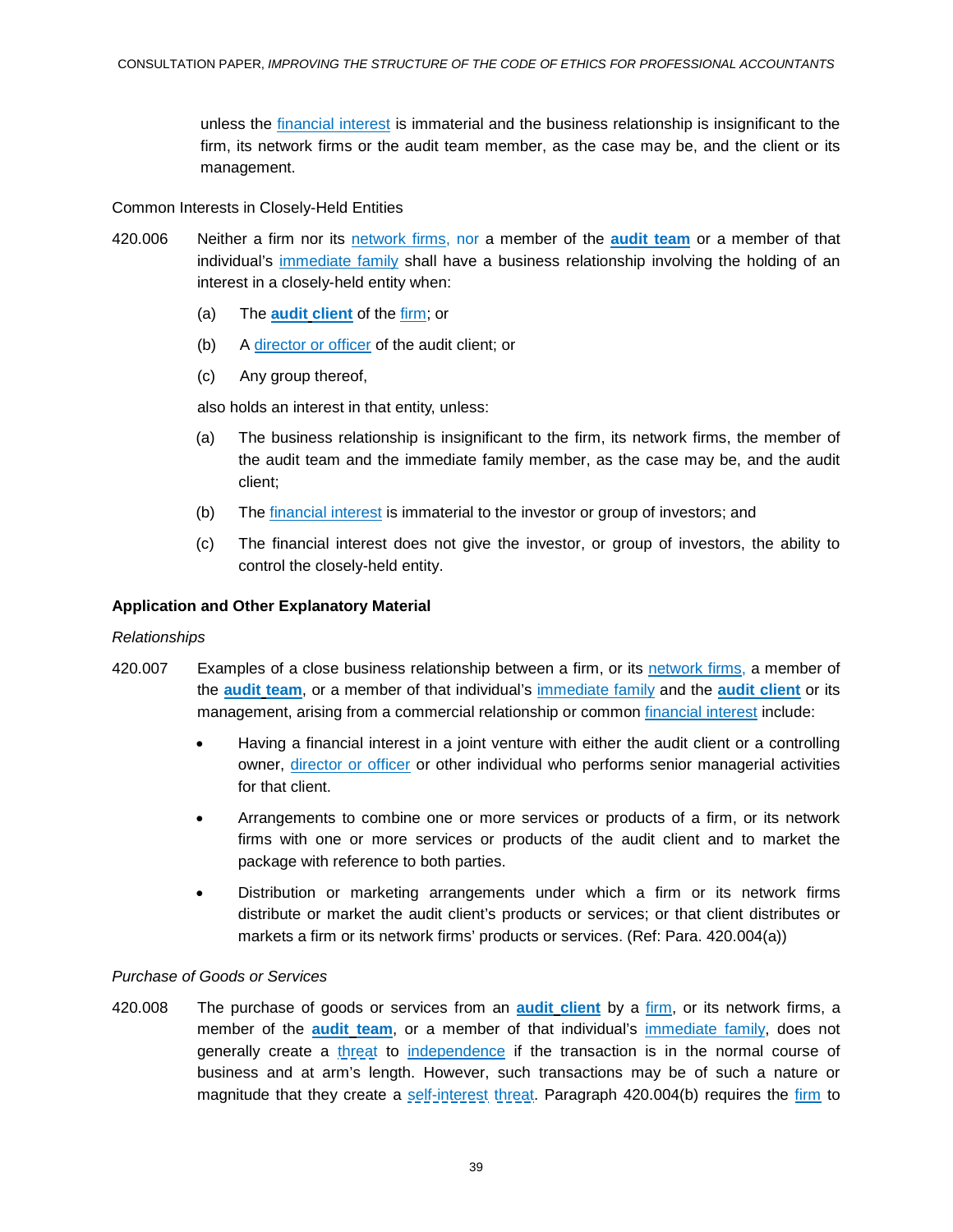evaluate the significance of any threat and apply safeguards when necessary to eliminate the threat or reduce it to an **acceptable level**. Examples of such safeguards include:

- Eliminating or reducing the magnitude of the transaction; or
- Removing the individual from the audit-team. (Ref: Para. 420.004(b))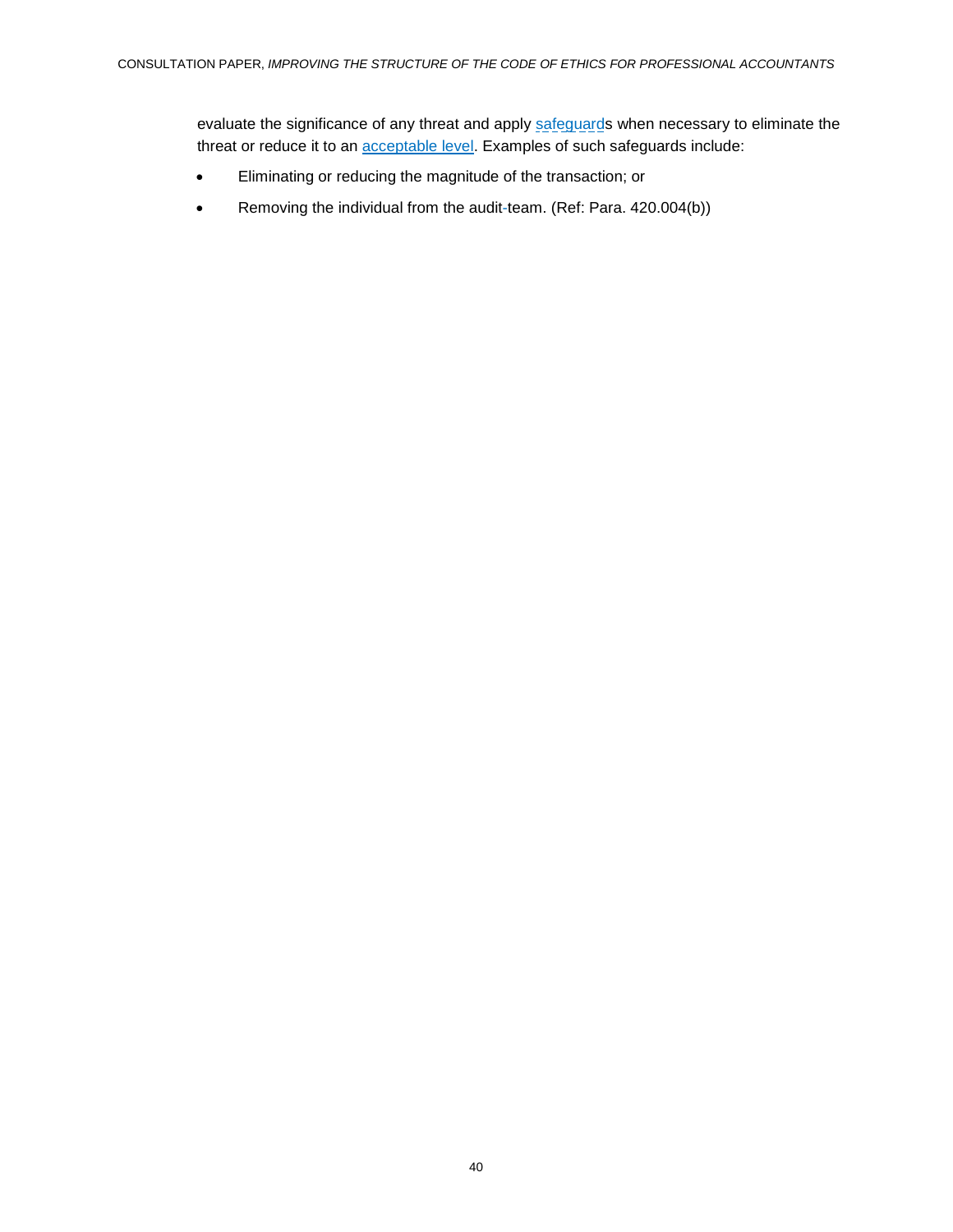# **Appendix 2**

# **Table of Concordance**

 $\overline{\phantom{0}}$ 

| Table of Concordance - Restructured Code Illustrative Examples compared to 2014 Handbook |          |     |                 |                                                                     |
|------------------------------------------------------------------------------------------|----------|-----|-----------------|---------------------------------------------------------------------|
| 2014 Handbook<br><b>Restructured</b>                                                     |          |     | <b>Comments</b> |                                                                     |
|                                                                                          | 000 .001 |     |                 | <b>New</b>                                                          |
|                                                                                          | 000 .002 |     |                 | <b>New</b>                                                          |
|                                                                                          | 000 .003 |     |                 | <b>New</b>                                                          |
|                                                                                          | 000 .004 | 100 | $\overline{2}$  |                                                                     |
|                                                                                          | 000 .005 |     |                 | <b>New</b>                                                          |
|                                                                                          | 000 .006 |     |                 | <b>New</b>                                                          |
|                                                                                          | 000 .007 | 100 | $\overline{2}$  |                                                                     |
|                                                                                          | 000 .008 | 100 | $\overline{2}$  |                                                                     |
|                                                                                          | 000 .009 | 100 | $\overline{3}$  |                                                                     |
|                                                                                          | 000 .010 | 100 | $\overline{A}$  |                                                                     |
|                                                                                          | 000 .011 | 100 | .11             |                                                                     |
|                                                                                          | 000 .012 |     |                 | <b>New</b>                                                          |
|                                                                                          | 000 .013 |     |                 | <b>New</b>                                                          |
|                                                                                          | 000 .014 |     |                 | <b>New</b>                                                          |
|                                                                                          | 000 .015 |     |                 | <b>New</b>                                                          |
|                                                                                          | 000 .016 |     |                 | <b>New</b>                                                          |
|                                                                                          | 000 .017 |     |                 | <b>New</b>                                                          |
|                                                                                          | 000 .018 |     |                 | <b>New</b>                                                          |
|                                                                                          | 000 .019 |     |                 | <b>New</b>                                                          |
|                                                                                          |          |     |                 |                                                                     |
|                                                                                          | 100 .000 |     |                 | <b>New</b>                                                          |
|                                                                                          | 100 .001 | 100 | $\overline{.1}$ | First part of existing 100.1 included here/new purpose<br>paragraph |
|                                                                                          | 100 .002 |     |                 | New purpose paragraph                                               |
|                                                                                          | 100 .003 | 100 | $\overline{.1}$ | Last part of existing 100.1 included here                           |
|                                                                                          | 100 .004 | 100 | 10              |                                                                     |
|                                                                                          | 100 .005 | 100 | $.5\,$          |                                                                     |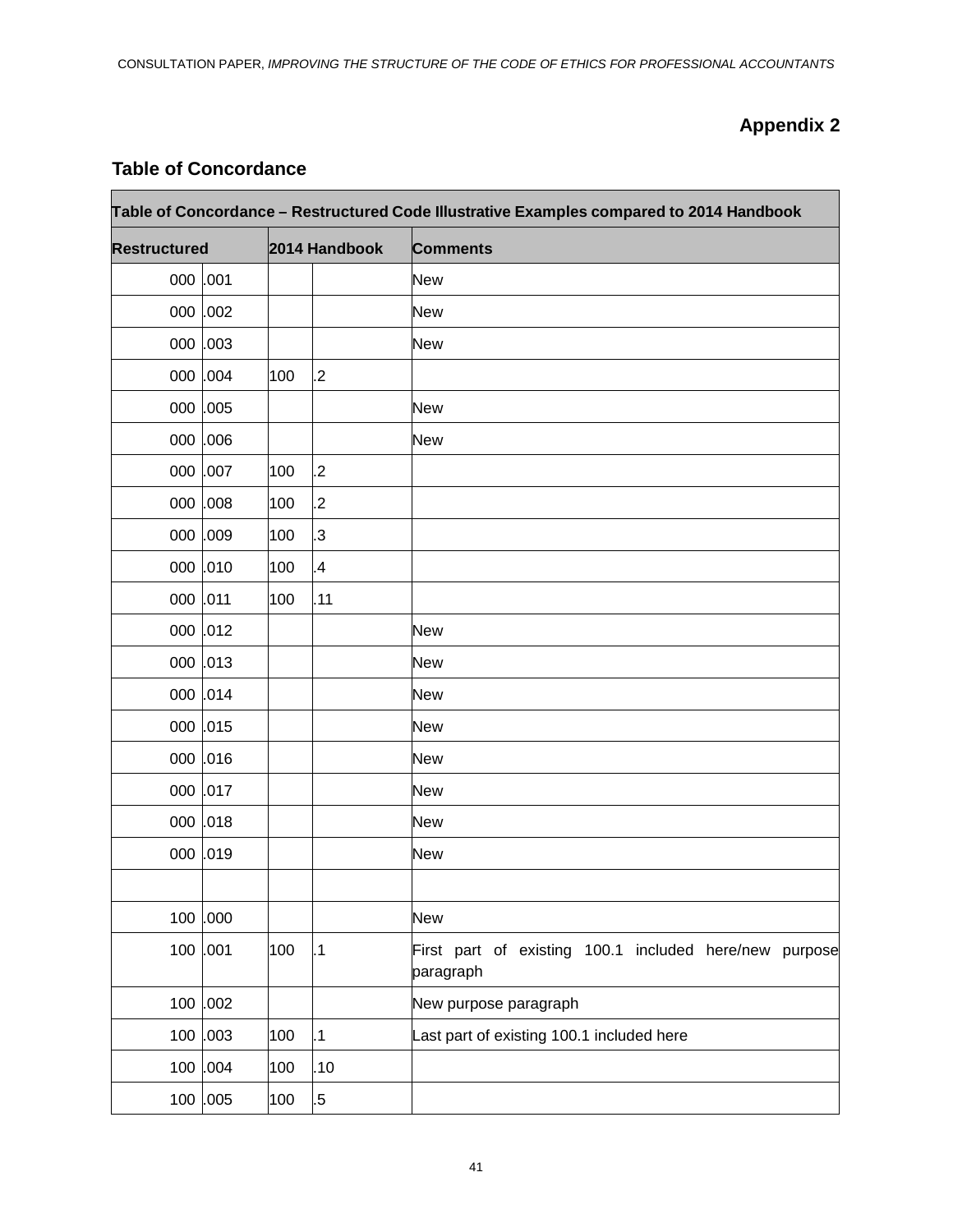| Table of Concordance - Restructured Code Illustrative Examples compared to 2014 Handbook |          |               |                 |                                                                                          |
|------------------------------------------------------------------------------------------|----------|---------------|-----------------|------------------------------------------------------------------------------------------|
| <b>Restructured</b>                                                                      |          | 2014 Handbook | <b>Comments</b> |                                                                                          |
|                                                                                          | 100 .006 | 100           | .20.21, .24     |                                                                                          |
|                                                                                          | 100 .007 | 100           | .7, .9          |                                                                                          |
|                                                                                          | 100 .008 | 100           | .7, .8, .9      |                                                                                          |
|                                                                                          | 100 .009 | 100           | $5\phantom{.0}$ |                                                                                          |
|                                                                                          | 100 .010 | 100           | .19             |                                                                                          |
|                                                                                          | 100 .011 | 100           | .20             |                                                                                          |
|                                                                                          | 100 .012 | 100           | 22              |                                                                                          |
|                                                                                          | 100 .013 | 100           | .23             |                                                                                          |
|                                                                                          | 100 .014 | 100           | .23             |                                                                                          |
|                                                                                          | 100 .015 | 100           | $6 \,$          |                                                                                          |
|                                                                                          | 100 .016 | 100           | $6 \,$          |                                                                                          |
|                                                                                          | 100 .017 | 100           | 12              |                                                                                          |
|                                                                                          | 100 .018 | 100           | $\overline{7}$  |                                                                                          |
|                                                                                          | 100 .019 | 100           | 8.              |                                                                                          |
|                                                                                          | 100 .020 | 100           | 9.              |                                                                                          |
|                                                                                          | 100 .021 | 100           | .13             |                                                                                          |
|                                                                                          | 100 .022 | 100           | .14             |                                                                                          |
|                                                                                          | 100 .023 | 100           | 15              | New explanatory language added to existing100.15                                         |
| 100                                                                                      | .024     | 100           | 16              |                                                                                          |
|                                                                                          |          | 100           | .17             | To be addressed with conflicts of interest section                                       |
|                                                                                          |          | 100           | 18              | To be addressed with conflicts of interest section                                       |
|                                                                                          |          | 100           | 25              | To be addressed with "those charged with governance"<br>section                          |
|                                                                                          |          |               |                 |                                                                                          |
|                                                                                          | 120 .001 | 120           | .1, .2          |                                                                                          |
|                                                                                          | 120 .002 |               |                 | <b>New</b>                                                                               |
|                                                                                          | 120 .003 | 120           | $\overline{2}$  |                                                                                          |
|                                                                                          | 120 .004 | 280           | $\overline{1}$  | Existing section 280 has been incorporated into the overall<br>"objectivity" section 120 |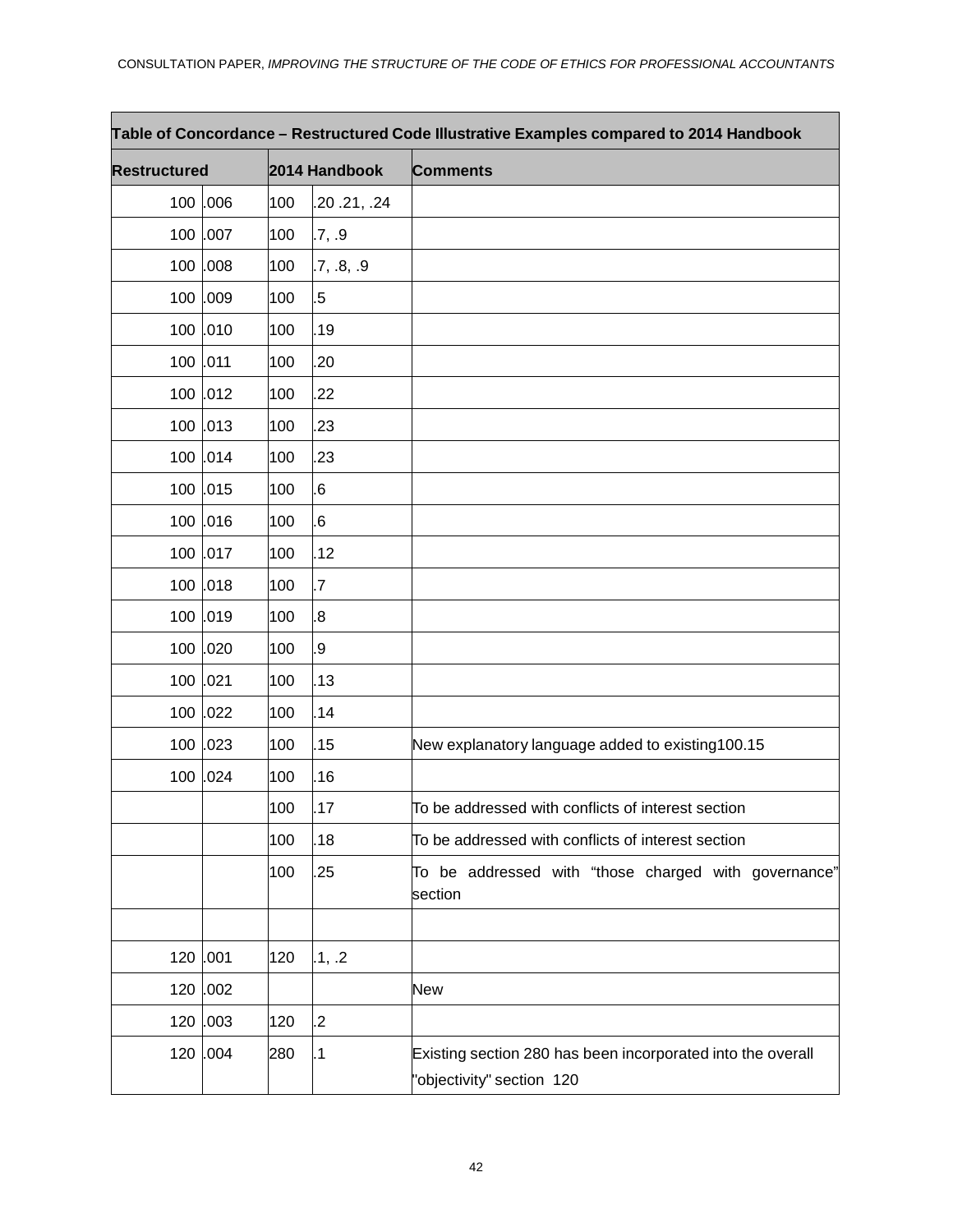| Table of Concordance - Restructured Code Illustrative Examples compared to 2014 Handbook |          |     |                  |                                                                                                           |
|------------------------------------------------------------------------------------------|----------|-----|------------------|-----------------------------------------------------------------------------------------------------------|
| <b>Restructured</b>                                                                      |          |     | 2014 Handbook    | <b>Comments</b>                                                                                           |
|                                                                                          | 120 .005 | 280 | 3.               |                                                                                                           |
|                                                                                          | 120 .006 | 280 | $\overline{A}$   |                                                                                                           |
|                                                                                          | 120 .007 | 280 | $\overline{2}$   |                                                                                                           |
|                                                                                          | 120 .008 | 280 | $\overline{2}$   |                                                                                                           |
|                                                                                          |          |     |                  |                                                                                                           |
|                                                                                          | 300 .000 |     |                  | <b>New</b>                                                                                                |
|                                                                                          | 300 .001 | 200 | $\overline{.1}$  |                                                                                                           |
|                                                                                          | 300 .002 | 200 | $\overline{.1}$  |                                                                                                           |
|                                                                                          | 300 .003 |     |                  | Purpose and link to requirement to comply with Fundamental<br>Principles (FP) & Conceptual Framework (CF) |
|                                                                                          | 300 .004 | 200 | $\cdot$ 1        |                                                                                                           |
|                                                                                          | 300 .005 | 200 | $\overline{3}$   |                                                                                                           |
|                                                                                          | 300 .006 | 200 | $\overline{A}$   |                                                                                                           |
|                                                                                          | 300 .007 | 200 | $\overline{5}$   |                                                                                                           |
|                                                                                          | 300 .008 | 200 | $6 \overline{6}$ |                                                                                                           |
|                                                                                          | 300 .009 | 200 | $\overline{7}$   |                                                                                                           |
|                                                                                          | 300 .010 | 200 | 8.               |                                                                                                           |
| 300 .011                                                                                 |          | 200 | .10              |                                                                                                           |
|                                                                                          | 300 .012 | 200 | 14               |                                                                                                           |
|                                                                                          | 300 .013 | 200 | .15              |                                                                                                           |
|                                                                                          | 300 .014 | 200 | 9.               |                                                                                                           |
|                                                                                          | 300 .015 | 200 | .11              | Last sentence is new to clarify the need for engagement-<br>specific as well as firm-wide safeguards      |
|                                                                                          | 300 .016 | 200 | .12              |                                                                                                           |
|                                                                                          | 300 .017 | 200 | .13              |                                                                                                           |
|                                                                                          |          | 200 | $\overline{c}$   | Existing paragraph deleted - covered by requirement                                                       |
|                                                                                          |          |     |                  | to comply with FP in 100.004                                                                              |
|                                                                                          |          |     |                  |                                                                                                           |
|                                                                                          | 310 .000 |     |                  | <b>New</b>                                                                                                |
|                                                                                          | 310 .001 |     |                  | New purpose paragraph                                                                                     |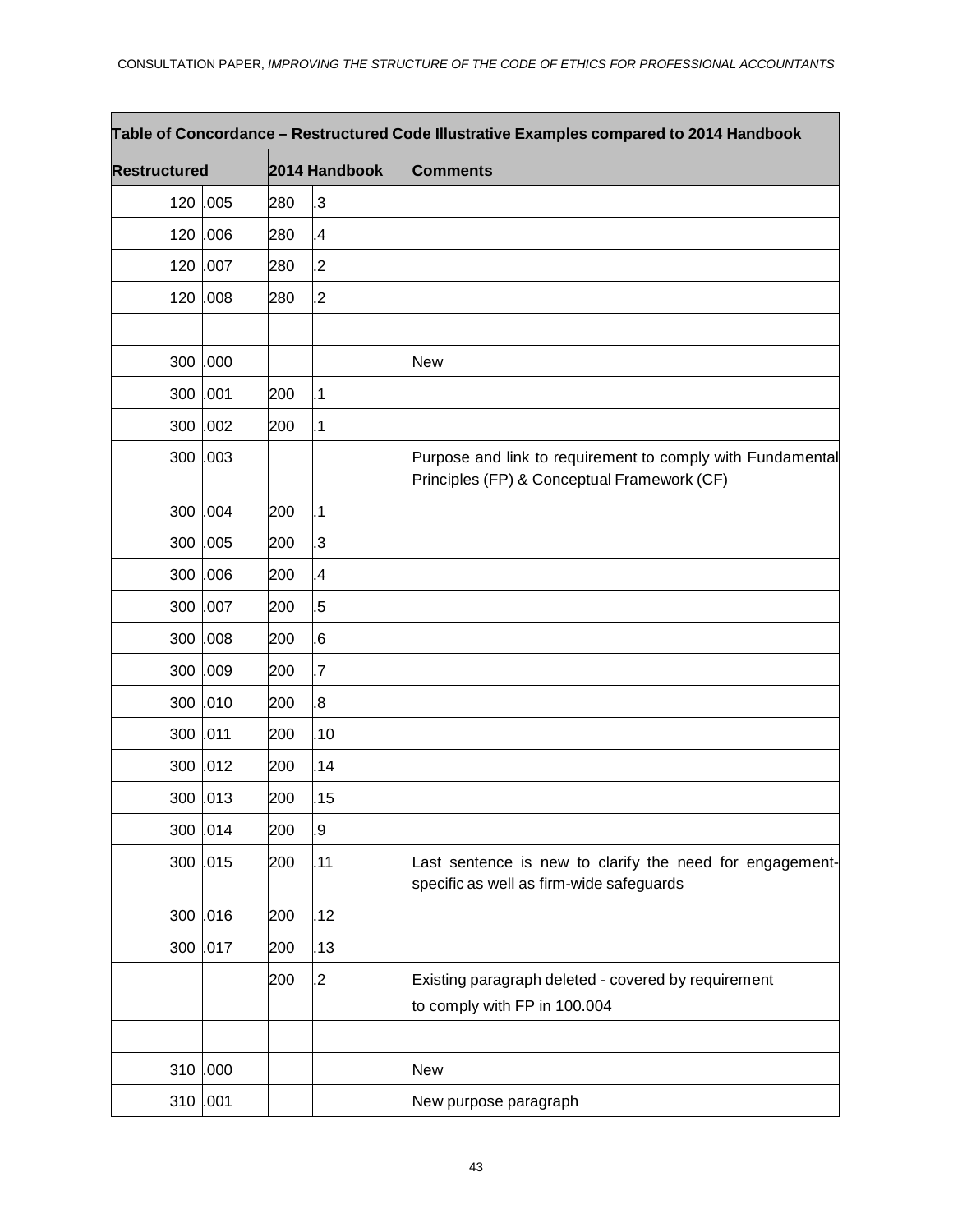| Table of Concordance - Restructured Code Illustrative Examples compared to 2014 Handbook |                     |     |                  |                                                                                                     |
|------------------------------------------------------------------------------------------|---------------------|-----|------------------|-----------------------------------------------------------------------------------------------------|
|                                                                                          | <b>Restructured</b> |     | 2014 Handbook    | <b>Comments</b>                                                                                     |
|                                                                                          | 310 .002            |     |                  | New purpose paragraph                                                                               |
|                                                                                          | 310 .003            |     |                  | Purpose and link to requirement to comply with FP & CF                                              |
|                                                                                          | 310 .004            | 210 | .1, .3, .6, .8   |                                                                                                     |
|                                                                                          | 310 .005            | 210 | .9, .12, .14     |                                                                                                     |
|                                                                                          | 310 .006            | 210 | .1               |                                                                                                     |
|                                                                                          | 310 .007            | 210 | $\overline{2}$   |                                                                                                     |
|                                                                                          | 310 .008            | 210 | 3, .5            |                                                                                                     |
|                                                                                          | 310 .009            | 210 | $6 \overline{6}$ |                                                                                                     |
|                                                                                          | 310 .010            | 210 | $\overline{7}$   |                                                                                                     |
|                                                                                          | 310 .011            | 210 | 8.               |                                                                                                     |
|                                                                                          | 310 .012            | 210 | 9.               |                                                                                                     |
|                                                                                          | 310 .013            | 210 | .10              |                                                                                                     |
|                                                                                          | 310 .014            | 210 | .11              |                                                                                                     |
|                                                                                          | 310 .015            | 210 | 12               |                                                                                                     |
|                                                                                          | 310 .016            | 210 | 13               |                                                                                                     |
|                                                                                          | 310 .017            | 210 | .13              |                                                                                                     |
|                                                                                          |                     | 210 | $\overline{A}$   | Existing paragraph deleted - requirement to decline is<br>included in compliance with CF in 100.007 |
| 400                                                                                      | .000                |     |                  |                                                                                                     |
|                                                                                          | 400 .001            |     |                  | New scope paragraph                                                                                 |
|                                                                                          | 400 .002            | 290 | $\overline{A}$   |                                                                                                     |
|                                                                                          | 400 .003            |     |                  | New purpose paragraph                                                                               |
|                                                                                          | 400 .004            | 290 | .5, .7           | Purpose and link to requirement to comply with FP & CF                                              |
|                                                                                          | 400 .005            | 290 | $\overline{A}$   | Restated to specifically require independence                                                       |
|                                                                                          |                     |     |                  | and compliance with                                                                                 |
|                                                                                          |                     |     |                  | the Code                                                                                            |
|                                                                                          | 400 .006            | 290 | .10, .11         |                                                                                                     |
|                                                                                          | 400 .007            | 290 | $\overline{1}$   |                                                                                                     |
|                                                                                          | 400 .008            | 290 | $\overline{2}$   |                                                                                                     |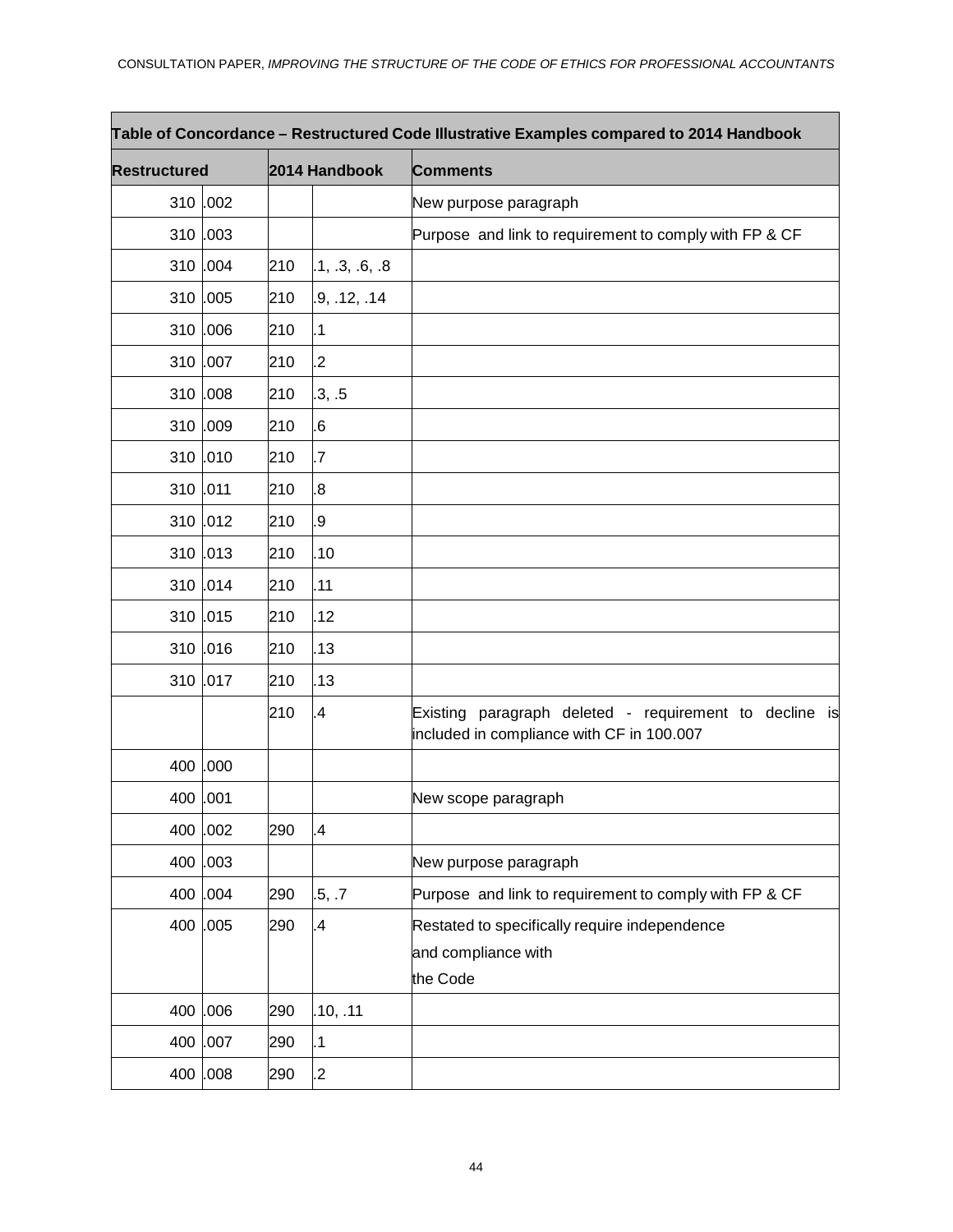|          | Table of Concordance - Restructured Code Illustrative Examples compared to 2014 Handbook |     |                |                                                                                                              |  |  |
|----------|------------------------------------------------------------------------------------------|-----|----------------|--------------------------------------------------------------------------------------------------------------|--|--|
|          | <b>Restructured</b>                                                                      |     | 2014 Handbook  | <b>Comments</b>                                                                                              |  |  |
|          | 400 .009                                                                                 | 290 | $6 \,$         |                                                                                                              |  |  |
|          | 400 .010                                                                                 | 290 | $\overline{7}$ |                                                                                                              |  |  |
| 400 .011 |                                                                                          | 290 | 8.             |                                                                                                              |  |  |
|          |                                                                                          | 290 | $\overline{3}$ | Existing paragraph is now incorporated into "Terms used in<br>this section" at the beginning of each section |  |  |
|          |                                                                                          | 290 | 9.             | Deleted - not necessary in new structure                                                                     |  |  |
|          |                                                                                          | 290 | 12             | Firm responsibility now set out in 300.200                                                                   |  |  |
|          |                                                                                          |     |                |                                                                                                              |  |  |
|          | 420 .000                                                                                 |     |                | <b>New</b>                                                                                                   |  |  |
|          | 420 .001                                                                                 | 290 | 123            | New purpose paragraph                                                                                        |  |  |
|          | 420 .002                                                                                 |     |                | New purpose paragraph                                                                                        |  |  |
|          | 420 .003                                                                                 |     |                | Purpose and link to requirement to comply with FP & CF                                                       |  |  |
|          | 420 .004                                                                                 | 290 | .123, .125     |                                                                                                              |  |  |
|          | 420 .005                                                                                 | 290 | 123            |                                                                                                              |  |  |
|          | 420 .006                                                                                 | 290 | 124            |                                                                                                              |  |  |
|          | 420 .007                                                                                 | 290 | 123            |                                                                                                              |  |  |
|          | 420 .008                                                                                 | 290 | 125            |                                                                                                              |  |  |
|          |                                                                                          |     |                |                                                                                                              |  |  |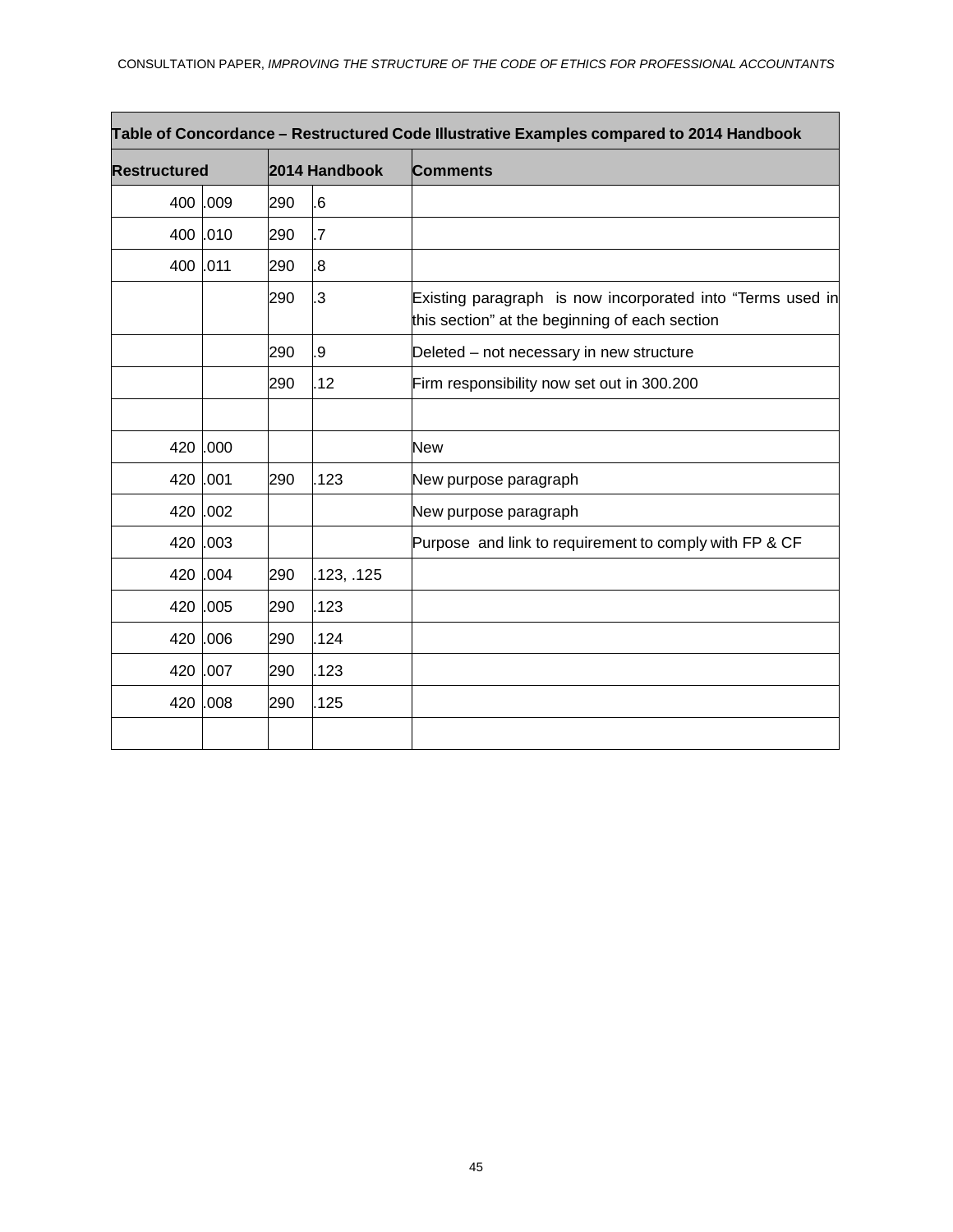<span id="page-45-0"></span>The *Code of Ethics for Professional Accountants™*, Exposure Drafts, Consultation Papers, and other IESBA<sup>®</sup> publications are published by, and copyright of, IFAC<sup>®</sup>.

The IESBA and IFAC do not accept responsibility for loss caused to any person who acts or refrains from acting in reliance on the material in this publication, whether such loss is caused by negligence or otherwise.

The IESBA logo, 'International Ethics Standards Board for Accountants® , 'IESBA', '*The Code of Ethics for Professional Accountants*, the IFAC logo, 'International Federation of Accountants® ', and 'IFAC' are trademarks or registered trademarks and service marks of IFAC.

Copyright © November 2014 by the International Federation of Accountants (IFAC). All rights reserved. Permission is granted to make copies of this work to achieve maximum exposure and feedback provided that each copy bears the following credit line: "*Copyright © November 2014 by the International Federation of Accountants (IFAC). All rights reserved. Used with permission of IFAC. Permission is granted to make copies of this work to achieve maximum exposure and feedback*."